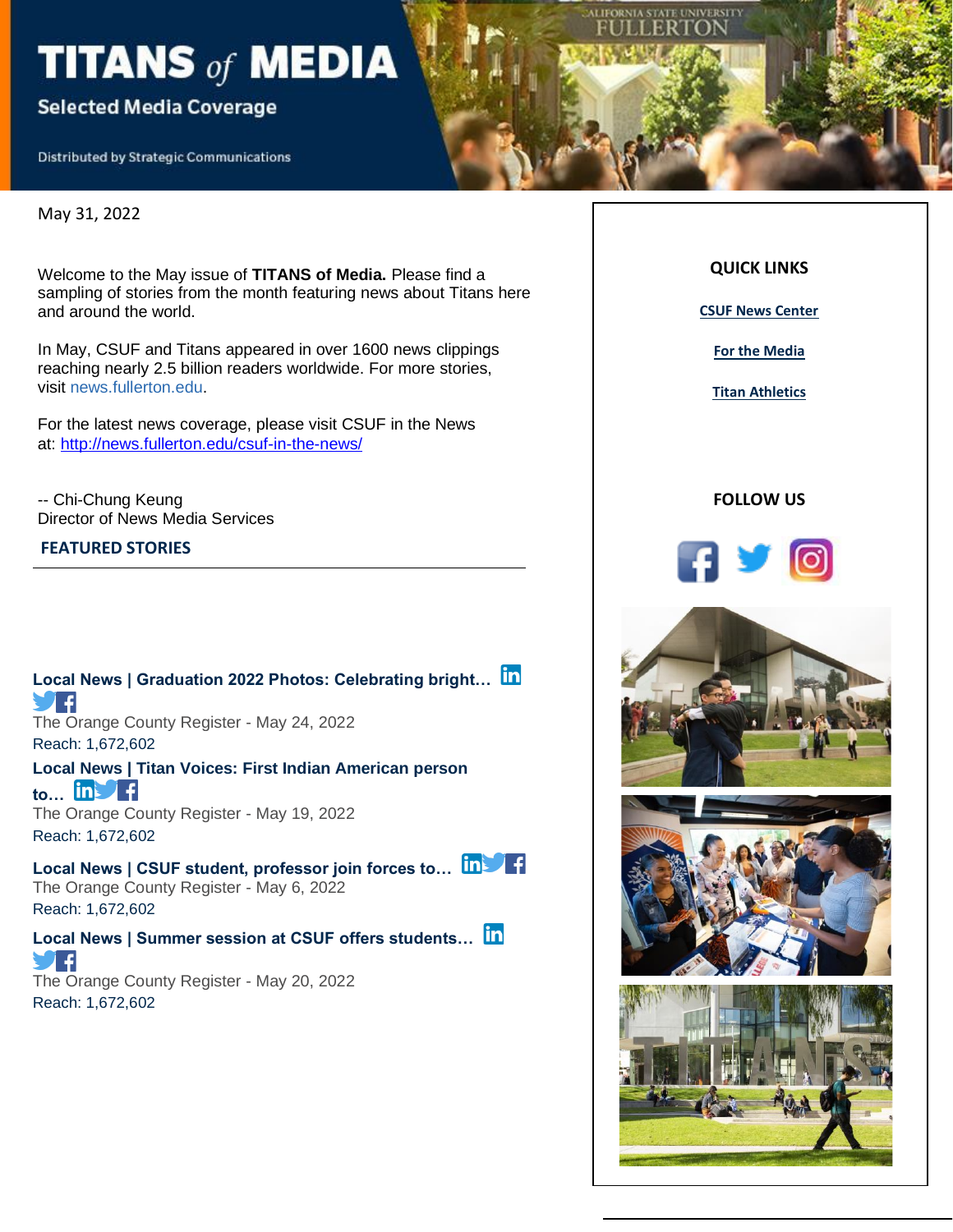**[Local News | Trees on CSUF campus are rooted in](https://app.meltwater.com/mwTransition/?url=https%3A%2F%2Fwww.ocregister.com%2F2022%2F05%2F23%2Ftrees-on-csuf-campus-are-rooted-in-history%2F&uId=6271566e53a1b00009e1e669&cId=5542641db933d37e9596dc54&dId=u1NxoWrEIZaGMShoyfJKRarsoec&contextId=6279a0b05020fd00146f1637&op=open&sentiment=N&isHosted=false&publishTime=1653317772000&id=&name=&type=&transitionToken=eyJ0eXAiOiJKV1QiLCJhbGciOiJIUzUxMiJ9.eyJob3N0bmFtZSI6Ind3dy5vY3JlZ2lzdGVyLmNvbSJ9.y_7oUPeo-od2rN21pgqRNiBnDNqzhgKcSu2o9V6JTUrEHivAY1lg6kijTp_ZXee0fM7D3yIO_doLiJfE-DH-og&s=mail-newsletter)  [history](https://app.meltwater.com/mwTransition/?url=https%3A%2F%2Fwww.ocregister.com%2F2022%2F05%2F23%2Ftrees-on-csuf-campus-are-rooted-in-history%2F&uId=6271566e53a1b00009e1e669&cId=5542641db933d37e9596dc54&dId=u1NxoWrEIZaGMShoyfJKRarsoec&contextId=6279a0b05020fd00146f1637&op=open&sentiment=N&isHosted=false&publishTime=1653317772000&id=&name=&type=&transitionToken=eyJ0eXAiOiJKV1QiLCJhbGciOiJIUzUxMiJ9.eyJob3N0bmFtZSI6Ind3dy5vY3JlZ2lzdGVyLmNvbSJ9.y_7oUPeo-od2rN21pgqRNiBnDNqzhgKcSu2o9V6JTUrEHivAY1lg6kijTp_ZXee0fM7D3yIO_doLiJfE-DH-og&s=mail-newsletter) in** The Orange County Register - May 23, 2022 Reach: 1,672,602 **[Local News | CSUF award-recipient dedicated to](https://app.meltwater.com/mwTransition/?url=https%3A%2F%2Fwww.ocregister.com%2F2022%2F05%2F26%2Fcsuf-award-recipient-dedicated-to-impacting-next-generation-of-students%2F&uId=6271566e53a1b00009e1e669&cId=5542641db933d37e9596dc54&dId=LTWfbJciPHeia9VRn9JjiYauA_c&contextId=6279a0b05020fd00146f1637&op=open&sentiment=P&isHosted=false&publishTime=1653576010000&id=&name=&type=&transitionToken=eyJ0eXAiOiJKV1QiLCJhbGciOiJIUzUxMiJ9.eyJob3N0bmFtZSI6Ind3dy5vY3JlZ2lzdGVyLmNvbSJ9.y_7oUPeo-od2rN21pgqRNiBnDNqzhgKcSu2o9V6JTUrEHivAY1lg6kijTp_ZXee0fM7D3yIO_doLiJfE-DH-og&s=mail-newsletter)  [impacting…](https://app.meltwater.com/mwTransition/?url=https%3A%2F%2Fwww.ocregister.com%2F2022%2F05%2F26%2Fcsuf-award-recipient-dedicated-to-impacting-next-generation-of-students%2F&uId=6271566e53a1b00009e1e669&cId=5542641db933d37e9596dc54&dId=LTWfbJciPHeia9VRn9JjiYauA_c&contextId=6279a0b05020fd00146f1637&op=open&sentiment=P&isHosted=false&publishTime=1653576010000&id=&name=&type=&transitionToken=eyJ0eXAiOiJKV1QiLCJhbGciOiJIUzUxMiJ9.eyJob3N0bmFtZSI6Ind3dy5vY3JlZ2lzdGVyLmNvbSJ9.y_7oUPeo-od2rN21pgqRNiBnDNqzhgKcSu2o9V6JTUrEHivAY1lg6kijTp_ZXee0fM7D3yIO_doLiJfE-DH-og&s=mail-newsletter)** The Orange County Register - May 26, 2022 Reach: 1,672,602 **[Local News | CSUF's nursing program prepares](https://app.meltwater.com/mwTransition/?url=https%3A%2F%2Fwww.ocregister.com%2F2022%2F05%2F09%2Fcsufs-nursing-program-prepares-students-to-serve-diverse-populations%2F&uId=6271566e53a1b00009e1e669&cId=5542641db933d37e9596dc54&dId=EhNtnxmdG9PvX5xwlJFyZxW2ISg&contextId=6279a0b05020fd00146f1637&op=open&sentiment=N&isHosted=false&publishTime=1652111502000&id=&name=&type=&transitionToken=eyJ0eXAiOiJKV1QiLCJhbGciOiJIUzUxMiJ9.eyJob3N0bmFtZSI6Ind3dy5vY3JlZ2lzdGVyLmNvbSJ9.y_7oUPeo-od2rN21pgqRNiBnDNqzhgKcSu2o9V6JTUrEHivAY1lg6kijTp_ZXee0fM7D3yIO_doLiJfE-DH-og&s=mail-newsletter)**  [students…](https://app.meltwater.com/mwTransition/?url=https%3A%2F%2Fwww.ocregister.com%2F2022%2F05%2F09%2Fcsufs-nursing-program-prepares-students-to-serve-diverse-populations%2F&uId=6271566e53a1b00009e1e669&cId=5542641db933d37e9596dc54&dId=EhNtnxmdG9PvX5xwlJFyZxW2ISg&contextId=6279a0b05020fd00146f1637&op=open&sentiment=N&isHosted=false&publishTime=1652111502000&id=&name=&type=&transitionToken=eyJ0eXAiOiJKV1QiLCJhbGciOiJIUzUxMiJ9.eyJob3N0bmFtZSI6Ind3dy5vY3JlZ2lzdGVyLmNvbSJ9.y_7oUPeo-od2rN21pgqRNiBnDNqzhgKcSu2o9V6JTUrEHivAY1lg6kijTp_ZXee0fM7D3yIO_doLiJfE-DH-og&s=mail-newsletter) In F The Orange County Register - May 9, 2022 Reach: 1,672,602 **[Local News | CSUF's Mathematics Department](https://app.meltwater.com/mwTransition/?url=https%3A%2F%2Fwww.ocregister.com%2F2022%2F05%2F11%2Fcsufs-mathematics-department-grant-really-adds-up%2F&uId=6271566e53a1b00009e1e669&cId=5542641db933d37e9596dc54&dId=kTi7ApjJRLfLRDNNmRi-v3nXYn4&contextId=6279a0b05020fd00146f1637&op=open&sentiment=N&isHosted=false&publishTime=1652283622000&id=&name=&type=&transitionToken=eyJ0eXAiOiJKV1QiLCJhbGciOiJIUzUxMiJ9.eyJob3N0bmFtZSI6Ind3dy5vY3JlZ2lzdGVyLmNvbSJ9.y_7oUPeo-od2rN21pgqRNiBnDNqzhgKcSu2o9V6JTUrEHivAY1lg6kijTp_ZXee0fM7D3yIO_doLiJfE-DH-og&s=mail-newsletter)**  [grant…](https://app.meltwater.com/mwTransition/?url=https%3A%2F%2Fwww.ocregister.com%2F2022%2F05%2F11%2Fcsufs-mathematics-department-grant-really-adds-up%2F&uId=6271566e53a1b00009e1e669&cId=5542641db933d37e9596dc54&dId=kTi7ApjJRLfLRDNNmRi-v3nXYn4&contextId=6279a0b05020fd00146f1637&op=open&sentiment=N&isHosted=false&publishTime=1652283622000&id=&name=&type=&transitionToken=eyJ0eXAiOiJKV1QiLCJhbGciOiJIUzUxMiJ9.eyJob3N0bmFtZSI6Ind3dy5vY3JlZ2lzdGVyLmNvbSJ9.y_7oUPeo-od2rN21pgqRNiBnDNqzhgKcSu2o9V6JTUrEHivAY1lg6kijTp_ZXee0fM7D3yIO_doLiJfE-DH-og&s=mail-newsletter) **in F** The Orange County Register - May 11, 2022 Reach: 1,672,602 **[Local News | CSUF's Spring Economic Forecast](https://app.meltwater.com/mwTransition/?url=https%3A%2F%2Fwww.ocregister.com%2F2022%2F05%2F05%2Fcsufs-spring-economic-forecast-delivers-mixed-news-for-county%2F&uId=6271566e53a1b00009e1e669&cId=5542641db933d37e9596dc54&dId=a-snp4BmlBTE5yZp1gbifd9BCsM&contextId=6279a0b05020fd00146f1637&op=open&sentiment=V&isHosted=false&publishTime=1651774410000&id=&name=&type=&transitionToken=eyJ0eXAiOiJKV1QiLCJhbGciOiJIUzUxMiJ9.eyJob3N0bmFtZSI6Ind3dy5vY3JlZ2lzdGVyLmNvbSJ9.y_7oUPeo-od2rN21pgqRNiBnDNqzhgKcSu2o9V6JTUrEHivAY1lg6kijTp_ZXee0fM7D3yIO_doLiJfE-DH-og&s=mail-newsletter)**  delivers... **in F** The Orange County Register - May 5, 2022 Reach: 1,779,641 **[Local News | Costume designing professor lands first](https://app.meltwater.com/mwTransition/?url=https%3A%2F%2Fwww.ocregister.com%2F2022%2F05%2F25%2Fcostume-designing-professor-lands-first-show-with-south-coast-repertory%2F&uId=6271566e53a1b00009e1e669&cId=5542641db933d37e9596dc54&dId=tjWVFTprNftZevHytcTXD7C5TRk&contextId=6279a0b05020fd00146f1637&op=open&sentiment=N&isHosted=false&publishTime=1653493654000&id=&name=&type=&transitionToken=eyJ0eXAiOiJKV1QiLCJhbGciOiJIUzUxMiJ9.eyJob3N0bmFtZSI6Ind3dy5vY3JlZ2lzdGVyLmNvbSJ9.y_7oUPeo-od2rN21pgqRNiBnDNqzhgKcSu2o9V6JTUrEHivAY1lg6kijTp_ZXee0fM7D3yIO_doLiJfE-DH-og&s=mail-newsletter)**  show... **in** The Orange County Register - May 25, 2022 Reach: 1,672,602 **[Read Our Editor's Note on the June 2022 Pride Issue](https://app.meltwater.com/mwTransition/?url=https%3A%2F%2Fwww.orangecoast.com%2Ffrom-the-editor%2Fread-our-editors-note-on-the-june-2022-pride-issue%2F&uId=6271566e53a1b00009e1e669&cId=5542641db933d37e9596dc54&dId=4sI0vRGQZEgFf0eWWE7oKqoVy90&contextId=6279a0b05020fd00146f1637&op=open&sentiment=N&isHosted=false&publishTime=1653591647000&id=&name=&type=&transitionToken=eyJ0eXAiOiJKV1QiLCJhbGciOiJIUzUxMiJ9.eyJob3N0bmFtZSI6Ind3dy5vcmFuZ2Vjb2FzdC5jb20ifQ.8Tp0hsuM_-j4P1-Ecw1xio2L6Dp38IFzNd99GSH-0dOI4SA0qsWxT6qhHGkJZb3h3vAFIpSiqpL_G5MvUBJjrw&s=mail-newsletter)** 9 F Orange Coast Magazine - May 26, 2022 Reach: 1,110,247 **[Laguna Beach composer's work brought to life by CSUF](https://app.meltwater.com/mwTransition/?url=https%3A%2F%2Fwww.lagunabeachindy.com%2Flaguna-beach-composers-work-brought-to-life-by-csuf-symphony-orchestra-symphonic-chorus%2F&uId=6271566e53a1b00009e1e669&cId=5542641db933d37e9596dc54&dId=02bu2vzHKcmnrutBAb8g6KZaI6M&contextId=6279a0b05020fd00146f1637&op=open&sentiment=N&isHosted=false&publishTime=1652504676000&id=&name=&type=&transitionToken=eyJ0eXAiOiJKV1QiLCJhbGciOiJIUzUxMiJ9.eyJob3N0bmFtZSI6Ind3dy5sYWd1bmFiZWFjaGluZHkuY29tIn0.ClpHsr0zV9CnQs5FWzOZHZfAMwqr9yeq2peXxAYrOmCOjYuQ-mQNxNizDhMQMqs8bgTCozQDklYAsG5K5QnBGQ&s=mail-newsletter)  [Symphony Orchestra, Symphonic Chorus](https://app.meltwater.com/mwTransition/?url=https%3A%2F%2Fwww.lagunabeachindy.com%2Flaguna-beach-composers-work-brought-to-life-by-csuf-symphony-orchestra-symphonic-chorus%2F&uId=6271566e53a1b00009e1e669&cId=5542641db933d37e9596dc54&dId=02bu2vzHKcmnrutBAb8g6KZaI6M&contextId=6279a0b05020fd00146f1637&op=open&sentiment=N&isHosted=false&publishTime=1652504676000&id=&name=&type=&transitionToken=eyJ0eXAiOiJKV1QiLCJhbGciOiJIUzUxMiJ9.eyJob3N0bmFtZSI6Ind3dy5sYWd1bmFiZWFjaGluZHkuY29tIn0.ClpHsr0zV9CnQs5FWzOZHZfAMwqr9yeq2peXxAYrOmCOjYuQ-mQNxNizDhMQMqs8bgTCozQDklYAsG5K5QnBGQ&s=mail-newsletter)** Laguna Beach Independent - May 13, 2022 Reach: 22,787 **[Disneyland Working to Expand Aspire Program to Two](https://app.meltwater.com/mwTransition/?url=https%3A%2F%2Fwild104.iheart.com%2Ffeatured%2Ftino-cochino-radio%2Fcontent%2F2022-05-03-disneyland-working-to-expand-aspire-program-to-two-california-colleges%2F&uId=6271566e53a1b00009e1e669&cId=5542641db933d37e9596dc54&dId=P8rWZ0Xo1MPf_EXZXM79Gz_m8W0&contextId=6279a0b05020fd00146f1637&op=open&sentiment=N&isHosted=false&publishTime=1651588200000&id=&name=&type=&transitionToken=eyJ0eXAiOiJKV1QiLCJhbGciOiJIUzUxMiJ9.eyJob3N0bmFtZSI6IndpbGQxMDQuaWhlYXJ0LmNvbSJ9.n2jDY-GUFywtkh8j1u99VXI47IvM170hJ7TE1l0P6KtMFjVVyMnw512-bJwfMaSaoThMPKrdh-SUrucZcEpGTw&s=mail-newsletter)  [California Colleges](https://app.meltwater.com/mwTransition/?url=https%3A%2F%2Fwild104.iheart.com%2Ffeatured%2Ftino-cochino-radio%2Fcontent%2F2022-05-03-disneyland-working-to-expand-aspire-program-to-two-california-colleges%2F&uId=6271566e53a1b00009e1e669&cId=5542641db933d37e9596dc54&dId=P8rWZ0Xo1MPf_EXZXM79Gz_m8W0&contextId=6279a0b05020fd00146f1637&op=open&sentiment=N&isHosted=false&publishTime=1651588200000&id=&name=&type=&transitionToken=eyJ0eXAiOiJKV1QiLCJhbGciOiJIUzUxMiJ9.eyJob3N0bmFtZSI6IndpbGQxMDQuaWhlYXJ0LmNvbSJ9.n2jDY-GUFywtkh8j1u99VXI47IvM170hJ7TE1l0P6KtMFjVVyMnw512-bJwfMaSaoThMPKrdh-SUrucZcEpGTw&s=mail-newsletter)** KBFM-FM - May 3, 2022 Reach: 4,424 **[Disneyland Working to Expand Aspire Program to Two](https://app.meltwater.com/mwTransition/?url=https%3A%2F%2Fthebeatatx.iheart.com%2Ffeatured%2Ftino-cochino-radio%2Fcontent%2F2022-05-03-disneyland-working-to-expand-aspire-program-to-two-california-colleges%2F&uId=6271566e53a1b00009e1e669&cId=5542641db933d37e9596dc54&dId=ozMu3506whz2KYJTzIlijb9Pqz4&contextId=6279a0b05020fd00146f1637&op=open&sentiment=N&isHosted=false&publishTime=1651588200000&id=&name=&type=&transitionToken=eyJ0eXAiOiJKV1QiLCJhbGciOiJIUzUxMiJ9.eyJob3N0bmFtZSI6InRoZWJlYXRhdHguaWhlYXJ0LmNvbSJ9.8LvQuSxO5YPAkpmD5dg5F09i1UpomcTTAo1f4P-bzvMY7w5MBu7iAFyD2kqkDULf7h1gFhY_7kPfFyRAVxfsRQ&s=mail-newsletter)  [California Colleges](https://app.meltwater.com/mwTransition/?url=https%3A%2F%2Fthebeatatx.iheart.com%2Ffeatured%2Ftino-cochino-radio%2Fcontent%2F2022-05-03-disneyland-working-to-expand-aspire-program-to-two-california-colleges%2F&uId=6271566e53a1b00009e1e669&cId=5542641db933d37e9596dc54&dId=ozMu3506whz2KYJTzIlijb9Pqz4&contextId=6279a0b05020fd00146f1637&op=open&sentiment=N&isHosted=false&publishTime=1651588200000&id=&name=&type=&transitionToken=eyJ0eXAiOiJKV1QiLCJhbGciOiJIUzUxMiJ9.eyJob3N0bmFtZSI6InRoZWJlYXRhdHguaWhlYXJ0LmNvbSJ9.8LvQuSxO5YPAkpmD5dg5F09i1UpomcTTAo1f4P-bzvMY7w5MBu7iAFyD2kqkDULf7h1gFhY_7kPfFyRAVxfsRQ&s=mail-newsletter)** KPEZ-FM - May 3, 2022 Reach: 2,029 **[Disneyland | Disneyland expands free Aspire education](https://app.meltwater.com/mwTransition/?url=https%3A%2F%2Fwww.redlandsdailyfacts.com%2F2022%2F05%2F02%2Fdisneyland-expands-free-aspire-education-program-to-cal-state-fullerton-and-fullerton-college%2F&uId=6271566e53a1b00009e1e669&cId=5542641db933d37e9596dc54&dId=cFjD3wCDZyFytcAq6AgHG3kN9lc&contextId=6279a0b05020fd00146f1637&op=open&sentiment=N&isHosted=false&publishTime=1651496628000&id=&name=&type=&transitionToken=eyJ0eXAiOiJKV1QiLCJhbGciOiJIUzUxMiJ9.eyJob3N0bmFtZSI6Ind3dy5yZWRsYW5kc2RhaWx5ZmFjdHMuY29tIn0.2mBqN-8kad_ipGgKHI7vOy0RxF_hFO9yqvq4vrs9t-Q-NoKJyXKb8xQgRWnPjRzXNoKU1jTQKyA_76AkSwvSUA&s=mail-newsletter)  [program to Cal State Fullerton and Fullerton College](https://app.meltwater.com/mwTransition/?url=https%3A%2F%2Fwww.redlandsdailyfacts.com%2F2022%2F05%2F02%2Fdisneyland-expands-free-aspire-education-program-to-cal-state-fullerton-and-fullerton-college%2F&uId=6271566e53a1b00009e1e669&cId=5542641db933d37e9596dc54&dId=cFjD3wCDZyFytcAq6AgHG3kN9lc&contextId=6279a0b05020fd00146f1637&op=open&sentiment=N&isHosted=false&publishTime=1651496628000&id=&name=&type=&transitionToken=eyJ0eXAiOiJKV1QiLCJhbGciOiJIUzUxMiJ9.eyJob3N0bmFtZSI6Ind3dy5yZWRsYW5kc2RhaWx5ZmFjdHMuY29tIn0.2mBqN-8kad_ipGgKHI7vOy0RxF_hFO9yqvq4vrs9t-Q-NoKJyXKb8xQgRWnPjRzXNoKU1jTQKyA_76AkSwvSUA&s=mail-newsletter)** 7 A Redlands Daily Facts - May 2, 2022 Reach: 82,661

**Chi-Chung Keung** Director, News Media Services 657-278-8487 [ckeung@fullerton.edu](mailto:ckeung@fullerton.edu)

**Ellen Treanor** Associate Vice President Strategic Communications 657-278-4475 [etreanor@fullerton.edu](mailto:etreanor@fullerton.edu)

**[Disneyland](https://app.meltwater.com/mwTransition/?url=https%3A%2F%2Fwww.dailybulletin.com%2F2022%2F05%2F02%2Fdisneyland-expands-free-aspire-education-program-to-cal-state-fullerton-and-fullerton-college%2F&uId=6271566e53a1b00009e1e669&cId=5542641db933d37e9596dc54&dId=s1eindkRCTgv56lzF7MFPS1FasM&contextId=6279a0b05020fd00146f1637&op=open&sentiment=N&isHosted=false&publishTime=1651496628000&id=&name=&type=&transitionToken=eyJ0eXAiOiJKV1QiLCJhbGciOiJIUzUxMiJ9.eyJob3N0bmFtZSI6Ind3dy5kYWlseWJ1bGxldGluLmNvbSJ9.r6aNs3cAPlFuMkbiOBYDc6eS6koeypVFrSnpzZWYN4RNOEuMbg6mtLJPl2c6UrdDe3XR_LW0gleII1UCOKgBJA&s=mail-newsletter) in** Inland Valley Daily Bulletin - May 2, 2022 Reach: 1,174,521

**[Disneyland](https://app.meltwater.com/mwTransition/?url=https%3A%2F%2Fwww.pe.com%2F2022%2F05%2F02%2Fdisneyland-expands-free-aspire-education-program-to-cal-state-fullerton-and-fullerton-college%2F&uId=6271566e53a1b00009e1e669&cId=5542641db933d37e9596dc54&dId=2X6g1E9lb6oV2b4DvlknfHgDKLA&contextId=6279a0b05020fd00146f1637&op=open&sentiment=N&isHosted=false&publishTime=1651496628000&id=&name=&type=&transitionToken=eyJ0eXAiOiJKV1QiLCJhbGciOiJIUzUxMiJ9.eyJob3N0bmFtZSI6Ind3dy5wZS5jb20ifQ.fCEuErYM6Lfnvv9hvVCsmz0j9Rio134XzuuXCpRnCxk1a_skkJJTbF5VejPfaMSJ-5IwS6G0cvS3B8PvMD-W6w&s=mail-newsletter) in Fig.** The Press-Enterprise - May 2, 2022 Reach: 5,524,319

**[Disneyland](https://app.meltwater.com/mwTransition/?url=https%3A%2F%2Fwww.sbsun.com%2F2022%2F05%2F02%2Fdisneyland-expands-free-aspire-education-program-to-cal-state-fullerton-and-fullerton-college%2F&uId=6271566e53a1b00009e1e669&cId=5542641db933d37e9596dc54&dId=tNyZ47RINW-9_FEMbwJ-ntB-LYQ&contextId=6279a0b05020fd00146f1637&op=open&sentiment=N&isHosted=false&publishTime=1651496628000&id=&name=&type=&transitionToken=eyJ0eXAiOiJKV1QiLCJhbGciOiJIUzUxMiJ9.eyJob3N0bmFtZSI6Ind3dy5zYnN1bi5jb20ifQ.sw_3vVU3PY8JdavVEK0j4aXyyk_7Q6V6FMpAsSbOylko2qkVgHzUy0Qq8c_cQmBY2OPGE5bhXde6QWnBr4pT-A&s=mail-newsletter)** In F San Bernardino County Sun - May 2, 2022 Reach: 1,182,175

**[Disneyland](https://app.meltwater.com/mwTransition/?url=https%3A%2F%2Fwww.sgvtribune.com%2F2022%2F05%2F02%2Fdisneyland-expands-free-aspire-education-program-to-cal-state-fullerton-and-fullerton-college%2F&uId=6271566e53a1b00009e1e669&cId=5542641db933d37e9596dc54&dId=dya5bNY9y0RUpRAj8DCqQVz2lI4&contextId=6279a0b05020fd00146f1637&op=open&sentiment=N&isHosted=false&publishTime=1651496628000&id=&name=&type=&transitionToken=eyJ0eXAiOiJKV1QiLCJhbGciOiJIUzUxMiJ9.eyJob3N0bmFtZSI6Ind3dy5zZ3Z0cmlidW5lLmNvbSJ9.c0BqYqD9cWPG1Z1O3-RnxGuiiF1cGhNZL5-lScB-6OWFwTwohFl9m4V7FkhKuyaAyDUxIWDR-ow88koa3gfZ1A&s=mail-newsletter) In the Fi** San Gabriel Valley Tribune - May 2, 2022 Reach: 1,115,255

**[Disneyland | Disneyland expands free](https://app.meltwater.com/mwTransition/?url=https%3A%2F%2Fwww.ocregister.com%2F2022%2F05%2F02%2Fdisneyland-expands-free-aspire-education-program-to-cal-state-fullerton-and-fullerton-college%2F&uId=6271566e53a1b00009e1e669&cId=5542641db933d37e9596dc54&dId=JpO0WNRdrf3qmsm_OyBqxAE5_gE&contextId=6279a0b05020fd00146f1637&op=open&sentiment=N&isHosted=false&publishTime=1651496628000&id=&name=&type=&transitionToken=eyJ0eXAiOiJKV1QiLCJhbGciOiJIUzUxMiJ9.eyJob3N0bmFtZSI6Ind3dy5vY3JlZ2lzdGVyLmNvbSJ9.y_7oUPeo-od2rN21pgqRNiBnDNqzhgKcSu2o9V6JTUrEHivAY1lg6kijTp_ZXee0fM7D3yIO_doLiJfE-DH-og&s=mail-newsletter)**  Aspire education... **in Fig.** 

The Orange County Register - May 2, 2022 Reach: 1,779,641

**[Disneyland](https://app.meltwater.com/mwTransition/?url=https%3A%2F%2Fwww.dailynews.com%2F2022%2F05%2F02%2Fdisneyland-expands-free-aspire-education-program-to-cal-state-fullerton-and-fullerton-college%2F&uId=6271566e53a1b00009e1e669&cId=5542641db933d37e9596dc54&dId=u6OG1wSZE_fxNenOyD385jmk61w&contextId=6279a0b05020fd00146f1637&op=open&sentiment=N&isHosted=false&publishTime=1651496628000&id=&name=&type=&transitionToken=eyJ0eXAiOiJKV1QiLCJhbGciOiJIUzUxMiJ9.eyJob3N0bmFtZSI6Ind3dy5kYWlseW5ld3MuY29tIn0.kUGI8kZAcJP_nkAzyYKBadWVYpQCGJKk00bSy8BKj2gaB_vv7jLSzqgYu13n2eEugv2o7AEtmyut4PAnimv_cg&s=mail-newsletter) in** Fig. Los Angeles Daily News - May 2, 2022 Reach: 6,695,675

**[Disneyland](https://app.meltwater.com/mwTransition/?url=https%3A%2F%2Fwww.whittierdailynews.com%2F2022%2F05%2F02%2Fdisneyland-expands-free-aspire-education-program-to-cal-state-fullerton-and-fullerton-college%2F&uId=6271566e53a1b00009e1e669&cId=5542641db933d37e9596dc54&dId=rjIhgBnHHDWDAII-G_U2zR4J3Qk&contextId=6279a0b05020fd00146f1637&op=open&sentiment=N&isHosted=false&publishTime=1651496628000&id=&name=&type=&transitionToken=eyJ0eXAiOiJKV1QiLCJhbGciOiJIUzUxMiJ9.eyJob3N0bmFtZSI6Ind3dy53aGl0dGllcmRhaWx5bmV3cy5jb20ifQ.BCd9aer0gkmdNzJqPOvj0eMKRVSzzg70_Tcl9BZSwLWAVy0Cpu1umKd5GKabpHxj-mf5HTq9ofyxHbNr6B3QBw&s=mail-newsletter) in** Whittier Daily News - May 2, 2022 Reach: 78,600

**[Disneyland](https://app.meltwater.com/mwTransition/?url=https%3A%2F%2Fwww.pasadenastarnews.com%2F2022%2F05%2F02%2Fdisneyland-expands-free-aspire-education-program-to-cal-state-fullerton-and-fullerton-college%2F&uId=6271566e53a1b00009e1e669&cId=5542641db933d37e9596dc54&dId=AjtVXzO6iKLjwiOsj6C4uc0oEs4&contextId=6279a0b05020fd00146f1637&op=open&sentiment=N&isHosted=false&publishTime=1651496628000&id=&name=&type=&transitionToken=eyJ0eXAiOiJKV1QiLCJhbGciOiJIUzUxMiJ9.eyJob3N0bmFtZSI6Ind3dy5wYXNhZGVuYXN0YXJuZXdzLmNvbSJ9.GmhuH7VYeXSpnpigcIND8ESRyW5_jf1cR065zyOF4kgFvJWqzxqgQP4QQswZPwQsE_l3CI5p4xk3pAMK0ChPWA&s=mail-newsletter) ID f** Pasadena Star-News - May 2, 2022 Reach: 1,114,661

**[Disneyland](https://app.meltwater.com/mwTransition/?url=https%3A%2F%2Fwww.presstelegram.com%2F2022%2F05%2F02%2Fdisneyland-expands-free-aspire-education-program-to-cal-state-fullerton-and-fullerton-college%2F&uId=6271566e53a1b00009e1e669&cId=5542641db933d37e9596dc54&dId=D74QniUgmCw7agBC706NOUX5diI&contextId=6279a0b05020fd00146f1637&op=open&sentiment=N&isHosted=false&publishTime=1651496628000&id=&name=&type=&transitionToken=eyJ0eXAiOiJKV1QiLCJhbGciOiJIUzUxMiJ9.eyJob3N0bmFtZSI6Ind3dy5wcmVzc3RlbGVncmFtLmNvbSJ9.AIH1UHFbFn5QU3uBOPBdhy7-MrHqhcKOq3Bpyrh1fyJTghblf6uGhrRMuSCmcU34jcioIpCvAnJtaLGRT9xLSQ&s=mail-newsletter) in** Long Beach Press-Telegram - May 2, 2022 Reach: 2,255,026

#### **EXPERTS QUOTED**

**[As baby formula shortage worsens,](https://app.meltwater.com/mwTransition/?url=https%3A%2F%2Fwww.latimes.com%2Fcalifornia%2Fstory%2F2022-05-13%2Fbaby-formula-shortage-worsens-families-take-desperate-steps&uId=6271566e53a1b00009e1e669&cId=5542641db933d37e9596dc54&dId=Q31e3pPnImWxdRNrxGevZ9bXed4&contextId=6279a0b05020fd00146f1637&op=open&sentiment=N&isHosted=false&publishTime=1652478973000&id=&name=&type=&transitionToken=eyJ0eXAiOiJKV1QiLCJhbGciOiJIUzUxMiJ9.eyJob3N0bmFtZSI6Ind3dy5sYXRpbWVzLmNvbSJ9.pyU9VQMKvh5vZJlebfeP6pSkeijFL-KKskx5nXRDHca408jlHn00LoA08Eo_6bPa_m9fGDadZ6Ugn5rodQOyDg&s=mail-newsletter)** 

**[families take desperate steps](https://app.meltwater.com/mwTransition/?url=https%3A%2F%2Fwww.latimes.com%2Fcalifornia%2Fstory%2F2022-05-13%2Fbaby-formula-shortage-worsens-families-take-desperate-steps&uId=6271566e53a1b00009e1e669&cId=5542641db933d37e9596dc54&dId=Q31e3pPnImWxdRNrxGevZ9bXed4&contextId=6279a0b05020fd00146f1637&op=open&sentiment=N&isHosted=false&publishTime=1652478973000&id=&name=&type=&transitionToken=eyJ0eXAiOiJKV1QiLCJhbGciOiJIUzUxMiJ9.eyJob3N0bmFtZSI6Ind3dy5sYXRpbWVzLmNvbSJ9.pyU9VQMKvh5vZJlebfeP6pSkeijFL-KKskx5nXRDHca408jlHn00LoA08Eo_6bPa_m9fGDadZ6Ugn5rodQOyDg&s=mail-newsletter)** Los Angeles Times - May 13, 2022 Reach: 22,174,560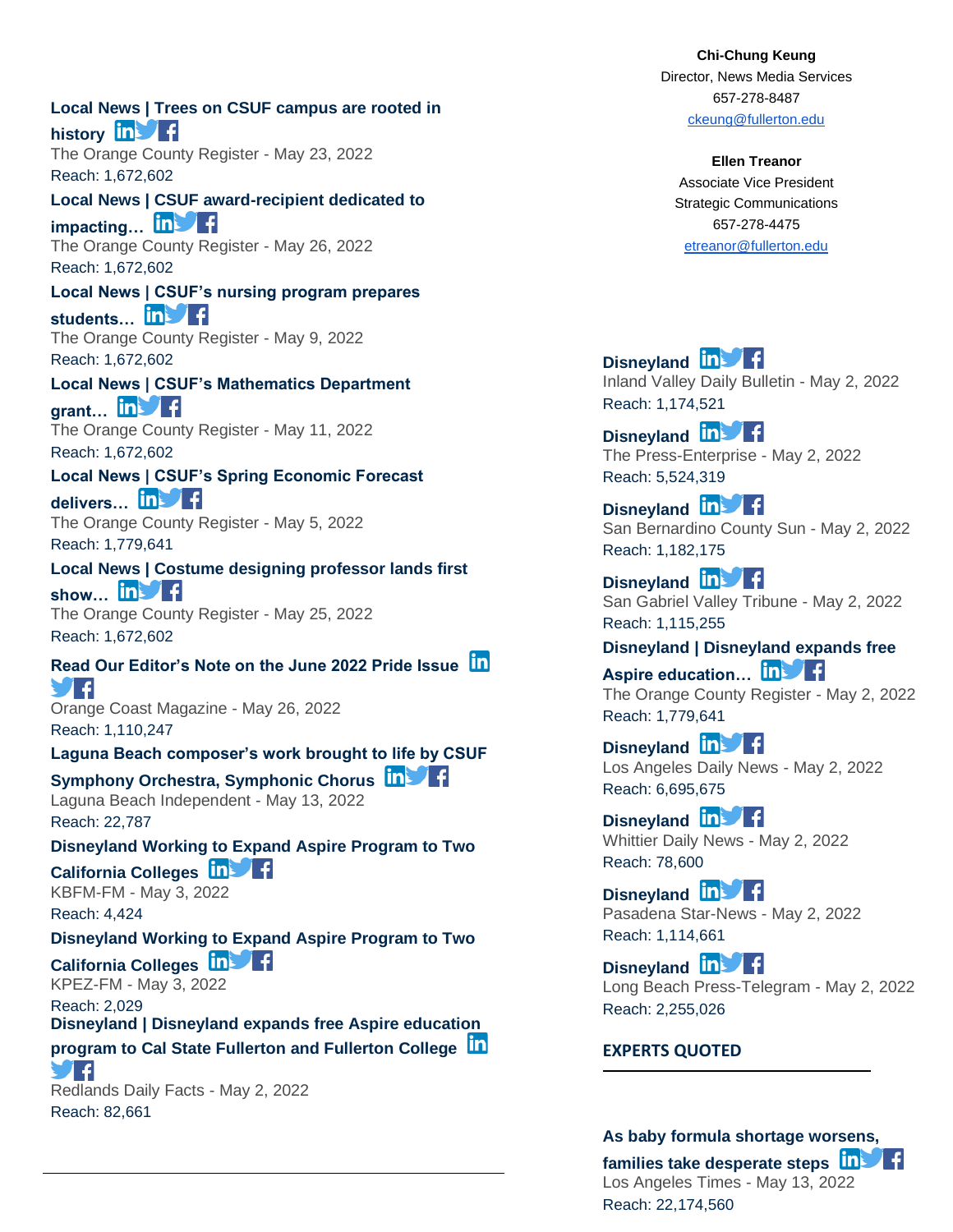**[Read It and Reap: Local author details](https://app.meltwater.com/mwTransition/?url=https%3A%2F%2Fwww.telegram.com%2Fstory%2Flifestyle%2F2022%2F05%2F29%2Fread-and-reap-local-author-details-union-battle-michigan-seamstresses%2F9925604002%2F&uId=6271566e53a1b00009e1e669&cId=5542641db933d37e9596dc54&dId=WkRqusnw7iuCOyDWjH11_F6Svc0&contextId=6279a0b05020fd00146f1637&op=open&sentiment=N&isHosted=false&publishTime=1653815844266&id=&name=&type=&transitionToken=eyJ0eXAiOiJKV1QiLCJhbGciOiJIUzUxMiJ9.eyJob3N0bmFtZSI6Ind3dy50ZWxlZ3JhbS5jb20ifQ.LyB3nCbP3CKrHpS_YmxTj8Ne5HfGKTeSDsUywbH72MxuBiK-N0TbjcZwpOecgIanjGD9L8UQNnQZMlERCfeeTw&s=mail-newsletter)** 

#### **[union battle of Michigan seamstresses](https://app.meltwater.com/mwTransition/?url=https%3A%2F%2Fwww.telegram.com%2Fstory%2Flifestyle%2F2022%2F05%2F29%2Fread-and-reap-local-author-details-union-battle-michigan-seamstresses%2F9925604002%2F&uId=6271566e53a1b00009e1e669&cId=5542641db933d37e9596dc54&dId=WkRqusnw7iuCOyDWjH11_F6Svc0&contextId=6279a0b05020fd00146f1637&op=open&sentiment=N&isHosted=false&publishTime=1653815844266&id=&name=&type=&transitionToken=eyJ0eXAiOiJKV1QiLCJhbGciOiJIUzUxMiJ9.eyJob3N0bmFtZSI6Ind3dy50ZWxlZ3JhbS5jb20ifQ.LyB3nCbP3CKrHpS_YmxTj8Ne5HfGKTeSDsUywbH72MxuBiK-N0TbjcZwpOecgIanjGD9L8UQNnQZMlERCfeeTw&s=mail-newsletter)** 7 F

Worcester Telegram & Gazette - May 29, 2022

Reach: 6,689,045

**[Institutions partner with ACS to advance](https://app.meltwater.com/mwTransition/?url=http%3A%2F%2Fwww.stm-publishing.com%2Finstitutions-partner-with-acs-to-advance-first-california-wide-transformative-open-access-agreement%2F&uId=6271566e53a1b00009e1e669&cId=5542641db933d37e9596dc54&dId=FgMqxEA3Ibzec_1wPwOoM9gNQdU&contextId=6279a0b05020fd00146f1637&op=open&sentiment=N&isHosted=false&publishTime=1652857991000&id=&name=&type=&transitionToken=eyJ0eXAiOiJKV1QiLCJhbGciOiJIUzUxMiJ9.eyJob3N0bmFtZSI6Ind3dy5zdG0tcHVibGlzaGluZy5jb20ifQ.rp0qHW2GUu2IDwyDtq2xI34m1iwQ7OKw64cmsWAV7GcO90t_fTqJ2sJm36Boi6faEFByLL0tiG_Su1OKh6prwA&s=mail-newsletter)  first California [-wide transformative open](https://app.meltwater.com/mwTransition/?url=http%3A%2F%2Fwww.stm-publishing.com%2Finstitutions-partner-with-acs-to-advance-first-california-wide-transformative-open-access-agreement%2F&uId=6271566e53a1b00009e1e669&cId=5542641db933d37e9596dc54&dId=FgMqxEA3Ibzec_1wPwOoM9gNQdU&contextId=6279a0b05020fd00146f1637&op=open&sentiment=N&isHosted=false&publishTime=1652857991000&id=&name=&type=&transitionToken=eyJ0eXAiOiJKV1QiLCJhbGciOiJIUzUxMiJ9.eyJob3N0bmFtZSI6Ind3dy5zdG0tcHVibGlzaGluZy5jb20ifQ.rp0qHW2GUu2IDwyDtq2xI34m1iwQ7OKw64cmsWAV7GcO90t_fTqJ2sJm36Boi6faEFByLL0tiG_Su1OKh6prwA&s=mail-newsletter)** 

**[access agreement](https://app.meltwater.com/mwTransition/?url=http%3A%2F%2Fwww.stm-publishing.com%2Finstitutions-partner-with-acs-to-advance-first-california-wide-transformative-open-access-agreement%2F&uId=6271566e53a1b00009e1e669&cId=5542641db933d37e9596dc54&dId=FgMqxEA3Ibzec_1wPwOoM9gNQdU&contextId=6279a0b05020fd00146f1637&op=open&sentiment=N&isHosted=false&publishTime=1652857991000&id=&name=&type=&transitionToken=eyJ0eXAiOiJKV1QiLCJhbGciOiJIUzUxMiJ9.eyJob3N0bmFtZSI6Ind3dy5zdG0tcHVibGlzaGluZy5jb20ifQ.rp0qHW2GUu2IDwyDtq2xI34m1iwQ7OKw64cmsWAV7GcO90t_fTqJ2sJm36Boi6faEFByLL0tiG_Su1OKh6prwA&s=mail-newsletter) in the Fi** STM Publishing News - May 18, 2022 Reach: 1,561

**[A medida que se agrava la escasez de](https://app.meltwater.com/mwTransition/?url=https%3A%2F%2Fwww.latimes.com%2Fespanol%2Fcalifornia%2Farticulo%2F2022-05-15%2Fla-culpa-la-tiene-el-cierre-de-una-planta-y-los-problemas-de-la-cadena-de-suministro&uId=6271566e53a1b00009e1e669&cId=5542641db933d37e9596dc54&dId=gIRHYzbMX8tMe6O87JRBwotRuE8&contextId=6279a0b05020fd00146f1637&op=open&sentiment=N&isHosted=false&publishTime=1652635781000&id=&name=&type=&transitionToken=eyJ0eXAiOiJKV1QiLCJhbGciOiJIUzUxMiJ9.eyJob3N0bmFtZSI6Ind3dy5sYXRpbWVzLmNvbSJ9.pyU9VQMKvh5vZJlebfeP6pSkeijFL-KKskx5nXRDHca408jlHn00LoA08Eo_6bPa_m9fGDadZ6Ugn5rodQOyDg&s=mail-newsletter)  [leche de fórmula para bebés, las familias](https://app.meltwater.com/mwTransition/?url=https%3A%2F%2Fwww.latimes.com%2Fespanol%2Fcalifornia%2Farticulo%2F2022-05-15%2Fla-culpa-la-tiene-el-cierre-de-una-planta-y-los-problemas-de-la-cadena-de-suministro&uId=6271566e53a1b00009e1e669&cId=5542641db933d37e9596dc54&dId=gIRHYzbMX8tMe6O87JRBwotRuE8&contextId=6279a0b05020fd00146f1637&op=open&sentiment=N&isHosted=false&publishTime=1652635781000&id=&name=&type=&transitionToken=eyJ0eXAiOiJKV1QiLCJhbGciOiJIUzUxMiJ9.eyJob3N0bmFtZSI6Ind3dy5sYXRpbWVzLmNvbSJ9.pyU9VQMKvh5vZJlebfeP6pSkeijFL-KKskx5nXRDHca408jlHn00LoA08Eo_6bPa_m9fGDadZ6Ugn5rodQOyDg&s=mail-newsletter)** 

# **[toman medidas desesperadas](https://app.meltwater.com/mwTransition/?url=https%3A%2F%2Fwww.latimes.com%2Fespanol%2Fcalifornia%2Farticulo%2F2022-05-15%2Fla-culpa-la-tiene-el-cierre-de-una-planta-y-los-problemas-de-la-cadena-de-suministro&uId=6271566e53a1b00009e1e669&cId=5542641db933d37e9596dc54&dId=gIRHYzbMX8tMe6O87JRBwotRuE8&contextId=6279a0b05020fd00146f1637&op=open&sentiment=N&isHosted=false&publishTime=1652635781000&id=&name=&type=&transitionToken=eyJ0eXAiOiJKV1QiLCJhbGciOiJIUzUxMiJ9.eyJob3N0bmFtZSI6Ind3dy5sYXRpbWVzLmNvbSJ9.pyU9VQMKvh5vZJlebfeP6pSkeijFL-KKskx5nXRDHca408jlHn00LoA08Eo_6bPa_m9fGDadZ6Ugn5rodQOyDg&s=mail-newsletter)**

Los Angeles Times - May 15, 2022 Reach: 22,174,560

#### **[El Salvador está por caer en default y](https://app.meltwater.com/mwTransition/?url=https%3A%2F%2Fwww.expedientepublico.org%2Fel-salvador-esta-por-caer-en-default-y-bukele-sigue-comprando-bitcoin%2F&uId=6271566e53a1b00009e1e669&cId=5542641db933d37e9596dc54&dId=6Jafmat_8yCy-IP0liA6EimBgho&contextId=6279a0b05020fd00146f1637&op=open&sentiment=N&isHosted=false&publishTime=1652425450163&id=&name=&type=&transitionToken=eyJ0eXAiOiJKV1QiLCJhbGciOiJIUzUxMiJ9.eyJob3N0bmFtZSI6Ind3dy5leHBlZGllbnRlcHVibGljby5vcmcifQ.YjMPKI1_XyOWyV3CTAmapetbgXG7DsxYmNuonDCb6jV-CrQKDU2SQJNowHnXIVivMn9oYRb1ff_uLxizLfV1nQ&s=mail-newsletter)**

**[Bukele sigue comprando bitcoin](https://app.meltwater.com/mwTransition/?url=https%3A%2F%2Fwww.expedientepublico.org%2Fel-salvador-esta-por-caer-en-default-y-bukele-sigue-comprando-bitcoin%2F&uId=6271566e53a1b00009e1e669&cId=5542641db933d37e9596dc54&dId=6Jafmat_8yCy-IP0liA6EimBgho&contextId=6279a0b05020fd00146f1637&op=open&sentiment=N&isHosted=false&publishTime=1652425450163&id=&name=&type=&transitionToken=eyJ0eXAiOiJKV1QiLCJhbGciOiJIUzUxMiJ9.eyJob3N0bmFtZSI6Ind3dy5leHBlZGllbnRlcHVibGljby5vcmcifQ.YjMPKI1_XyOWyV3CTAmapetbgXG7DsxYmNuonDCb6jV-CrQKDU2SQJNowHnXIVivMn9oYRb1ff_uLxizLfV1nQ&s=mail-newsletter)** Expediente Público - May 13, 2022 Reach: 18,434

**[One Identical Twin Raised in South Korea,](https://app.meltwater.com/mwTransition/?url=https%3A%2F%2Fwww.unz.com%2Fisteve%2Fone-identical-twin-raised-in-south-korea-one-in-usa-which-one-turned-out-16-iq-points-smarter%2F&uId=6271566e53a1b00009e1e669&cId=5542641db933d37e9596dc54&dId=V4Ig8oGDY47PNxFiKzZeA3iXIow&contextId=6279a0b05020fd00146f1637&op=open&sentiment=N&isHosted=false&publishTime=1652056786000&id=&name=&type=&transitionToken=eyJ0eXAiOiJKV1QiLCJhbGciOiJIUzUxMiJ9.eyJob3N0bmFtZSI6Ind3dy51bnouY29tIn0.HIeyUcAsMh2-h6-dUcSLCmHgOunk44XyIeiU8H-wHQbQr-vGWZF8gGZlFoQUa12eU-2ye2935XAq4rr8ZSuSKQ&s=mail-newsletter)  [One in USA: Which One Turned Out 16 IQ](https://app.meltwater.com/mwTransition/?url=https%3A%2F%2Fwww.unz.com%2Fisteve%2Fone-identical-twin-raised-in-south-korea-one-in-usa-which-one-turned-out-16-iq-points-smarter%2F&uId=6271566e53a1b00009e1e669&cId=5542641db933d37e9596dc54&dId=V4Ig8oGDY47PNxFiKzZeA3iXIow&contextId=6279a0b05020fd00146f1637&op=open&sentiment=N&isHosted=false&publishTime=1652056786000&id=&name=&type=&transitionToken=eyJ0eXAiOiJKV1QiLCJhbGciOiJIUzUxMiJ9.eyJob3N0bmFtZSI6Ind3dy51bnouY29tIn0.HIeyUcAsMh2-h6-dUcSLCmHgOunk44XyIeiU8H-wHQbQr-vGWZF8gGZlFoQUa12eU-2ye2935XAq4rr8ZSuSKQ&s=mail-newsletter)** 

# [Points Smarter?](https://app.meltwater.com/mwTransition/?url=https%3A%2F%2Fwww.unz.com%2Fisteve%2Fone-identical-twin-raised-in-south-korea-one-in-usa-which-one-turned-out-16-iq-points-smarter%2F&uId=6271566e53a1b00009e1e669&cId=5542641db933d37e9596dc54&dId=V4Ig8oGDY47PNxFiKzZeA3iXIow&contextId=6279a0b05020fd00146f1637&op=open&sentiment=N&isHosted=false&publishTime=1652056786000&id=&name=&type=&transitionToken=eyJ0eXAiOiJKV1QiLCJhbGciOiJIUzUxMiJ9.eyJob3N0bmFtZSI6Ind3dy51bnouY29tIn0.HIeyUcAsMh2-h6-dUcSLCmHgOunk44XyIeiU8H-wHQbQr-vGWZF8gGZlFoQUa12eU-2ye2935XAq4rr8ZSuSKQ&s=mail-newsletter) **In Prince**

The Unz Review - May 8, 2022 Reach: 4,450,630

#### **[Qué es ser chicano y por qué son tan](https://app.meltwater.com/mwTransition/?url=https%3A%2F%2Fes-us.deportes.yahoo.com%2Fser-chicano-distintos-latinos-ee-195846652.html&uId=6271566e53a1b00009e1e669&cId=5542641db933d37e9596dc54&dId=NldxCS-qDWgA-wdF5z4SCKpotVg&contextId=6279a0b05020fd00146f1637&op=open&sentiment=N&isHosted=false&publishTime=1651481880000&id=&name=&type=&transitionToken=eyJ0eXAiOiJKV1QiLCJhbGciOiJIUzUxMiJ9.eyJob3N0bmFtZSI6ImVzLXVzLmRlcG9ydGVzLnlhaG9vLmNvbSJ9.KRrfsVPmAkycxpFnnu-YeK_zUWor4JludfioJ5C1x2tdpV_CaQ3rAer3OU38ixjNvA8FX0ZSO5TY1-v54nSpXA&s=mail-newsletter)**

**[distintos a otros latinos en EE.UU.](https://app.meltwater.com/mwTransition/?url=https%3A%2F%2Fes-us.deportes.yahoo.com%2Fser-chicano-distintos-latinos-ee-195846652.html&uId=6271566e53a1b00009e1e669&cId=5542641db933d37e9596dc54&dId=NldxCS-qDWgA-wdF5z4SCKpotVg&contextId=6279a0b05020fd00146f1637&op=open&sentiment=N&isHosted=false&publishTime=1651481880000&id=&name=&type=&transitionToken=eyJ0eXAiOiJKV1QiLCJhbGciOiJIUzUxMiJ9.eyJob3N0bmFtZSI6ImVzLXVzLmRlcG9ydGVzLnlhaG9vLmNvbSJ9.KRrfsVPmAkycxpFnnu-YeK_zUWor4JludfioJ5C1x2tdpV_CaQ3rAer3OU38ixjNvA8FX0ZSO5TY1-v54nSpXA&s=mail-newsletter)**  $\left| \right|$ 

Yahoo Deportes - May 2, 2022 Reach: 1,168,701

#### **[As baby formula shortage worsens,](https://app.meltwater.com/mwTransition/?url=https%3A%2F%2Fwww.kansas.com%2Fliving%2Ffamily%2Farticle261513297.html&uId=6271566e53a1b00009e1e669&cId=5542641db933d37e9596dc54&dId=s2vzfl0hLSG-dNMgjs926jl14rU&contextId=6279a0b05020fd00146f1637&op=open&sentiment=N&isHosted=false&publishTime=1653745512186&id=&name=&type=&transitionToken=eyJ0eXAiOiJKV1QiLCJhbGciOiJIUzUxMiJ9.eyJob3N0bmFtZSI6Ind3dy5rYW5zYXMuY29tIn0.yzEeENJhEmiZjSNkwbNDG_M9pmcellcHef_caZipYb66T4u8y-h29kbe9Ed7P1MI13AvpBONdVwechYgbkCNvg&s=mail-newsletter)**

**[families take desperate steps](https://app.meltwater.com/mwTransition/?url=https%3A%2F%2Fwww.kansas.com%2Fliving%2Ffamily%2Farticle261513297.html&uId=6271566e53a1b00009e1e669&cId=5542641db933d37e9596dc54&dId=s2vzfl0hLSG-dNMgjs926jl14rU&contextId=6279a0b05020fd00146f1637&op=open&sentiment=N&isHosted=false&publishTime=1653745512186&id=&name=&type=&transitionToken=eyJ0eXAiOiJKV1QiLCJhbGciOiJIUzUxMiJ9.eyJob3N0bmFtZSI6Ind3dy5rYW5zYXMuY29tIn0.yzEeENJhEmiZjSNkwbNDG_M9pmcellcHef_caZipYb66T4u8y-h29kbe9Ed7P1MI13AvpBONdVwechYgbkCNvg&s=mail-newsletter)** The Wichita Eagle - May 28, 2022 Reach: 4,403,800

#### **[As baby formula shortage worsens,](https://app.meltwater.com/mwTransition/?url=https%3A%2F%2Fwww.newsobserver.com%2Fliving%2Ffamily%2Farticle261513297.html&uId=6271566e53a1b00009e1e669&cId=5542641db933d37e9596dc54&dId=V2kEUt7-XMLkTVUNuduu2_6LugE&contextId=6279a0b05020fd00146f1637&op=open&sentiment=N&isHosted=false&publishTime=1652774881000&id=&name=&type=&transitionToken=eyJ0eXAiOiJKV1QiLCJhbGciOiJIUzUxMiJ9.eyJob3N0bmFtZSI6Ind3dy5uZXdzb2JzZXJ2ZXIuY29tIn0.6nm4Q_JjKy36e0ikPu33nfHruQ-pwStFh3Yox3VoAtqS_DeORDMHCaECV5-gDO8O0SRpqLLSg3AcKfH8E9sMvg&s=mail-newsletter)**

**[families take desperate steps](https://app.meltwater.com/mwTransition/?url=https%3A%2F%2Fwww.newsobserver.com%2Fliving%2Ffamily%2Farticle261513297.html&uId=6271566e53a1b00009e1e669&cId=5542641db933d37e9596dc54&dId=V2kEUt7-XMLkTVUNuduu2_6LugE&contextId=6279a0b05020fd00146f1637&op=open&sentiment=N&isHosted=false&publishTime=1652774881000&id=&name=&type=&transitionToken=eyJ0eXAiOiJKV1QiLCJhbGciOiJIUzUxMiJ9.eyJob3N0bmFtZSI6Ind3dy5uZXdzb2JzZXJ2ZXIuY29tIn0.6nm4Q_JjKy36e0ikPu33nfHruQ-pwStFh3Yox3VoAtqS_DeORDMHCaECV5-gDO8O0SRpqLLSg3AcKfH8E9sMvg&s=mail-newsletter)** The News & Observer - May 17, 2022 Reach: 1,923,038

**[Πόσο πιθανό είναι να έχουμε έναν χαμένο](https://app.meltwater.com/mwTransition/?url=https%3A%2F%2Fwww.gargalianoionline.gr%2F%25cf%2580%25cf%258c%25cf%2583%25ce%25bf-%25cf%2580%25ce%25b9%25ce%25b8%25ce%25b1%25ce%25bd%25cf%258c-%25ce%25b5%25ce%25af%25ce%25bd%25ce%25b1%25ce%25b9-%25ce%25bd%25ce%25b1-%25ce%25ad%25cf%2587%25ce%25bf%25cf%2585%25ce%25bc%25ce%25b5-%25ce%25ad%25ce%25bd%25ce%25b1%25ce%25bd-%25cf%2587%25ce%25b1%25ce%25bc%25ce%25ad%25ce%25bd%2F&uId=6271566e53a1b00009e1e669&cId=5542641db933d37e9596dc54&dId=OaOBXqR37NeT7O8ioL9CHEYE_4U&contextId=6279a0b05020fd00146f1637&op=open&sentiment=N&isHosted=false&publishTime=1653505889000&id=&name=&type=&transitionToken=eyJ0eXAiOiJKV1QiLCJhbGciOiJIUzUxMiJ9.eyJob3N0bmFtZSI6Ind3dy5nYXJnYWxpYW5vaW9ubGluZS5nciJ9.yXM1Mhe4fcq18FcE_zU_7PyPPcnIWLcJsienObkLkF3K0G1m-3y9EWezrQljExPZnoOVFiDO6Vad3PKtnV6Xeg&s=mail-newsletter)  [δίδυμο αδερφό και να μην το γνωρίζουμε;](https://app.meltwater.com/mwTransition/?url=https%3A%2F%2Fwww.gargalianoionline.gr%2F%25cf%2580%25cf%258c%25cf%2583%25ce%25bf-%25cf%2580%25ce%25b9%25ce%25b8%25ce%25b1%25ce%25bd%25cf%258c-%25ce%25b5%25ce%25af%25ce%25bd%25ce%25b1%25ce%25b9-%25ce%25bd%25ce%25b1-%25ce%25ad%25cf%2587%25ce%25bf%25cf%2585%25ce%25bc%25ce%25b5-%25ce%25ad%25ce%25bd%25ce%25b1%25ce%25bd-%25cf%2587%25ce%25b1%25ce%25bc%25ce%25ad%25ce%25bd%2F&uId=6271566e53a1b00009e1e669&cId=5542641db933d37e9596dc54&dId=OaOBXqR37NeT7O8ioL9CHEYE_4U&contextId=6279a0b05020fd00146f1637&op=open&sentiment=N&isHosted=false&publishTime=1653505889000&id=&name=&type=&transitionToken=eyJ0eXAiOiJKV1QiLCJhbGciOiJIUzUxMiJ9.eyJob3N0bmFtZSI6Ind3dy5nYXJnYWxpYW5vaW9ubGluZS5nciJ9.yXM1Mhe4fcq18FcE_zU_7PyPPcnIWLcJsienObkLkF3K0G1m-3y9EWezrQljExPZnoOVFiDO6Vad3PKtnV6Xeg&s=mail-newsletter)** 

#### **[Η επιστήμη απαντά](https://app.meltwater.com/mwTransition/?url=https%3A%2F%2Fwww.gargalianoionline.gr%2F%25cf%2580%25cf%258c%25cf%2583%25ce%25bf-%25cf%2580%25ce%25b9%25ce%25b8%25ce%25b1%25ce%25bd%25cf%258c-%25ce%25b5%25ce%25af%25ce%25bd%25ce%25b1%25ce%25b9-%25ce%25bd%25ce%25b1-%25ce%25ad%25cf%2587%25ce%25bf%25cf%2585%25ce%25bc%25ce%25b5-%25ce%25ad%25ce%25bd%25ce%25b1%25ce%25bd-%25cf%2587%25ce%25b1%25ce%25bc%25ce%25ad%25ce%25bd%2F&uId=6271566e53a1b00009e1e669&cId=5542641db933d37e9596dc54&dId=OaOBXqR37NeT7O8ioL9CHEYE_4U&contextId=6279a0b05020fd00146f1637&op=open&sentiment=N&isHosted=false&publishTime=1653505889000&id=&name=&type=&transitionToken=eyJ0eXAiOiJKV1QiLCJhbGciOiJIUzUxMiJ9.eyJob3N0bmFtZSI6Ind3dy5nYXJnYWxpYW5vaW9ubGluZS5nciJ9.yXM1Mhe4fcq18FcE_zU_7PyPPcnIWLcJsienObkLkF3K0G1m-3y9EWezrQljExPZnoOVFiDO6Vad3PKtnV6Xeg&s=mail-newsletter)** Γαργαλιάνοι Online - May 25, 2022

Reach: 42,878

#### **[Μπορεί να έχουμε έναν χαμένο δίδυμο](https://app.meltwater.com/mwTransition/?url=https%3A%2F%2Fwww.newsbeast.gr%2Fworld%2Farthro%2F8641176%2Fborei-na-echoume-enan-chameno-didymo-aderfo-kai-na-min-to-gnorizoume-pos-ginetai-na-symvei-to-test-pou-to-apokalyptei&uId=6271566e53a1b00009e1e669&cId=5542641db933d37e9596dc54&dId=0ZwPOeDVEeGEB5Alwlol1m9jTuo&contextId=6279a0b05020fd00146f1637&op=open&sentiment=N&isHosted=false&publishTime=1653409757000&id=&name=&type=&transitionToken=eyJ0eXAiOiJKV1QiLCJhbGciOiJIUzUxMiJ9.eyJob3N0bmFtZSI6Ind3dy5uZXdzYmVhc3QuZ3IifQ.wiaVpVgPeEExNzdgcYjyJk6AEwKpltwBKH54HDGsVDQzIZMo_e9AzXQDOUKP7S0AqqcNJKGlZ3xQA4cdU9BUvA&s=mail-newsletter)  [αδερφό και να μην το γνωρίζουμε: Πώς](https://app.meltwater.com/mwTransition/?url=https%3A%2F%2Fwww.newsbeast.gr%2Fworld%2Farthro%2F8641176%2Fborei-na-echoume-enan-chameno-didymo-aderfo-kai-na-min-to-gnorizoume-pos-ginetai-na-symvei-to-test-pou-to-apokalyptei&uId=6271566e53a1b00009e1e669&cId=5542641db933d37e9596dc54&dId=0ZwPOeDVEeGEB5Alwlol1m9jTuo&contextId=6279a0b05020fd00146f1637&op=open&sentiment=N&isHosted=false&publishTime=1653409757000&id=&name=&type=&transitionToken=eyJ0eXAiOiJKV1QiLCJhbGciOiJIUzUxMiJ9.eyJob3N0bmFtZSI6Ind3dy5uZXdzYmVhc3QuZ3IifQ.wiaVpVgPeEExNzdgcYjyJk6AEwKpltwBKH54HDGsVDQzIZMo_e9AzXQDOUKP7S0AqqcNJKGlZ3xQA4cdU9BUvA&s=mail-newsletter)  γίνεται να συμβεί – [Το τεστ που το](https://app.meltwater.com/mwTransition/?url=https%3A%2F%2Fwww.newsbeast.gr%2Fworld%2Farthro%2F8641176%2Fborei-na-echoume-enan-chameno-didymo-aderfo-kai-na-min-to-gnorizoume-pos-ginetai-na-symvei-to-test-pou-to-apokalyptei&uId=6271566e53a1b00009e1e669&cId=5542641db933d37e9596dc54&dId=0ZwPOeDVEeGEB5Alwlol1m9jTuo&contextId=6279a0b05020fd00146f1637&op=open&sentiment=N&isHosted=false&publishTime=1653409757000&id=&name=&type=&transitionToken=eyJ0eXAiOiJKV1QiLCJhbGciOiJIUzUxMiJ9.eyJob3N0bmFtZSI6Ind3dy5uZXdzYmVhc3QuZ3IifQ.wiaVpVgPeEExNzdgcYjyJk6AEwKpltwBKH54HDGsVDQzIZMo_e9AzXQDOUKP7S0AqqcNJKGlZ3xQA4cdU9BUvA&s=mail-newsletter)**

# **[αποκαλύπτει](https://app.meltwater.com/mwTransition/?url=https%3A%2F%2Fwww.newsbeast.gr%2Fworld%2Farthro%2F8641176%2Fborei-na-echoume-enan-chameno-didymo-aderfo-kai-na-min-to-gnorizoume-pos-ginetai-na-symvei-to-test-pou-to-apokalyptei&uId=6271566e53a1b00009e1e669&cId=5542641db933d37e9596dc54&dId=0ZwPOeDVEeGEB5Alwlol1m9jTuo&contextId=6279a0b05020fd00146f1637&op=open&sentiment=N&isHosted=false&publishTime=1653409757000&id=&name=&type=&transitionToken=eyJ0eXAiOiJKV1QiLCJhbGciOiJIUzUxMiJ9.eyJob3N0bmFtZSI6Ind3dy5uZXdzYmVhc3QuZ3IifQ.wiaVpVgPeEExNzdgcYjyJk6AEwKpltwBKH54HDGsVDQzIZMo_e9AzXQDOUKP7S0AqqcNJKGlZ3xQA4cdU9BUvA&s=mail-newsletter)**

Newsbeast.gr - May 24, 2022 Reach: 1,699,362

### **[Research spotlight with Dr. Julia Drouin:](https://app.meltwater.com/mwTransition/?url=https%3A%2F%2Fpronews.cochlearamericas.com%2Fjulia-drouin-auditory-training%2F&uId=6271566e53a1b00009e1e669&cId=5542641db933d37e9596dc54&dId=pIRDIdEk-FbOi74kn91hiGEmZjo&contextId=6279a0b05020fd00146f1637&op=open&sentiment=N&isHosted=false&publishTime=1652270412984&id=&name=&type=&transitionToken=eyJ0eXAiOiJKV1QiLCJhbGciOiJIUzUxMiJ9.eyJob3N0bmFtZSI6InByb25ld3MuY29jaGxlYXJhbWVyaWNhcy5jb20ifQ.nOFlTCnaQzurNSS2ldEWfHMpLVTY3IS8URRCnMiKp2ST3zPh6o3ct_VIQ_xS_HapVF6VV8pDVD05JGnvpLUxQA&s=mail-newsletter)  [Leveraging Auditory Training to Optimize](https://app.meltwater.com/mwTransition/?url=https%3A%2F%2Fpronews.cochlearamericas.com%2Fjulia-drouin-auditory-training%2F&uId=6271566e53a1b00009e1e669&cId=5542641db933d37e9596dc54&dId=pIRDIdEk-FbOi74kn91hiGEmZjo&contextId=6279a0b05020fd00146f1637&op=open&sentiment=N&isHosted=false&publishTime=1652270412984&id=&name=&type=&transitionToken=eyJ0eXAiOiJKV1QiLCJhbGciOiJIUzUxMiJ9.eyJob3N0bmFtZSI6InByb25ld3MuY29jaGxlYXJhbWVyaWNhcy5jb20ifQ.nOFlTCnaQzurNSS2ldEWfHMpLVTY3IS8URRCnMiKp2ST3zPh6o3ct_VIQ_xS_HapVF6VV8pDVD05JGnvpLUxQA&s=mail-newsletter)**

### **[Cochlear Implant Adaptation](https://app.meltwater.com/mwTransition/?url=https%3A%2F%2Fpronews.cochlearamericas.com%2Fjulia-drouin-auditory-training%2F&uId=6271566e53a1b00009e1e669&cId=5542641db933d37e9596dc54&dId=pIRDIdEk-FbOi74kn91hiGEmZjo&contextId=6279a0b05020fd00146f1637&op=open&sentiment=N&isHosted=false&publishTime=1652270412984&id=&name=&type=&transitionToken=eyJ0eXAiOiJKV1QiLCJhbGciOiJIUzUxMiJ9.eyJob3N0bmFtZSI6InByb25ld3MuY29jaGxlYXJhbWVyaWNhcy5jb20ifQ.nOFlTCnaQzurNSS2ldEWfHMpLVTY3IS8URRCnMiKp2ST3zPh6o3ct_VIQ_xS_HapVF6VV8pDVD05JGnvpLUxQA&s=mail-newsletter) In the Cochlear Implant Adaptation**

Pronews Cochlearamericas - May 11, 2022 Reach: 2,167

#### **[Gemelas que fueron separadas a los 2](https://app.meltwater.com/mwTransition/?url=https%3A%2F%2Feldiariony.com%2F2022%2F05%2F10%2Fgemelas-que-fueron-separadas-a-los-2-anos-muestran-diferencias-en-el-coeficiente-intelectual-estudio%2F&uId=6271566e53a1b00009e1e669&cId=5542641db933d37e9596dc54&dId=s-5jQcgZ79PbzFzJrFV9aLAhsLU&contextId=6279a0b05020fd00146f1637&op=open&sentiment=N&isHosted=false&publishTime=1652228126000&id=&name=&type=&transitionToken=eyJ0eXAiOiJKV1QiLCJhbGciOiJIUzUxMiJ9.eyJob3N0bmFtZSI6ImVsZGlhcmlvbnkuY29tIn0.SzthYLwD85nQGRN1ZgWvWc4ArlTmMeA8SzDoydP4BaIEndv0V8ckUyJHjBnFH_AnmsLbloOk9alKhU4r28iPXA&s=mail-newsletter)  [años muestran diferencias en el](https://app.meltwater.com/mwTransition/?url=https%3A%2F%2Feldiariony.com%2F2022%2F05%2F10%2Fgemelas-que-fueron-separadas-a-los-2-anos-muestran-diferencias-en-el-coeficiente-intelectual-estudio%2F&uId=6271566e53a1b00009e1e669&cId=5542641db933d37e9596dc54&dId=s-5jQcgZ79PbzFzJrFV9aLAhsLU&contextId=6279a0b05020fd00146f1637&op=open&sentiment=N&isHosted=false&publishTime=1652228126000&id=&name=&type=&transitionToken=eyJ0eXAiOiJKV1QiLCJhbGciOiJIUzUxMiJ9.eyJob3N0bmFtZSI6ImVsZGlhcmlvbnkuY29tIn0.SzthYLwD85nQGRN1ZgWvWc4ArlTmMeA8SzDoydP4BaIEndv0V8ckUyJHjBnFH_AnmsLbloOk9alKhU4r28iPXA&s=mail-newsletter)**

**[coeficiente intelectual: estudio](https://app.meltwater.com/mwTransition/?url=https%3A%2F%2Feldiariony.com%2F2022%2F05%2F10%2Fgemelas-que-fueron-separadas-a-los-2-anos-muestran-diferencias-en-el-coeficiente-intelectual-estudio%2F&uId=6271566e53a1b00009e1e669&cId=5542641db933d37e9596dc54&dId=s-5jQcgZ79PbzFzJrFV9aLAhsLU&contextId=6279a0b05020fd00146f1637&op=open&sentiment=N&isHosted=false&publishTime=1652228126000&id=&name=&type=&transitionToken=eyJ0eXAiOiJKV1QiLCJhbGciOiJIUzUxMiJ9.eyJob3N0bmFtZSI6ImVsZGlhcmlvbnkuY29tIn0.SzthYLwD85nQGRN1ZgWvWc4ArlTmMeA8SzDoydP4BaIEndv0V8ckUyJHjBnFH_AnmsLbloOk9alKhU4r28iPXA&s=mail-newsletter)** El Diario Nueva York - May 10, 2022 Reach: 2,316,092

#### **ALUMNI NEWS**

#### **[Judicate West Welcomes Judge James Di](https://app.meltwater.com/mwTransition/?url=https%3A%2F%2Fwww.kxan.com%2Fbusiness%2Fpress-releases%2Fglobenewswire%2F8558192%2Fjudicate-west-welcomes-judge-james-di-cesare-to-expanding-panel-of-southern-california-neutrals%2F&uId=6271566e53a1b00009e1e669&cId=5542641db933d37e9596dc54&dId=2u1TTtYaFyQ5l5r14QV25P4ugkA&contextId=6279a0b05020fd00146f1637&op=open&sentiment=N&isHosted=false&publishTime=1653337030525&id=&name=&type=&transitionToken=eyJ0eXAiOiJKV1QiLCJhbGciOiJIUzUxMiJ9.eyJob3N0bmFtZSI6Ind3dy5reGFuLmNvbSJ9.DAGzXfqeL4qnl7WDr9MDTo9GiFYdjbXPdjbUbR1V7-hpToHh76E_KKyzVSPEuE8ExTg6oH4WdFNwI8GRublV6A&s=mail-newsletter)  [Cesare to Expanding Panel of Southern](https://app.meltwater.com/mwTransition/?url=https%3A%2F%2Fwww.kxan.com%2Fbusiness%2Fpress-releases%2Fglobenewswire%2F8558192%2Fjudicate-west-welcomes-judge-james-di-cesare-to-expanding-panel-of-southern-california-neutrals%2F&uId=6271566e53a1b00009e1e669&cId=5542641db933d37e9596dc54&dId=2u1TTtYaFyQ5l5r14QV25P4ugkA&contextId=6279a0b05020fd00146f1637&op=open&sentiment=N&isHosted=false&publishTime=1653337030525&id=&name=&type=&transitionToken=eyJ0eXAiOiJKV1QiLCJhbGciOiJIUzUxMiJ9.eyJob3N0bmFtZSI6Ind3dy5reGFuLmNvbSJ9.DAGzXfqeL4qnl7WDr9MDTo9GiFYdjbXPdjbUbR1V7-hpToHh76E_KKyzVSPEuE8ExTg6oH4WdFNwI8GRublV6A&s=mail-newsletter)**

**[California Neutrals](https://app.meltwater.com/mwTransition/?url=https%3A%2F%2Fwww.kxan.com%2Fbusiness%2Fpress-releases%2Fglobenewswire%2F8558192%2Fjudicate-west-welcomes-judge-james-di-cesare-to-expanding-panel-of-southern-california-neutrals%2F&uId=6271566e53a1b00009e1e669&cId=5542641db933d37e9596dc54&dId=2u1TTtYaFyQ5l5r14QV25P4ugkA&contextId=6279a0b05020fd00146f1637&op=open&sentiment=N&isHosted=false&publishTime=1653337030525&id=&name=&type=&transitionToken=eyJ0eXAiOiJKV1QiLCJhbGciOiJIUzUxMiJ9.eyJob3N0bmFtZSI6Ind3dy5reGFuLmNvbSJ9.DAGzXfqeL4qnl7WDr9MDTo9GiFYdjbXPdjbUbR1V7-hpToHh76E_KKyzVSPEuE8ExTg6oH4WdFNwI8GRublV6A&s=mail-newsletter)** KXAN -TV - May 23, 2022 Reach: 1,575,057

#### **[Fresno Pacific Lands Its New President](https://app.meltwater.com/mwTransition/?url=https%3A%2F%2Fgvwire.com%2F2022%2F05%2F05%2Ffresno-pacific-lands-its-new-president-from-biola-university%2F&uId=6271566e53a1b00009e1e669&cId=5542641db933d37e9596dc54&dId=hq_NasOS66iJM3gockQQpG0iB8A&contextId=6279a0b05020fd00146f1637&op=open&sentiment=N&isHosted=false&publishTime=1651794578000&id=&name=&type=&transitionToken=eyJ0eXAiOiJKV1QiLCJhbGciOiJIUzUxMiJ9.eyJob3N0bmFtZSI6Imd2d2lyZS5jb20ifQ.HDH1aAjtz7NmI0qkWKmcdnJcGBOAuBPCubsDZ9B2uLi5rwT4PRfKidMokaTXuO0l3GHUUnhNBg2e0r7Ox5OmAA&s=mail-newsletter)**

**[From Biola University](https://app.meltwater.com/mwTransition/?url=https%3A%2F%2Fgvwire.com%2F2022%2F05%2F05%2Ffresno-pacific-lands-its-new-president-from-biola-university%2F&uId=6271566e53a1b00009e1e669&cId=5542641db933d37e9596dc54&dId=hq_NasOS66iJM3gockQQpG0iB8A&contextId=6279a0b05020fd00146f1637&op=open&sentiment=N&isHosted=false&publishTime=1651794578000&id=&name=&type=&transitionToken=eyJ0eXAiOiJKV1QiLCJhbGciOiJIUzUxMiJ9.eyJob3N0bmFtZSI6Imd2d2lyZS5jb20ifQ.HDH1aAjtz7NmI0qkWKmcdnJcGBOAuBPCubsDZ9B2uLi5rwT4PRfKidMokaTXuO0l3GHUUnhNBg2e0r7Ox5OmAA&s=mail-newsletter) In Set 4** GV Wire - May 5, 2022 Reach: 1,110,373

# **[Mary Elizabeth Hartnett](https://app.meltwater.com/mwTransition/?url=https%3A%2F%2Fwww.thedowneypatriot.com%2Farticles%2Fmary-elizabeth-hartnett&uId=6271566e53a1b00009e1e669&cId=5542641db933d37e9596dc54&dId=_90HRaGNzc6qdQD3bjw15SQ3BxQ&contextId=6279a0b05020fd00146f1637&op=open&sentiment=P&isHosted=false&publishTime=1653591994000&id=&name=&type=&transitionToken=eyJ0eXAiOiJKV1QiLCJhbGciOiJIUzUxMiJ9.eyJob3N0bmFtZSI6Ind3dy50aGVkb3duZXlwYXRyaW90LmNvbSJ9.CUh4mWvbRwK7ItlQiKDdo9aYmQ0u3WlyG_w_GsnVY2QYAqyx2AIK2LEJqkoNJiqRtRP11LoI2TZZoICjUCl2ew&s=mail-newsletter) In Primary**

The Downey Patriot - May 26, 2022 Reach: 37,097

# **[New Book by Susan M. Davis: Lipstick](https://app.meltwater.com/mwTransition/?url=https%3A%2F%2Fwww.prlog.org%2F12918296-new-book-by-susan-davis-lipstick-lesbian.html&uId=6271566e53a1b00009e1e669&cId=5542641db933d37e9596dc54&dId=v3dvOVuuukKL6a_MYP3S385AwuM&contextId=6279a0b05020fd00146f1637&op=open&sentiment=N&isHosted=false&publishTime=1653320196157&id=&name=&type=&transitionToken=eyJ0eXAiOiJKV1QiLCJhbGciOiJIUzUxMiJ9.eyJob3N0bmFtZSI6Ind3dy5wcmxvZy5vcmcifQ.tDTrap8hNphPismT7cUKFSajOuh-I1UVUaCLNys3ZnMxj6PErg9OU9fULkpywvSZXDGQ4AoCoC_x0c-5JPWC_w&s=mail-newsletter)**

[Lesbian](https://app.meltwater.com/mwTransition/?url=https%3A%2F%2Fwww.prlog.org%2F12918296-new-book-by-susan-davis-lipstick-lesbian.html&uId=6271566e53a1b00009e1e669&cId=5542641db933d37e9596dc54&dId=v3dvOVuuukKL6a_MYP3S385AwuM&contextId=6279a0b05020fd00146f1637&op=open&sentiment=N&isHosted=false&publishTime=1653320196157&id=&name=&type=&transitionToken=eyJ0eXAiOiJKV1QiLCJhbGciOiJIUzUxMiJ9.eyJob3N0bmFtZSI6Ind3dy5wcmxvZy5vcmcifQ.tDTrap8hNphPismT7cUKFSajOuh-I1UVUaCLNys3ZnMxj6PErg9OU9fULkpywvSZXDGQ4AoCoC_x0c-5JPWC_w&s=mail-newsletter) **in Fi** PRLog - May 23, 2022 Reach: 1,131,896

#### **[Internationally known guitarist Michael](https://app.meltwater.com/mwTransition/?url=https%3A%2F%2Fbuckscountyherald.com%2Fstories%2Finternationally-known-guitarist-michael-nigro-performs-at-st-philips-church%2C17167&uId=6271566e53a1b00009e1e669&cId=5542641db933d37e9596dc54&dId=Nr6CTRFm_ZlN4R6GDrypEqS3XnE&contextId=6279a0b05020fd00146f1637&op=open&sentiment=N&isHosted=false&publishTime=1652934835363&id=&name=&type=&transitionToken=eyJ0eXAiOiJKV1QiLCJhbGciOiJIUzUxMiJ9.eyJob3N0bmFtZSI6ImJ1Y2tzY291bnR5aGVyYWxkLmNvbSJ9.9IN9aMWhqyPXNPey5UgwF-7kAjj2onDDKktfo6obl3JQ_zQcLB_69R8gwZhejhMrO5NDBG0fjpKrSh7xkxLVpA&s=mail-newsletter)**

**[Nigro performs at St. Philip's Church](https://app.meltwater.com/mwTransition/?url=https%3A%2F%2Fbuckscountyherald.com%2Fstories%2Finternationally-known-guitarist-michael-nigro-performs-at-st-philips-church%2C17167&uId=6271566e53a1b00009e1e669&cId=5542641db933d37e9596dc54&dId=Nr6CTRFm_ZlN4R6GDrypEqS3XnE&contextId=6279a0b05020fd00146f1637&op=open&sentiment=N&isHosted=false&publishTime=1652934835363&id=&name=&type=&transitionToken=eyJ0eXAiOiJKV1QiLCJhbGciOiJIUzUxMiJ9.eyJob3N0bmFtZSI6ImJ1Y2tzY291bnR5aGVyYWxkLmNvbSJ9.9IN9aMWhqyPXNPey5UgwF-7kAjj2onDDKktfo6obl3JQ_zQcLB_69R8gwZhejhMrO5NDBG0fjpKrSh7xkxLVpA&s=mail-newsletter) DE** 

Bucks County Herald - May 18, 2022 Reach: 22,004

**[NATO and Cinema Foundation Add Two](https://app.meltwater.com/mwTransition/?url=https%3A%2F%2Fwww.boxofficepro.com%2Fnato-and-cinema-foundation-add-two-executives%2F&uId=6271566e53a1b00009e1e669&cId=5542641db933d37e9596dc54&dId=LOKsa611vji72mZidkmJVELKRNg&contextId=6279a0b05020fd00146f1637&op=open&sentiment=N&isHosted=false&publishTime=1652915194328&id=&name=&type=&transitionToken=eyJ0eXAiOiJKV1QiLCJhbGciOiJIUzUxMiJ9.eyJob3N0bmFtZSI6Ind3dy5ib3hvZmZpY2Vwcm8uY29tIn0.fn5qRfhG6pSnsHShA_T_0dTI1Wu88A1itkh32kGMntgp5kdYzOisA58y0vFeKeTEI2V3zAhPwNCMXBIOCT8G8w&s=mail-newsletter)  [Executives](https://app.meltwater.com/mwTransition/?url=https%3A%2F%2Fwww.boxofficepro.com%2Fnato-and-cinema-foundation-add-two-executives%2F&uId=6271566e53a1b00009e1e669&cId=5542641db933d37e9596dc54&dId=LOKsa611vji72mZidkmJVELKRNg&contextId=6279a0b05020fd00146f1637&op=open&sentiment=N&isHosted=false&publishTime=1652915194328&id=&name=&type=&transitionToken=eyJ0eXAiOiJKV1QiLCJhbGciOiJIUzUxMiJ9.eyJob3N0bmFtZSI6Ind3dy5ib3hvZmZpY2Vwcm8uY29tIn0.fn5qRfhG6pSnsHShA_T_0dTI1Wu88A1itkh32kGMntgp5kdYzOisA58y0vFeKeTEI2V3zAhPwNCMXBIOCT8G8w&s=mail-newsletter) In Fig.** 

Boxoffice Pro - May 18, 2022 Reach: 1,154,838

#### **[Seven Up for Induction into Plastics](https://app.meltwater.com/mwTransition/?url=https%3A%2F%2Fwww.plasticstoday.com%2Finjection-molding%2Fseven-induction-plastics-pioneers-association&uId=6271566e53a1b00009e1e669&cId=5542641db933d37e9596dc54&dId=NFrkjdA68WBliYKmscfhpkxgs0Y&contextId=6279a0b05020fd00146f1637&op=open&sentiment=N&isHosted=false&publishTime=1652905002000&id=&name=&type=&transitionToken=eyJ0eXAiOiJKV1QiLCJhbGciOiJIUzUxMiJ9.eyJob3N0bmFtZSI6Ind3dy5wbGFzdGljc3RvZGF5LmNvbSJ9.IB1XK8Mf60aKitNJTkLlo-1bWlOIU8HDwoysiku3qBskY01RazLMJiweBGPaWZTVatYCBxlSPFnszJ_N9VHQ9A&s=mail-newsletter)**

**[Pioneers Association](https://app.meltwater.com/mwTransition/?url=https%3A%2F%2Fwww.plasticstoday.com%2Finjection-molding%2Fseven-induction-plastics-pioneers-association&uId=6271566e53a1b00009e1e669&cId=5542641db933d37e9596dc54&dId=NFrkjdA68WBliYKmscfhpkxgs0Y&contextId=6279a0b05020fd00146f1637&op=open&sentiment=N&isHosted=false&publishTime=1652905002000&id=&name=&type=&transitionToken=eyJ0eXAiOiJKV1QiLCJhbGciOiJIUzUxMiJ9.eyJob3N0bmFtZSI6Ind3dy5wbGFzdGljc3RvZGF5LmNvbSJ9.IB1XK8Mf60aKitNJTkLlo-1bWlOIU8HDwoysiku3qBskY01RazLMJiweBGPaWZTVatYCBxlSPFnszJ_N9VHQ9A&s=mail-newsletter) The Fi** Plastics Today - May 18, 2022 Reach: 1,105,653

**[Politics](https://app.meltwater.com/mwTransition/?url=https%3A%2F%2Fwww.dailybreeze.com%2F2022%2F05%2F21%2Felection-2022-assemblyman-rendon-to-face-off-again-with-challenger-maria-estrada%2F&uId=6271566e53a1b00009e1e669&cId=5542641db933d37e9596dc54&dId=ta_tqpIolmmki_fgUHmgQXHYHRc&contextId=6279a0b05020fd00146f1637&op=open&sentiment=N&isHosted=false&publishTime=1653143448000&id=&name=&type=&transitionToken=eyJ0eXAiOiJKV1QiLCJhbGciOiJIUzUxMiJ9.eyJob3N0bmFtZSI6Ind3dy5kYWlseWJyZWV6ZS5jb20ifQ.8S83LrnEXCD2s885XhxKH0kpcsHJe-LjwjBsjUQOni5Bst8FiP4zHfEwvR2kFAEgyBB95XWpvfx3YrxPPhBWPQ&s=mail-newsletter) In Fig.** Daily Breeze - May 21, 2022

Reach: 2,272,037

#### **[Candidate Profile: Sean Jackson For](https://app.meltwater.com/mwTransition/?url=https%3A%2F%2Fpatch.com%2Fgeorgia%2Fwoodstock%2Fcandidate-profile-sean-jackson-cherokee-board-ed-district-5&uId=6271566e53a1b00009e1e669&cId=5542641db933d37e9596dc54&dId=PEFLa24iK4vaZ39TNOKhDlXCjQs&contextId=6279a0b05020fd00146f1637&op=open&sentiment=N&isHosted=false&publishTime=1652807347000&id=&name=&type=&transitionToken=eyJ0eXAiOiJKV1QiLCJhbGciOiJIUzUxMiJ9.eyJob3N0bmFtZSI6InBhdGNoLmNvbSJ9.CVMMdTmBb2fm0QCFzDsUSW_Jt_EziVcrT1RPUlPwsoKZ6UDJrP3x3yHAB0SVPzDaPtCJS58hhhv9Snot_VXZdA&s=mail-newsletter)**

**[Cherokee Board Of Ed. District 5](https://app.meltwater.com/mwTransition/?url=https%3A%2F%2Fpatch.com%2Fgeorgia%2Fwoodstock%2Fcandidate-profile-sean-jackson-cherokee-board-ed-district-5&uId=6271566e53a1b00009e1e669&cId=5542641db933d37e9596dc54&dId=PEFLa24iK4vaZ39TNOKhDlXCjQs&contextId=6279a0b05020fd00146f1637&op=open&sentiment=N&isHosted=false&publishTime=1652807347000&id=&name=&type=&transitionToken=eyJ0eXAiOiJKV1QiLCJhbGciOiJIUzUxMiJ9.eyJob3N0bmFtZSI6InBhdGNoLmNvbSJ9.CVMMdTmBb2fm0QCFzDsUSW_Jt_EziVcrT1RPUlPwsoKZ6UDJrP3x3yHAB0SVPzDaPtCJS58hhhv9Snot_VXZdA&s=mail-newsletter)** Patch.com - May 17, 2022 Reach: 12,488,232

**[Local News | Elections 2022: Meet the four](https://app.meltwater.com/mwTransition/?url=https%3A%2F%2Fwww.ocregister.com%2F2022%2F05%2F10%2Felections-2022-meet-the-four-candidates-in-the-newly-created-67th-assembly-district-primary%2F&uId=6271566e53a1b00009e1e669&cId=5542641db933d37e9596dc54&dId=UjqQeK8MXb342nfO9abH6F7uFSE&contextId=6279a0b05020fd00146f1637&op=open&sentiment=N&isHosted=false&publishTime=1652230960000&id=&name=&type=&transitionToken=eyJ0eXAiOiJKV1QiLCJhbGciOiJIUzUxMiJ9.eyJob3N0bmFtZSI6Ind3dy5vY3JlZ2lzdGVyLmNvbSJ9.y_7oUPeo-od2rN21pgqRNiBnDNqzhgKcSu2o9V6JTUrEHivAY1lg6kijTp_ZXee0fM7D3yIO_doLiJfE-DH-og&s=mail-newsletter)  candidates in the... in** 

The Orange County Register - May 10, 2022 Reach: 1,672,602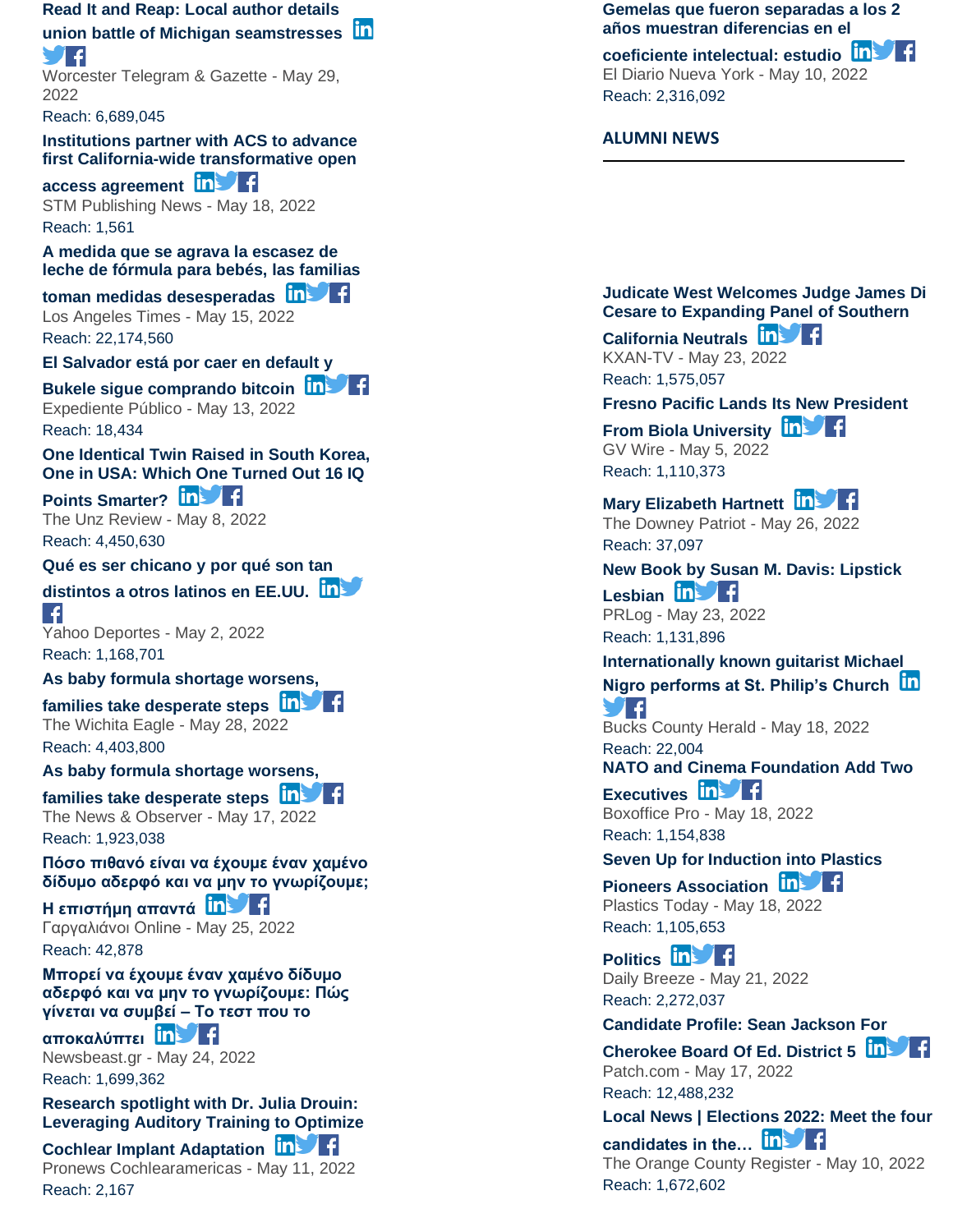**[Top 30 Leaders 2021: #13 Tarek](https://app.meltwater.com/mwTransition/?url=https%3A%2F%2Fwww.communicateonline.me%2Fcategory%2Findustry-insights%2Fpost-details%2Ftop-30-leaders-2021-13-tarek-miknas&uId=6271566e53a1b00009e1e669&cId=5542641db933d37e9596dc54&dId=eAy6f2-4xz_QBzr6ls1DckgzQ1c&contextId=6279a0b05020fd00146f1637&op=open&sentiment=N&isHosted=false&publishTime=1652746268226&id=&name=&type=&transitionToken=eyJ0eXAiOiJKV1QiLCJhbGciOiJIUzUxMiJ9.eyJob3N0bmFtZSI6Ind3dy5jb21tdW5pY2F0ZW9ubGluZS5tZSJ9.QXtiemlLeR9--uYf0XPR4UbUdFJo3ViPvdhcHyYeB_l-6L1SZB3wpn6PUzV4WTazBk1EWGi1T1h7OFPyuqWtVA&s=mail-newsletter)** 

**[Miknas](https://app.meltwater.com/mwTransition/?url=https%3A%2F%2Fwww.communicateonline.me%2Fcategory%2Findustry-insights%2Fpost-details%2Ftop-30-leaders-2021-13-tarek-miknas&uId=6271566e53a1b00009e1e669&cId=5542641db933d37e9596dc54&dId=eAy6f2-4xz_QBzr6ls1DckgzQ1c&contextId=6279a0b05020fd00146f1637&op=open&sentiment=N&isHosted=false&publishTime=1652746268226&id=&name=&type=&transitionToken=eyJ0eXAiOiJKV1QiLCJhbGciOiJIUzUxMiJ9.eyJob3N0bmFtZSI6Ind3dy5jb21tdW5pY2F0ZW9ubGluZS5tZSJ9.QXtiemlLeR9--uYf0XPR4UbUdFJo3ViPvdhcHyYeB_l-6L1SZB3wpn6PUzV4WTazBk1EWGi1T1h7OFPyuqWtVA&s=mail-newsletter) In the Figure 1** Communicate - May 16, 2022 Reach: 41,991

#### **[Golden State Foods Names 2 Group Vice](https://app.meltwater.com/mwTransition/?url=https%3A%2F%2Fwww.refrigeratedfrozenfood.com%2Farticles%2F101216-golden-state-foods-names-2-group-vice-presidents&uId=6271566e53a1b00009e1e669&cId=5542641db933d37e9596dc54&dId=iTbhbBFWuRoVTI1l_yv52u2ak9s&contextId=6279a0b05020fd00146f1637&op=open&sentiment=P&isHosted=false&publishTime=1651835447610&id=&name=&type=&transitionToken=eyJ0eXAiOiJKV1QiLCJhbGciOiJIUzUxMiJ9.eyJob3N0bmFtZSI6Ind3dy5yZWZyaWdlcmF0ZWRmcm96ZW5mb29kLmNvbSJ9.kl9OW2aqu-fXlQuR_5l6VzkVXNv9f_NGURvQhLs3ZJ7O0eDnVKi3DWAqz2bZD0DIov2ZGMQpNbCYIv-I4Evn2w&s=mail-newsletter)**  [Presidents](https://app.meltwater.com/mwTransition/?url=https%3A%2F%2Fwww.refrigeratedfrozenfood.com%2Farticles%2F101216-golden-state-foods-names-2-group-vice-presidents&uId=6271566e53a1b00009e1e669&cId=5542641db933d37e9596dc54&dId=iTbhbBFWuRoVTI1l_yv52u2ak9s&contextId=6279a0b05020fd00146f1637&op=open&sentiment=P&isHosted=false&publishTime=1651835447610&id=&name=&type=&transitionToken=eyJ0eXAiOiJKV1QiLCJhbGciOiJIUzUxMiJ9.eyJob3N0bmFtZSI6Ind3dy5yZWZyaWdlcmF0ZWRmcm96ZW5mb29kLmNvbSJ9.kl9OW2aqu-fXlQuR_5l6VzkVXNv9f_NGURvQhLs3ZJ7O0eDnVKi3DWAqz2bZD0DIov2ZGMQpNbCYIv-I4Evn2w&s=mail-newsletter) **in Fig.**

Refrigerated & Frozen Foods - May 6, 2022 Reach: 44,037

# **[An Evening of lighthearted 'Culture'](https://app.meltwater.com/mwTransition/?url=https%3A%2F%2Fhebdenbridgenews.com%2Fan-evening-of-lighthearted-culture%2F&uId=6271566e53a1b00009e1e669&cId=5542641db933d37e9596dc54&dId=wy8iinEryjqcFC4whrXHFPuYYTM&contextId=6279a0b05020fd00146f1637&op=open&sentiment=N&isHosted=false&publishTime=1652852889000&id=&name=&type=&transitionToken=eyJ0eXAiOiJKV1QiLCJhbGciOiJIUzUxMiJ9.eyJob3N0bmFtZSI6ImhlYmRlbmJyaWRnZW5ld3MuY29tIn0.rEh0tBLP8nqFJkiTRIFPIDc2TJsR007u2D8B1U9ebLAWy5uSaPls_CMMtWJDflAy2sjDoHX97imrkiagEk5VjA&s=mail-newsletter)**  $\left| \cdot \right|$

HEBDEN BRIDGE NEWS - May 17, 2022 Reach: 529

**[Golden State Foods Appoints Dorn Van](https://app.meltwater.com/mwTransition/?url=https%3A%2F%2Fwww.perishablenews.com%2Fretailfoodservice%2Fgolden-state-foods-appoints-dorn-van-cleave-as-group-vice-president-corporate-development-and-strategy%2F&uId=6271566e53a1b00009e1e669&cId=5542641db933d37e9596dc54&dId=C-TmNmIa-PResdpMe0hzt9NQ-RM&contextId=6279a0b05020fd00146f1637&op=open&sentiment=P&isHosted=false&publishTime=1652120742000&id=&name=&type=&transitionToken=eyJ0eXAiOiJKV1QiLCJhbGciOiJIUzUxMiJ9.eyJob3N0bmFtZSI6Ind3dy5wZXJpc2hhYmxlbmV3cy5jb20ifQ.MIRKAuW6ipExeAd6MceN9430OpkMzcyOTitPTOtqUczUz2B2ml86xgT_kctjRM94Ycu8bpKYE3cZbNWp9DNalA&s=mail-newsletter)  [Cleave as Group Vice President, Corporate](https://app.meltwater.com/mwTransition/?url=https%3A%2F%2Fwww.perishablenews.com%2Fretailfoodservice%2Fgolden-state-foods-appoints-dorn-van-cleave-as-group-vice-president-corporate-development-and-strategy%2F&uId=6271566e53a1b00009e1e669&cId=5542641db933d37e9596dc54&dId=C-TmNmIa-PResdpMe0hzt9NQ-RM&contextId=6279a0b05020fd00146f1637&op=open&sentiment=P&isHosted=false&publishTime=1652120742000&id=&name=&type=&transitionToken=eyJ0eXAiOiJKV1QiLCJhbGciOiJIUzUxMiJ9.eyJob3N0bmFtZSI6Ind3dy5wZXJpc2hhYmxlbmV3cy5jb20ifQ.MIRKAuW6ipExeAd6MceN9430OpkMzcyOTitPTOtqUczUz2B2ml86xgT_kctjRM94Ycu8bpKYE3cZbNWp9DNalA&s=mail-newsletter)** 

**[Development and Strategy](https://app.meltwater.com/mwTransition/?url=https%3A%2F%2Fwww.perishablenews.com%2Fretailfoodservice%2Fgolden-state-foods-appoints-dorn-van-cleave-as-group-vice-president-corporate-development-and-strategy%2F&uId=6271566e53a1b00009e1e669&cId=5542641db933d37e9596dc54&dId=C-TmNmIa-PResdpMe0hzt9NQ-RM&contextId=6279a0b05020fd00146f1637&op=open&sentiment=P&isHosted=false&publishTime=1652120742000&id=&name=&type=&transitionToken=eyJ0eXAiOiJKV1QiLCJhbGciOiJIUzUxMiJ9.eyJob3N0bmFtZSI6Ind3dy5wZXJpc2hhYmxlbmV3cy5jb20ifQ.MIRKAuW6ipExeAd6MceN9430OpkMzcyOTitPTOtqUczUz2B2ml86xgT_kctjRM94Ycu8bpKYE3cZbNWp9DNalA&s=mail-newsletter) in Fig.** Perishable News - May 9, 2022

Reach: 53,227

**[The Earthlings Ensemble and Lola](https://app.meltwater.com/mwTransition/?url=https%3A%2F%2Fwww.broadwayworld.com%2Flos-angeles%2Farticle%2FThe-Earthlings-Ensemble-and-Lola-Darzens-Present-15-MINUTES-TO-PLACES-20220509&uId=6271566e53a1b00009e1e669&cId=5542641db933d37e9596dc54&dId=j0UYmb0WCvrAtBEMe6u9h7d_KSU&contextId=6279a0b05020fd00146f1637&op=open&sentiment=N&isHosted=false&publishTime=1652076300000&id=&name=&type=&transitionToken=eyJ0eXAiOiJKV1QiLCJhbGciOiJIUzUxMiJ9.eyJob3N0bmFtZSI6Ind3dy5icm9hZHdheXdvcmxkLmNvbSJ9.tbPfXy3sRlWaJHZa1i5iIU_hv1m5Dzn0ydcqjc8Gkq__RnSdowNjZirLAE557aDuudkOdzCNX7G4UJauW6sBnA&s=mail-newsletter)  [Darzens Present 15 MINUTES TO](https://app.meltwater.com/mwTransition/?url=https%3A%2F%2Fwww.broadwayworld.com%2Flos-angeles%2Farticle%2FThe-Earthlings-Ensemble-and-Lola-Darzens-Present-15-MINUTES-TO-PLACES-20220509&uId=6271566e53a1b00009e1e669&cId=5542641db933d37e9596dc54&dId=j0UYmb0WCvrAtBEMe6u9h7d_KSU&contextId=6279a0b05020fd00146f1637&op=open&sentiment=N&isHosted=false&publishTime=1652076300000&id=&name=&type=&transitionToken=eyJ0eXAiOiJKV1QiLCJhbGciOiJIUzUxMiJ9.eyJob3N0bmFtZSI6Ind3dy5icm9hZHdheXdvcmxkLmNvbSJ9.tbPfXy3sRlWaJHZa1i5iIU_hv1m5Dzn0ydcqjc8Gkq__RnSdowNjZirLAE557aDuudkOdzCNX7G4UJauW6sBnA&s=mail-newsletter)** 

**[PLACES](https://app.meltwater.com/mwTransition/?url=https%3A%2F%2Fwww.broadwayworld.com%2Flos-angeles%2Farticle%2FThe-Earthlings-Ensemble-and-Lola-Darzens-Present-15-MINUTES-TO-PLACES-20220509&uId=6271566e53a1b00009e1e669&cId=5542641db933d37e9596dc54&dId=j0UYmb0WCvrAtBEMe6u9h7d_KSU&contextId=6279a0b05020fd00146f1637&op=open&sentiment=N&isHosted=false&publishTime=1652076300000&id=&name=&type=&transitionToken=eyJ0eXAiOiJKV1QiLCJhbGciOiJIUzUxMiJ9.eyJob3N0bmFtZSI6Ind3dy5icm9hZHdheXdvcmxkLmNvbSJ9.tbPfXy3sRlWaJHZa1i5iIU_hv1m5Dzn0ydcqjc8Gkq__RnSdowNjZirLAE557aDuudkOdzCNX7G4UJauW6sBnA&s=mail-newsletter)** In F BroadwayWorld.com - May 8, 2022 Reach: 1,730,676

#### **[Soeleish Phoenix Magazine Announces](https://app.meltwater.com/mwTransition/?url=http%3A%2F%2Fnews.augustaheadlines.com%2Fstory%2F361438%2Fsoeleish-phoenix-magazine-announces-ashley-wagner-as-the-1-makeup-artist-in-arizona-for-2022.html&uId=6271566e53a1b00009e1e669&cId=5542641db933d37e9596dc54&dId=YqbskiLxtBKe-vtA6BVZ4G_LQnY&contextId=6279a0b05020fd00146f1637&op=open&sentiment=N&isHosted=false&publishTime=1651922004312&id=&name=&type=&transitionToken=eyJ0eXAiOiJKV1QiLCJhbGciOiJIUzUxMiJ9.eyJob3N0bmFtZSI6Im5ld3MuYXVndXN0YWhlYWRsaW5lcy5jb20ifQ.woBaIpJ4C4db7SwZPXMWEM7DkgS13Ayz71FWSRYIi5h2fBE70A_ggUJh438OWuvY33VDqsarEzThpmBockDBmA&s=mail-newsletter)  [Ashley Wagner as the #1 Makeup Artist In](https://app.meltwater.com/mwTransition/?url=http%3A%2F%2Fnews.augustaheadlines.com%2Fstory%2F361438%2Fsoeleish-phoenix-magazine-announces-ashley-wagner-as-the-1-makeup-artist-in-arizona-for-2022.html&uId=6271566e53a1b00009e1e669&cId=5542641db933d37e9596dc54&dId=YqbskiLxtBKe-vtA6BVZ4G_LQnY&contextId=6279a0b05020fd00146f1637&op=open&sentiment=N&isHosted=false&publishTime=1651922004312&id=&name=&type=&transitionToken=eyJ0eXAiOiJKV1QiLCJhbGciOiJIUzUxMiJ9.eyJob3N0bmFtZSI6Im5ld3MuYXVndXN0YWhlYWRsaW5lcy5jb20ifQ.woBaIpJ4C4db7SwZPXMWEM7DkgS13Ayz71FWSRYIi5h2fBE70A_ggUJh438OWuvY33VDqsarEzThpmBockDBmA&s=mail-newsletter)**

**[Arizona For 2022](https://app.meltwater.com/mwTransition/?url=http%3A%2F%2Fnews.augustaheadlines.com%2Fstory%2F361438%2Fsoeleish-phoenix-magazine-announces-ashley-wagner-as-the-1-makeup-artist-in-arizona-for-2022.html&uId=6271566e53a1b00009e1e669&cId=5542641db933d37e9596dc54&dId=YqbskiLxtBKe-vtA6BVZ4G_LQnY&contextId=6279a0b05020fd00146f1637&op=open&sentiment=N&isHosted=false&publishTime=1651922004312&id=&name=&type=&transitionToken=eyJ0eXAiOiJKV1QiLCJhbGciOiJIUzUxMiJ9.eyJob3N0bmFtZSI6Im5ld3MuYXVndXN0YWhlYWRsaW5lcy5jb20ifQ.woBaIpJ4C4db7SwZPXMWEM7DkgS13Ayz71FWSRYIi5h2fBE70A_ggUJh438OWuvY33VDqsarEzThpmBockDBmA&s=mail-newsletter)** Augusta Headlines - May 7, 2022

**[Eva Gutowski Bio, Age, Boyfriend, Net](https://app.meltwater.com/mwTransition/?url=https%3A%2F%2Flatestnews.fresherslive.com%2Farticles%2Feva-gutowski-bio-age-boyfriend-networth-and-more-462209&uId=6271566e53a1b00009e1e669&cId=5542641db933d37e9596dc54&dId=BRv7t131om2haAAjhALaFzgvnZU&contextId=6279a0b05020fd00146f1637&op=open&sentiment=N&isHosted=false&publishTime=1653741395983&id=&name=&type=&transitionToken=eyJ0eXAiOiJKV1QiLCJhbGciOiJIUzUxMiJ9.eyJob3N0bmFtZSI6ImxhdGVzdG5ld3MuZnJlc2hlcnNsaXZlLmNvbSJ9.G_xVjmmslPTWon2x4xgnBNN46lwTda5mV65mcMLQvqh0772HcIIY2fFwrS9YTWbcm9de-5uhuBeSgOClG-tWGg&s=mail-newsletter)** 

[Worth, And More](https://app.meltwater.com/mwTransition/?url=https%3A%2F%2Flatestnews.fresherslive.com%2Farticles%2Feva-gutowski-bio-age-boyfriend-networth-and-more-462209&uId=6271566e53a1b00009e1e669&cId=5542641db933d37e9596dc54&dId=BRv7t131om2haAAjhALaFzgvnZU&contextId=6279a0b05020fd00146f1637&op=open&sentiment=N&isHosted=false&publishTime=1653741395983&id=&name=&type=&transitionToken=eyJ0eXAiOiJKV1QiLCJhbGciOiJIUzUxMiJ9.eyJob3N0bmFtZSI6ImxhdGVzdG5ld3MuZnJlc2hlcnNsaXZlLmNvbSJ9.G_xVjmmslPTWon2x4xgnBNN46lwTda5mV65mcMLQvqh0772HcIIY2fFwrS9YTWbcm9de-5uhuBeSgOClG-tWGg&s=mail-newsletter) **In Strate** Fresherslive - May 28, 2022

Reach: 1,604,638

**[Soeleish Phoenix Magazine Announces](https://app.meltwater.com/mwTransition/?url=http%3A%2F%2Fnews.carsoncityheadlines.com%2Fstory%2F372569%2Fsoeleish-phoenix-magazine-announces-ashley-wagner-as-the-1-makeup-artist-in-arizona-for-2022.html&uId=6271566e53a1b00009e1e669&cId=5542641db933d37e9596dc54&dId=uOnFuXWtuyrONl1K1R6rIuko48o&contextId=6279a0b05020fd00146f1637&op=open&sentiment=N&isHosted=false&publishTime=1651919037786&id=&name=&type=&transitionToken=eyJ0eXAiOiJKV1QiLCJhbGciOiJIUzUxMiJ9.eyJob3N0bmFtZSI6Im5ld3MuY2Fyc29uY2l0eWhlYWRsaW5lcy5jb20ifQ.vXXvTDOHSrSwiAUjOpX3oSI1ij4qSZMk1Ov54stGe9pfTYD99iy1FFmDCaw93o0iTMc9knqR766pZWEHRSluDQ&s=mail-newsletter)  [Ashley Wagner as the #1 Makeup Artist In](https://app.meltwater.com/mwTransition/?url=http%3A%2F%2Fnews.carsoncityheadlines.com%2Fstory%2F372569%2Fsoeleish-phoenix-magazine-announces-ashley-wagner-as-the-1-makeup-artist-in-arizona-for-2022.html&uId=6271566e53a1b00009e1e669&cId=5542641db933d37e9596dc54&dId=uOnFuXWtuyrONl1K1R6rIuko48o&contextId=6279a0b05020fd00146f1637&op=open&sentiment=N&isHosted=false&publishTime=1651919037786&id=&name=&type=&transitionToken=eyJ0eXAiOiJKV1QiLCJhbGciOiJIUzUxMiJ9.eyJob3N0bmFtZSI6Im5ld3MuY2Fyc29uY2l0eWhlYWRsaW5lcy5jb20ifQ.vXXvTDOHSrSwiAUjOpX3oSI1ij4qSZMk1Ov54stGe9pfTYD99iy1FFmDCaw93o0iTMc9knqR766pZWEHRSluDQ&s=mail-newsletter)** 

**[Arizona For 2022](https://app.meltwater.com/mwTransition/?url=http%3A%2F%2Fnews.carsoncityheadlines.com%2Fstory%2F372569%2Fsoeleish-phoenix-magazine-announces-ashley-wagner-as-the-1-makeup-artist-in-arizona-for-2022.html&uId=6271566e53a1b00009e1e669&cId=5542641db933d37e9596dc54&dId=uOnFuXWtuyrONl1K1R6rIuko48o&contextId=6279a0b05020fd00146f1637&op=open&sentiment=N&isHosted=false&publishTime=1651919037786&id=&name=&type=&transitionToken=eyJ0eXAiOiJKV1QiLCJhbGciOiJIUzUxMiJ9.eyJob3N0bmFtZSI6Im5ld3MuY2Fyc29uY2l0eWhlYWRsaW5lcy5jb20ifQ.vXXvTDOHSrSwiAUjOpX3oSI1ij4qSZMk1Ov54stGe9pfTYD99iy1FFmDCaw93o0iTMc9knqR766pZWEHRSluDQ&s=mail-newsletter)** Carsoncity Headlines - May 7, 2022 Reach: 396

**[Williams Gets 10th at Perris Usac/Cra Race –](https://app.meltwater.com/mwTransition/?url=https%3A%2F%2Fwww.speedwaydigest.com%2Findex.php%2Fnews%2Fracing-news%2F69327-williams-gets-10th-at-perris-usac-cra-race-bakersfield-speedway-next&uId=6271566e53a1b00009e1e669&cId=5542641db933d37e9596dc54&dId=HB4Vz3YQxiREUOJ4fXbkav7omkY&contextId=6279a0b05020fd00146f1637&op=open&sentiment=N&isHosted=false&publishTime=1651877878067&id=&name=&type=&transitionToken=eyJ0eXAiOiJKV1QiLCJhbGciOiJIUzUxMiJ9.eyJob3N0bmFtZSI6Ind3dy5zcGVlZHdheWRpZ2VzdC5jb20ifQ.BIDOdKX--5-MYRkCSgiveCl8a_EfNzvAfoWvm4UTvCOL9W_aF_etgRiZVk-1ruA7PQsk0xngsOiElCQKNB3Y5g&s=mail-newsletter) Bakersfield Speedway Next**

Speedway Digest - May 6, 2022 Reach: 48,830

**[Local News | Elections 2022: Meet the four](https://app.meltwater.com/mwTransition/?url=https%3A%2F%2Fwww.ocregister.com%2F2022%2F05%2F06%2Felections-2022-meet-the-four-candidates-running-for-the-68th-assembly-district%2F&uId=6271566e53a1b00009e1e669&cId=5542641db933d37e9596dc54&dId=tpjSzsASEMEXrxCRCT60b_o50jI&contextId=6279a0b05020fd00146f1637&op=open&sentiment=N&isHosted=false&publishTime=1651852798000&id=&name=&type=&transitionToken=eyJ0eXAiOiJKV1QiLCJhbGciOiJIUzUxMiJ9.eyJob3N0bmFtZSI6Ind3dy5vY3JlZ2lzdGVyLmNvbSJ9.y_7oUPeo-od2rN21pgqRNiBnDNqzhgKcSu2o9V6JTUrEHivAY1lg6kijTp_ZXee0fM7D3yIO_doLiJfE-DH-og&s=mail-newsletter)** 

**[candidates…](https://app.meltwater.com/mwTransition/?url=https%3A%2F%2Fwww.ocregister.com%2F2022%2F05%2F06%2Felections-2022-meet-the-four-candidates-running-for-the-68th-assembly-district%2F&uId=6271566e53a1b00009e1e669&cId=5542641db933d37e9596dc54&dId=tpjSzsASEMEXrxCRCT60b_o50jI&contextId=6279a0b05020fd00146f1637&op=open&sentiment=N&isHosted=false&publishTime=1651852798000&id=&name=&type=&transitionToken=eyJ0eXAiOiJKV1QiLCJhbGciOiJIUzUxMiJ9.eyJob3N0bmFtZSI6Ind3dy5vY3JlZ2lzdGVyLmNvbSJ9.y_7oUPeo-od2rN21pgqRNiBnDNqzhgKcSu2o9V6JTUrEHivAY1lg6kijTp_ZXee0fM7D3yIO_doLiJfE-DH-og&s=mail-newsletter)** The Orange County Register - May 6, 2022 Reach: 1,672,602

### **[Accurate Background Appoints Rashid](https://app.meltwater.com/mwTransition/?url=https%3A%2F%2Fapnews.com%2Fpress-release%2Fbusiness-wire%2Fbusiness-10c1073f2dc3478c96f60ffee0ffc958&uId=6271566e53a1b00009e1e669&cId=5542641db933d37e9596dc54&dId=hxv4-wnwfOlnXrNvew-tEY1rU9Y&contextId=6279a0b05020fd00146f1637&op=open&sentiment=P&isHosted=false&publishTime=1651503778000&id=&name=&type=&transitionToken=eyJ0eXAiOiJKV1QiLCJhbGciOiJIUzUxMiJ9.eyJob3N0bmFtZSI6ImFwbmV3cy5jb20ifQ.qs45VTBNFdY4C97ep9-UU4igfRI4qgfeqxSdFNl9jV3q-TzQBjRHSo9i8liXrPM1EXdwLILKWhPcdTEUO4Xj7w&s=mail-newsletter)**

**[Ismail as COO](https://app.meltwater.com/mwTransition/?url=https%3A%2F%2Fapnews.com%2Fpress-release%2Fbusiness-wire%2Fbusiness-10c1073f2dc3478c96f60ffee0ffc958&uId=6271566e53a1b00009e1e669&cId=5542641db933d37e9596dc54&dId=hxv4-wnwfOlnXrNvew-tEY1rU9Y&contextId=6279a0b05020fd00146f1637&op=open&sentiment=P&isHosted=false&publishTime=1651503778000&id=&name=&type=&transitionToken=eyJ0eXAiOiJKV1QiLCJhbGciOiJIUzUxMiJ9.eyJob3N0bmFtZSI6ImFwbmV3cy5jb20ifQ.qs45VTBNFdY4C97ep9-UU4igfRI4qgfeqxSdFNl9jV3q-TzQBjRHSo9i8liXrPM1EXdwLILKWhPcdTEUO4Xj7w&s=mail-newsletter)** Associated Press - May 2, 2022 Reach: 25,230,857

### **IN CASE YOU MISSED IT**

**[Angela Davis on social change: "No](https://app.meltwater.com/mwTransition/?url=https%3A%2F%2Fnewsnetdaily.com%2Fangela-davis-on-social-change-no-movement-is-possible-without-hope%2F&uId=6271566e53a1b00009e1e669&cId=5542641db933d37e9596dc54&dId=fyEVVVM1VLPLsoZYuyT_oa6ooRo&contextId=6279a0b05020fd00146f1637&op=open&sentiment=V&isHosted=false&publishTime=1653922949000&id=&name=&type=&transitionToken=eyJ0eXAiOiJKV1QiLCJhbGciOiJIUzUxMiJ9.eyJob3N0bmFtZSI6Im5ld3NuZXRkYWlseS5jb20ifQ.RKrruheuqAyNAz_GQI7_pd0f1MVARbNfgI1cmybaofTHkC6wzmcft0UuppytVurvlAOyPQ0blLo-uBM-QtMpJw&s=mail-newsletter)  [movement is possible without hope"](https://app.meltwater.com/mwTransition/?url=https%3A%2F%2Fnewsnetdaily.com%2Fangela-davis-on-social-change-no-movement-is-possible-without-hope%2F&uId=6271566e53a1b00009e1e669&cId=5542641db933d37e9596dc54&dId=fyEVVVM1VLPLsoZYuyT_oa6ooRo&contextId=6279a0b05020fd00146f1637&op=open&sentiment=V&isHosted=false&publishTime=1653922949000&id=&name=&type=&transitionToken=eyJ0eXAiOiJKV1QiLCJhbGciOiJIUzUxMiJ9.eyJob3N0bmFtZSI6Im5ld3NuZXRkYWlseS5jb20ifQ.RKrruheuqAyNAz_GQI7_pd0f1MVARbNfgI1cmybaofTHkC6wzmcft0UuppytVurvlAOyPQ0blLo-uBM-QtMpJw&s=mail-newsletter)** 8 I F

News Net Daily - May 30, 2022 Reach: 33,251

**[Los tiroteos escolares más mortíferos de](https://app.meltwater.com/mwTransition/?url=https%3A%2F%2Fwww.msn.com%2Fes-us%2Fnoticias%2FLos%2520Angeles%2Flos-tiroteos-escolares-m%25c3%25a1s-mort%25c3%25adferos-de-california%2Far-AAXM1J2&uId=6271566e53a1b00009e1e669&cId=5542641db933d37e9596dc54&dId=quaOXNKCn-0CTWpmYmv600P6Jkc&contextId=6279a0b05020fd00146f1637&op=open&sentiment=V&isHosted=false&publishTime=1653653915000&id=&name=&type=&transitionToken=eyJ0eXAiOiJKV1QiLCJhbGciOiJIUzUxMiJ9.eyJob3N0bmFtZSI6Ind3dy5tc24uY29tIn0.3Kj0ULZw1ywAT9o1TS2kGZvqxVdgapN6EI7hN5kxtzdxW71QRhlSPSVd7G-4dDh2ibsjAGDTVu0cRQGM06vDtg&s=mail-newsletter)** 

**[California](https://app.meltwater.com/mwTransition/?url=https%3A%2F%2Fwww.msn.com%2Fes-us%2Fnoticias%2FLos%2520Angeles%2Flos-tiroteos-escolares-m%25c3%25a1s-mort%25c3%25adferos-de-california%2Far-AAXM1J2&uId=6271566e53a1b00009e1e669&cId=5542641db933d37e9596dc54&dId=quaOXNKCn-0CTWpmYmv600P6Jkc&contextId=6279a0b05020fd00146f1637&op=open&sentiment=V&isHosted=false&publishTime=1653653915000&id=&name=&type=&transitionToken=eyJ0eXAiOiJKV1QiLCJhbGciOiJIUzUxMiJ9.eyJob3N0bmFtZSI6Ind3dy5tc24uY29tIn0.3Kj0ULZw1ywAT9o1TS2kGZvqxVdgapN6EI7hN5kxtzdxW71QRhlSPSVd7G-4dDh2ibsjAGDTVu0cRQGM06vDtg&s=mail-newsletter) In Fig.** MSN.com - May 27, 2022 Reach: 197,907,504

**[Fresno State President Honored by Cal](https://app.meltwater.com/mwTransition/?url=https%3A%2F%2Fgvwire.com%2F2022%2F05%2F26%2Ffresno-state-president-honored-by-cal-state-student-association%2F&uId=6271566e53a1b00009e1e669&cId=5542641db933d37e9596dc54&dId=D9EE8scsy8LTW7eyw8aklQmo2RI&contextId=6279a0b05020fd00146f1637&op=open&sentiment=P&isHosted=false&publishTime=1653583879000&id=&name=&type=&transitionToken=eyJ0eXAiOiJKV1QiLCJhbGciOiJIUzUxMiJ9.eyJob3N0bmFtZSI6Imd2d2lyZS5jb20ifQ.HDH1aAjtz7NmI0qkWKmcdnJcGBOAuBPCubsDZ9B2uLi5rwT4PRfKidMokaTXuO0l3GHUUnhNBg2e0r7Ox5OmAA&s=mail-newsletter)** 

**[State Student Association](https://app.meltwater.com/mwTransition/?url=https%3A%2F%2Fgvwire.com%2F2022%2F05%2F26%2Ffresno-state-president-honored-by-cal-state-student-association%2F&uId=6271566e53a1b00009e1e669&cId=5542641db933d37e9596dc54&dId=D9EE8scsy8LTW7eyw8aklQmo2RI&contextId=6279a0b05020fd00146f1637&op=open&sentiment=P&isHosted=false&publishTime=1653583879000&id=&name=&type=&transitionToken=eyJ0eXAiOiJKV1QiLCJhbGciOiJIUzUxMiJ9.eyJob3N0bmFtZSI6Imd2d2lyZS5jb20ifQ.HDH1aAjtz7NmI0qkWKmcdnJcGBOAuBPCubsDZ9B2uLi5rwT4PRfKidMokaTXuO0l3GHUUnhNBg2e0r7Ox5OmAA&s=mail-newsletter) in Set 1** GV Wire - May 26, 2022 Reach: 70,706

**[Fluid power SME announces company](https://app.meltwater.com/mwTransition/?url=https%3A%2F%2Fwww.fluidpowerworld.com%2Ffluid-power-sme-announces-company-launch%2F&uId=6271566e53a1b00009e1e669&cId=5542641db933d37e9596dc54&dId=DTrmEy46EiOYHXCA64BS9Txkv7Y&contextId=6279a0b05020fd00146f1637&op=open&sentiment=N&isHosted=false&publishTime=1653655442000&id=&name=&type=&transitionToken=eyJ0eXAiOiJKV1QiLCJhbGciOiJIUzUxMiJ9.eyJob3N0bmFtZSI6Ind3dy5mbHVpZHBvd2Vyd29ybGQuY29tIn0.jS_uAzQHWqan9buwOVVSNsCsw0OKDp3Sku3srRbpQnhpmZNY3cmPpokUQwTn-rP7w_DoSZwUgS0PRlX4U9MBcg&s=mail-newsletter)**  [launch](https://app.meltwater.com/mwTransition/?url=https%3A%2F%2Fwww.fluidpowerworld.com%2Ffluid-power-sme-announces-company-launch%2F&uId=6271566e53a1b00009e1e669&cId=5542641db933d37e9596dc54&dId=DTrmEy46EiOYHXCA64BS9Txkv7Y&contextId=6279a0b05020fd00146f1637&op=open&sentiment=N&isHosted=false&publishTime=1653655442000&id=&name=&type=&transitionToken=eyJ0eXAiOiJKV1QiLCJhbGciOiJIUzUxMiJ9.eyJob3N0bmFtZSI6Ind3dy5mbHVpZHBvd2Vyd29ybGQuY29tIn0.jS_uAzQHWqan9buwOVVSNsCsw0OKDp3Sku3srRbpQnhpmZNY3cmPpokUQwTn-rP7w_DoSZwUgS0PRlX4U9MBcg&s=mail-newsletter) **in 14** 

Fluid Power World - May 27, 2022 Reach: 7,696

**[Angela Davis on social change: 'No](https://app.meltwater.com/mwTransition/?url=https%3A%2F%2Fheadtopics.com%2Fus%2Fangela-davis-on-social-change-no-movement-is-possible-without-hope-26856572&uId=6271566e53a1b00009e1e669&cId=5542641db933d37e9596dc54&dId=aoW3TH_2L_pnnn6Gx4QYhaIBGFg&contextId=6279a0b05020fd00146f1637&op=open&sentiment=V&isHosted=false&publishTime=1653877800000&id=&name=&type=&transitionToken=eyJ0eXAiOiJKV1QiLCJhbGciOiJIUzUxMiJ9.eyJob3N0bmFtZSI6ImhlYWR0b3BpY3MuY29tIn0.-NBSpmRRo0soEI3yi0Nt-ZEb9FNVCnPZp_0C0epPWkIwKZ06Hfg_ni98D2UyrLEuHwoifKbfMl9dcI_P6Wpy_g&s=mail-newsletter)  [movement is possible without hope'](https://app.meltwater.com/mwTransition/?url=https%3A%2F%2Fheadtopics.com%2Fus%2Fangela-davis-on-social-change-no-movement-is-possible-without-hope-26856572&uId=6271566e53a1b00009e1e669&cId=5542641db933d37e9596dc54&dId=aoW3TH_2L_pnnn6Gx4QYhaIBGFg&contextId=6279a0b05020fd00146f1637&op=open&sentiment=V&isHosted=false&publishTime=1653877800000&id=&name=&type=&transitionToken=eyJ0eXAiOiJKV1QiLCJhbGciOiJIUzUxMiJ9.eyJob3N0bmFtZSI6ImhlYWR0b3BpY3MuY29tIn0.-NBSpmRRo0soEI3yi0Nt-ZEb9FNVCnPZp_0C0epPWkIwKZ06Hfg_ni98D2UyrLEuHwoifKbfMl9dcI_P6Wpy_g&s=mail-newsletter)** 94 Head Topics - May 29, 2022

Reach: 7,780,520

**[CSU under fire for allowing campus](https://app.meltwater.com/mwTransition/?url=https%3A%2F%2Fwww.ktvu.com%2Fnews%2Fcsu-under-fire-for-allowing-campus-leaders-to-ignore-sex-harassment-racial-complaints&uId=6271566e53a1b00009e1e669&cId=5542641db933d37e9596dc54&dId=RJ7YvoxtTQawaPTKszkabWiHBGE&contextId=6279a0b05020fd00146f1637&op=open&sentiment=V&isHosted=false&publishTime=1653664372981&id=&name=&type=&transitionToken=eyJ0eXAiOiJKV1QiLCJhbGciOiJIUzUxMiJ9.eyJob3N0bmFtZSI6Ind3dy5rdHZ1LmNvbSJ9.tFJpS-c4O711XVItvZWGdLBRdpyqHVY6yhI8wySUG-Tf9IPvtcGYsPaiAKWa0U7SgsgMz4_agfRzCD0tj9kmGQ&s=mail-newsletter)  [leaders to ignore sex harassment, racial](https://app.meltwater.com/mwTransition/?url=https%3A%2F%2Fwww.ktvu.com%2Fnews%2Fcsu-under-fire-for-allowing-campus-leaders-to-ignore-sex-harassment-racial-complaints&uId=6271566e53a1b00009e1e669&cId=5542641db933d37e9596dc54&dId=RJ7YvoxtTQawaPTKszkabWiHBGE&contextId=6279a0b05020fd00146f1637&op=open&sentiment=V&isHosted=false&publishTime=1653664372981&id=&name=&type=&transitionToken=eyJ0eXAiOiJKV1QiLCJhbGciOiJIUzUxMiJ9.eyJob3N0bmFtZSI6Ind3dy5rdHZ1LmNvbSJ9.tFJpS-c4O711XVItvZWGdLBRdpyqHVY6yhI8wySUG-Tf9IPvtcGYsPaiAKWa0U7SgsgMz4_agfRzCD0tj9kmGQ&s=mail-newsletter)** 

**[complaints](https://app.meltwater.com/mwTransition/?url=https%3A%2F%2Fwww.ktvu.com%2Fnews%2Fcsu-under-fire-for-allowing-campus-leaders-to-ignore-sex-harassment-racial-complaints&uId=6271566e53a1b00009e1e669&cId=5542641db933d37e9596dc54&dId=RJ7YvoxtTQawaPTKszkabWiHBGE&contextId=6279a0b05020fd00146f1637&op=open&sentiment=V&isHosted=false&publishTime=1653664372981&id=&name=&type=&transitionToken=eyJ0eXAiOiJKV1QiLCJhbGciOiJIUzUxMiJ9.eyJob3N0bmFtZSI6Ind3dy5rdHZ1LmNvbSJ9.tFJpS-c4O711XVItvZWGdLBRdpyqHVY6yhI8wySUG-Tf9IPvtcGYsPaiAKWa0U7SgsgMz4_agfRzCD0tj9kmGQ&s=mail-newsletter) in** KTVU -TV - May 27, 2022 Reach: 1,493,226

**[Kurt Suzuki de los Angels se siente mejor](https://app.meltwater.com/mwTransition/?url=https%3A%2F%2Fbuenaventuraenlinea.com%2Fkurt-suzuki-de-los-angels-se-siente-mejor-despues-de-recibir-un-balon-en-el-cuello-en-un-momento-extrano%2F&uId=6271566e53a1b00009e1e669&cId=5542641db933d37e9596dc54&dId=ug0mM0ac-Sqm0qEpsJPgMcQpYZY&contextId=6279a0b05020fd00146f1637&op=open&sentiment=N&isHosted=false&publishTime=1653811979000&id=&name=&type=&transitionToken=eyJ0eXAiOiJKV1QiLCJhbGciOiJIUzUxMiJ9.eyJob3N0bmFtZSI6ImJ1ZW5hdmVudHVyYWVubGluZWEuY29tIn0.ibpY5SlqgwkfQ-k1g1xXMiBuG3PcPOHXF_ngAISr6Vo2w5OGRrQPzF3dnN2zoIA8mFm3mTzfPBGyKwrM2Ry7oA&s=mail-newsletter)  [después de recibir un balón en el cuello en](https://app.meltwater.com/mwTransition/?url=https%3A%2F%2Fbuenaventuraenlinea.com%2Fkurt-suzuki-de-los-angels-se-siente-mejor-despues-de-recibir-un-balon-en-el-cuello-en-un-momento-extrano%2F&uId=6271566e53a1b00009e1e669&cId=5542641db933d37e9596dc54&dId=ug0mM0ac-Sqm0qEpsJPgMcQpYZY&contextId=6279a0b05020fd00146f1637&op=open&sentiment=N&isHosted=false&publishTime=1653811979000&id=&name=&type=&transitionToken=eyJ0eXAiOiJKV1QiLCJhbGciOiJIUzUxMiJ9.eyJob3N0bmFtZSI6ImJ1ZW5hdmVudHVyYWVubGluZWEuY29tIn0.ibpY5SlqgwkfQ-k1g1xXMiBuG3PcPOHXF_ngAISr6Vo2w5OGRrQPzF3dnN2zoIA8mFm3mTzfPBGyKwrM2Ry7oA&s=mail-newsletter)** 

**[un «momento extraño»](https://app.meltwater.com/mwTransition/?url=https%3A%2F%2Fbuenaventuraenlinea.com%2Fkurt-suzuki-de-los-angels-se-siente-mejor-despues-de-recibir-un-balon-en-el-cuello-en-un-momento-extrano%2F&uId=6271566e53a1b00009e1e669&cId=5542641db933d37e9596dc54&dId=ug0mM0ac-Sqm0qEpsJPgMcQpYZY&contextId=6279a0b05020fd00146f1637&op=open&sentiment=N&isHosted=false&publishTime=1653811979000&id=&name=&type=&transitionToken=eyJ0eXAiOiJKV1QiLCJhbGciOiJIUzUxMiJ9.eyJob3N0bmFtZSI6ImJ1ZW5hdmVudHVyYWVubGluZWEuY29tIn0.ibpY5SlqgwkfQ-k1g1xXMiBuG3PcPOHXF_ngAISr6Vo2w5OGRrQPzF3dnN2zoIA8mFm3mTzfPBGyKwrM2Ry7oA&s=mail-newsletter)** Buenaventura en L - May 29, 2022 Reach: 20,956

#### **[Etiwanda High School says good](https://app.meltwater.com/mwTransition/?url=https%3A%2F%2Fwww.fontanaheraldnews.com%2Fnews%2Fetiwanda-high-school-says-good-bye-to-more-than-850-members-of-senior-class%2Farticle_6835526a-dca3-11ec-9a8f-bf67fb3cbcb8.html&uId=6271566e53a1b00009e1e669&cId=5542641db933d37e9596dc54&dId=0SZ8-Y36cTd4BYV9oAap5t6hi18&contextId=6279a0b05020fd00146f1637&op=open&sentiment=P&isHosted=false&publishTime=1653528240000&id=&name=&type=&transitionToken=eyJ0eXAiOiJKV1QiLCJhbGciOiJIUzUxMiJ9.eyJob3N0bmFtZSI6Ind3dy5mb250YW5haGVyYWxkbmV3cy5jb20ifQ.49ceGdB5bYdO-FFEi1IPsStZanmrIXQYJctzLs1UjdTUD1wkYQ3imCzRbfpfcBJBIaG4lck6s_S9brZ5rlAJqw&s=mail-newsletter) -bye to [more than 850 members of senior](https://app.meltwater.com/mwTransition/?url=https%3A%2F%2Fwww.fontanaheraldnews.com%2Fnews%2Fetiwanda-high-school-says-good-bye-to-more-than-850-members-of-senior-class%2Farticle_6835526a-dca3-11ec-9a8f-bf67fb3cbcb8.html&uId=6271566e53a1b00009e1e669&cId=5542641db933d37e9596dc54&dId=0SZ8-Y36cTd4BYV9oAap5t6hi18&contextId=6279a0b05020fd00146f1637&op=open&sentiment=P&isHosted=false&publishTime=1653528240000&id=&name=&type=&transitionToken=eyJ0eXAiOiJKV1QiLCJhbGciOiJIUzUxMiJ9.eyJob3N0bmFtZSI6Ind3dy5mb250YW5haGVyYWxkbmV3cy5jb20ifQ.49ceGdB5bYdO-FFEi1IPsStZanmrIXQYJctzLs1UjdTUD1wkYQ3imCzRbfpfcBJBIaG4lck6s_S9brZ5rlAJqw&s=mail-newsletter)**

**[class](https://app.meltwater.com/mwTransition/?url=https%3A%2F%2Fwww.fontanaheraldnews.com%2Fnews%2Fetiwanda-high-school-says-good-bye-to-more-than-850-members-of-senior-class%2Farticle_6835526a-dca3-11ec-9a8f-bf67fb3cbcb8.html&uId=6271566e53a1b00009e1e669&cId=5542641db933d37e9596dc54&dId=0SZ8-Y36cTd4BYV9oAap5t6hi18&contextId=6279a0b05020fd00146f1637&op=open&sentiment=P&isHosted=false&publishTime=1653528240000&id=&name=&type=&transitionToken=eyJ0eXAiOiJKV1QiLCJhbGciOiJIUzUxMiJ9.eyJob3N0bmFtZSI6Ind3dy5mb250YW5haGVyYWxkbmV3cy5jb20ifQ.49ceGdB5bYdO-FFEi1IPsStZanmrIXQYJctzLs1UjdTUD1wkYQ3imCzRbfpfcBJBIaG4lck6s_S9brZ5rlAJqw&s=mail-newsletter)** Fontana Herald News - May 25, 2022 Reach: 1,117,087

#### **[Maintaining the Standard on Camp](https://app.meltwater.com/mwTransition/?url=https%3A%2F%2Fwww.dvidshub.net%2Fnews%2F421706%2Fmaintaining-standard-camp-lemonnier&uId=6271566e53a1b00009e1e669&cId=5542641db933d37e9596dc54&dId=qmcCmeP84ZFImlwMCmlBJSyQWdI&contextId=6279a0b05020fd00146f1637&op=open&sentiment=N&isHosted=false&publishTime=1653638263383&id=&name=&type=&transitionToken=eyJ0eXAiOiJKV1QiLCJhbGciOiJIUzUxMiJ9.eyJob3N0bmFtZSI6Ind3dy5kdmlkc2h1Yi5uZXQifQ.rNihbe1yCtK0O4tIj5eNoUWoITmwELbDKGhifQnbRjsEUGJfv-ATS0pN7kzYd_NhKHlR3aH22ls8JpC7EeCyDQ&s=mail-newsletter)**

[Lemonnier](https://app.meltwater.com/mwTransition/?url=https%3A%2F%2Fwww.dvidshub.net%2Fnews%2F421706%2Fmaintaining-standard-camp-lemonnier&uId=6271566e53a1b00009e1e669&cId=5542641db933d37e9596dc54&dId=qmcCmeP84ZFImlwMCmlBJSyQWdI&contextId=6279a0b05020fd00146f1637&op=open&sentiment=N&isHosted=false&publishTime=1653638263383&id=&name=&type=&transitionToken=eyJ0eXAiOiJKV1QiLCJhbGciOiJIUzUxMiJ9.eyJob3N0bmFtZSI6Ind3dy5kdmlkc2h1Yi5uZXQifQ.rNihbe1yCtK0O4tIj5eNoUWoITmwELbDKGhifQnbRjsEUGJfv-ATS0pN7kzYd_NhKHlR3aH22ls8JpC7EeCyDQ&s=mail-newsletter) **in Fig.** The Defense Visual Information Distribution Service (DVIDS) - May 27, 2022 Reach: 5,528,887

**[Lista de tiroteos en centros educativos en](https://app.meltwater.com/mwTransition/?url=https%3A%2F%2Fwww.telemundoareadelabahia.com%2Fnoticias%2Fcalifornia%2Flos-tiroteos-escolares-mas-mortiferos-de-california%2F2228028%2F&uId=6271566e53a1b00009e1e669&cId=5542641db933d37e9596dc54&dId=cxWgpwow6b53W7f3SwCBKvsLjms&contextId=6279a0b05020fd00146f1637&op=open&sentiment=V&isHosted=false&publishTime=1653574174000&id=&name=&type=&transitionToken=eyJ0eXAiOiJKV1QiLCJhbGciOiJIUzUxMiJ9.eyJob3N0bmFtZSI6Ind3dy50ZWxlbXVuZG9hcmVhZGVsYWJhaGlhLmNvbSJ9.FtcUVfIFwkOT_hkMp06lX2UfcfhwJNw8FKfBjX7GjxAt7GLEPYSea9fQ7g03c-Rz5wY7m2g18BMGuAkVeUwgNw&s=mail-newsletter)** 

**[California](https://app.meltwater.com/mwTransition/?url=https%3A%2F%2Fwww.telemundoareadelabahia.com%2Fnoticias%2Fcalifornia%2Flos-tiroteos-escolares-mas-mortiferos-de-california%2F2228028%2F&uId=6271566e53a1b00009e1e669&cId=5542641db933d37e9596dc54&dId=cxWgpwow6b53W7f3SwCBKvsLjms&contextId=6279a0b05020fd00146f1637&op=open&sentiment=V&isHosted=false&publishTime=1653574174000&id=&name=&type=&transitionToken=eyJ0eXAiOiJKV1QiLCJhbGciOiJIUzUxMiJ9.eyJob3N0bmFtZSI6Ind3dy50ZWxlbXVuZG9hcmVhZGVsYWJhaGlhLmNvbSJ9.FtcUVfIFwkOT_hkMp06lX2UfcfhwJNw8FKfBjX7GjxAt7GLEPYSea9fQ7g03c-Rz5wY7m2g18BMGuAkVeUwgNw&s=mail-newsletter) in** KSTS -TV - Telemundo San Francisco - May 26, 2022

Reach: 2,271,857

**[WATCH: Students haven't met a pregnant](https://app.meltwater.com/mwTransition/?url=https%3A%2F%2Fwww.campusreform.org%2Farticle%3Fid%3D19626&uId=6271566e53a1b00009e1e669&cId=5542641db933d37e9596dc54&dId=c2sBisiKJ9aqrsM3Xk6_4yCdO-k&contextId=6279a0b05020fd00146f1637&op=open&sentiment=N&isHosted=false&publishTime=1653568203760&id=&name=&type=&transitionToken=eyJ0eXAiOiJKV1QiLCJhbGciOiJIUzUxMiJ9.eyJob3N0bmFtZSI6Ind3dy5jYW1wdXNyZWZvcm0ub3JnIn0.kVPfSAJBjtJPRTnf2KrDfja4NcIK1Mak9R7GXgQw7EpNW0BVNEZ9wfHZovBEnky5u_XivQuLUlM7inOxiCdOXQ&s=mail-newsletter)**  [man](https://app.meltwater.com/mwTransition/?url=https%3A%2F%2Fwww.campusreform.org%2Farticle%3Fid%3D19626&uId=6271566e53a1b00009e1e669&cId=5542641db933d37e9596dc54&dId=c2sBisiKJ9aqrsM3Xk6_4yCdO-k&contextId=6279a0b05020fd00146f1637&op=open&sentiment=N&isHosted=false&publishTime=1653568203760&id=&name=&type=&transitionToken=eyJ0eXAiOiJKV1QiLCJhbGciOiJIUzUxMiJ9.eyJob3N0bmFtZSI6Ind3dy5jYW1wdXNyZWZvcm0ub3JnIn0.kVPfSAJBjtJPRTnf2KrDfja4NcIK1Mak9R7GXgQw7EpNW0BVNEZ9wfHZovBEnky5u_XivQuLUlM7inOxiCdOXQ&s=mail-newsletter) **in Fig.** 

Campus Reform - May 26, 2022 Reach: 1,117,328

**[SBA Opening 5 New Women's Business](https://app.meltwater.com/mwTransition/?url=https%3A%2F%2Fnewsakmi.com%2Fnews%2Fbusiness%2Fentrepreneur%2Fsba-opening-5-new-womens-business-centers-across-america%2F&uId=6271566e53a1b00009e1e669&cId=5542641db933d37e9596dc54&dId=aJ_TY9gAO7OKjWu5rOncGELK2K0&contextId=6279a0b05020fd00146f1637&op=open&sentiment=N&isHosted=false&publishTime=1653514203000&id=&name=&type=&transitionToken=eyJ0eXAiOiJKV1QiLCJhbGciOiJIUzUxMiJ9.eyJob3N0bmFtZSI6Im5ld3Nha21pLmNvbSJ9.6p3HasCrHJw9t25G4_sP7mSUuYqkFZhLzBq2MZvhoQXe3jG0R3WrKwgxRdrcMRQbq2detFd1lHKASVTZ3BmaiA&s=mail-newsletter)** 

**[Centers Across America](https://app.meltwater.com/mwTransition/?url=https%3A%2F%2Fnewsakmi.com%2Fnews%2Fbusiness%2Fentrepreneur%2Fsba-opening-5-new-womens-business-centers-across-america%2F&uId=6271566e53a1b00009e1e669&cId=5542641db933d37e9596dc54&dId=aJ_TY9gAO7OKjWu5rOncGELK2K0&contextId=6279a0b05020fd00146f1637&op=open&sentiment=N&isHosted=false&publishTime=1653514203000&id=&name=&type=&transitionToken=eyJ0eXAiOiJKV1QiLCJhbGciOiJIUzUxMiJ9.eyJob3N0bmFtZSI6Im5ld3Nha21pLmNvbSJ9.6p3HasCrHJw9t25G4_sP7mSUuYqkFZhLzBq2MZvhoQXe3jG0R3WrKwgxRdrcMRQbq2detFd1lHKASVTZ3BmaiA&s=mail-newsletter)** News AKMI - May 25, 2022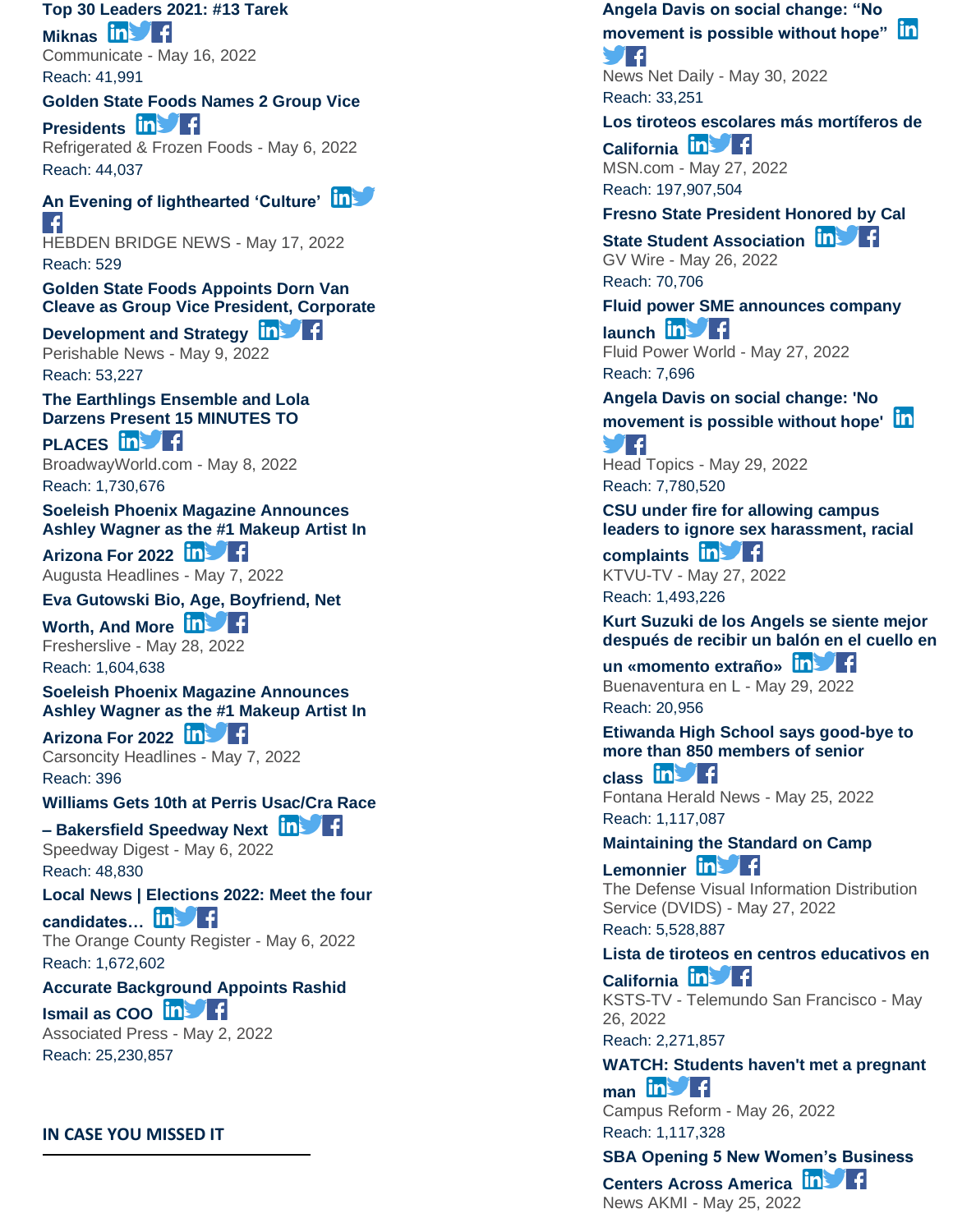#### Reach: 24,536

### **[CAMO Launches First Marketplace Dining](https://app.meltwater.com/mwTransition/?url=https%3A%2F%2Fmenafn.com%2F1104274241%2FCAMO-Launches-First-Marketplace-Dining-Platform-For-Hotels&uId=6271566e53a1b00009e1e669&cId=5542641db933d37e9596dc54&dId=VmOqxPqG8Ka-_XkhcUSdyCWc-RE&contextId=6279a0b05020fd00146f1637&op=open&sentiment=P&isHosted=false&publishTime=1653512399000&id=&name=&type=&transitionToken=eyJ0eXAiOiJKV1QiLCJhbGciOiJIUzUxMiJ9.eyJob3N0bmFtZSI6Im1lbmFmbi5jb20ifQ.6qwQC7H2A_ENYvPeejRTDc1YWNxKoW5C3ahaTk2LoVG-c07d0CYY1ALdTaXofpDyHokk0_31dx8bLo-hQS69Uw&s=mail-newsletter)**

### **[Platform For Hotels](https://app.meltwater.com/mwTransition/?url=https%3A%2F%2Fmenafn.com%2F1104274241%2FCAMO-Launches-First-Marketplace-Dining-Platform-For-Hotels&uId=6271566e53a1b00009e1e669&cId=5542641db933d37e9596dc54&dId=VmOqxPqG8Ka-_XkhcUSdyCWc-RE&contextId=6279a0b05020fd00146f1637&op=open&sentiment=P&isHosted=false&publishTime=1653512399000&id=&name=&type=&transitionToken=eyJ0eXAiOiJKV1QiLCJhbGciOiJIUzUxMiJ9.eyJob3N0bmFtZSI6Im1lbmFmbi5jb20ifQ.6qwQC7H2A_ENYvPeejRTDc1YWNxKoW5C3ahaTk2LoVG-c07d0CYY1ALdTaXofpDyHokk0_31dx8bLo-hQS69Uw&s=mail-newsletter)**  $\ln$  **f**

The Middle East North Africa Financial Network - May 25, 2022 Reach: 2,238,980

#### **[California News](https://app.meltwater.com/mwTransition/?url=https%3A%2F%2Fwww.mercurynews.com%2F2022%2F05%2F25%2Fsanta-ana-apologizes-for-1906-burning-of-its-chinatown%2F&uId=6271566e53a1b00009e1e669&cId=5542641db933d37e9596dc54&dId=u7W002fS-PpBpi0ugrhH4Tflnhc&contextId=6279a0b05020fd00146f1637&op=open&sentiment=N&isHosted=false&publishTime=1653480398000&id=&name=&type=&transitionToken=eyJ0eXAiOiJKV1QiLCJhbGciOiJIUzUxMiJ9.eyJob3N0bmFtZSI6Ind3dy5tZXJjdXJ5bmV3cy5jb20ifQ.2Hhv23nM7qMi3nkkpJtv9SgiqN6LDakET2N6ujlu7LrFBjcdTtPcVmL9Z6hnWtHQ7XSC83ePw8a11KZKFlHfZA&s=mail-newsletter)**

The Mercury News - May 25, 2022 Reach: 4,347,916

**[Anita Chabria: She killed the man who](https://app.meltwater.com/mwTransition/?url=https%3A%2F%2Fwww.arcamax.com%2Fpolitics%2Fopeds%2Fs-2680222&uId=6271566e53a1b00009e1e669&cId=5542641db933d37e9596dc54&dId=Moc0uN3M3HOOrE-XXmAguaErmeI&contextId=6279a0b05020fd00146f1637&op=open&sentiment=V&isHosted=false&publishTime=1653477121991&id=&name=&type=&transitionToken=eyJ0eXAiOiJKV1QiLCJhbGciOiJIUzUxMiJ9.eyJob3N0bmFtZSI6Ind3dy5hcmNhbWF4LmNvbSJ9.8hWS73q9QJ4k1V4wDbNd1oJdVJDwjrvbpc_0ibLXyukrg3PwMXHJPW1mrtWVCR00CsFEFdW72ET1KdCRNbqDBg&s=mail-newsletter)  [trafficked her. Will California ever forgive](https://app.meltwater.com/mwTransition/?url=https%3A%2F%2Fwww.arcamax.com%2Fpolitics%2Fopeds%2Fs-2680222&uId=6271566e53a1b00009e1e669&cId=5542641db933d37e9596dc54&dId=Moc0uN3M3HOOrE-XXmAguaErmeI&contextId=6279a0b05020fd00146f1637&op=open&sentiment=V&isHosted=false&publishTime=1653477121991&id=&name=&type=&transitionToken=eyJ0eXAiOiJKV1QiLCJhbGciOiJIUzUxMiJ9.eyJob3N0bmFtZSI6Ind3dy5hcmNhbWF4LmNvbSJ9.8hWS73q9QJ4k1V4wDbNd1oJdVJDwjrvbpc_0ibLXyukrg3PwMXHJPW1mrtWVCR00CsFEFdW72ET1KdCRNbqDBg&s=mail-newsletter)** 

[her?](https://app.meltwater.com/mwTransition/?url=https%3A%2F%2Fwww.arcamax.com%2Fpolitics%2Fopeds%2Fs-2680222&uId=6271566e53a1b00009e1e669&cId=5542641db933d37e9596dc54&dId=Moc0uN3M3HOOrE-XXmAguaErmeI&contextId=6279a0b05020fd00146f1637&op=open&sentiment=V&isHosted=false&publishTime=1653477121991&id=&name=&type=&transitionToken=eyJ0eXAiOiJKV1QiLCJhbGciOiJIUzUxMiJ9.eyJob3N0bmFtZSI6Ind3dy5hcmNhbWF4LmNvbSJ9.8hWS73q9QJ4k1V4wDbNd1oJdVJDwjrvbpc_0ibLXyukrg3PwMXHJPW1mrtWVCR00CsFEFdW72ET1KdCRNbqDBg&s=mail-newsletter) **in** ArcaMax Publishing - May 25, 2022 Reach: 1,241,220

**[The Americans Who Believe In UFOs, Big](https://app.meltwater.com/mwTransition/?url=https%3A%2F%2Fwww.forbes.com%2Fsites%2Frebeccacoffey%2F2022%2F05%2F25%2Fthe-americans-who-believe-in-ufos-big-foot-zombies-ghosts-telekenesis-the-lost-city-of-atlantis-and-other-supernatural-paranormal-mythological-and-generally-unusual-phenomena%2F&uId=6271566e53a1b00009e1e669&cId=5542641db933d37e9596dc54&dId=K6p9e3M20x4q5180Ia97JKgfCm0&contextId=6279a0b05020fd00146f1637&op=open&sentiment=N&isHosted=false&publishTime=1653472800000&id=&name=&type=&transitionToken=eyJ0eXAiOiJKV1QiLCJhbGciOiJIUzUxMiJ9.eyJob3N0bmFtZSI6Ind3dy5mb3JiZXMuY29tIn0.AenGslXImQOn-Iufh3LurWSGU_p2EtoseJF47g1hky-fQ3P22AtxzlZyw7I9wlLUT7tJ-_0q-8ABlsIioNGQzA&s=mail-newsletter)  [Foot, Zombies, Ghosts, Telekenesis, The](https://app.meltwater.com/mwTransition/?url=https%3A%2F%2Fwww.forbes.com%2Fsites%2Frebeccacoffey%2F2022%2F05%2F25%2Fthe-americans-who-believe-in-ufos-big-foot-zombies-ghosts-telekenesis-the-lost-city-of-atlantis-and-other-supernatural-paranormal-mythological-and-generally-unusual-phenomena%2F&uId=6271566e53a1b00009e1e669&cId=5542641db933d37e9596dc54&dId=K6p9e3M20x4q5180Ia97JKgfCm0&contextId=6279a0b05020fd00146f1637&op=open&sentiment=N&isHosted=false&publishTime=1653472800000&id=&name=&type=&transitionToken=eyJ0eXAiOiJKV1QiLCJhbGciOiJIUzUxMiJ9.eyJob3N0bmFtZSI6Ind3dy5mb3JiZXMuY29tIn0.AenGslXImQOn-Iufh3LurWSGU_p2EtoseJF47g1hky-fQ3P22AtxzlZyw7I9wlLUT7tJ-_0q-8ABlsIioNGQzA&s=mail-newsletter)  [Lost City Of Atlantis, And Other](https://app.meltwater.com/mwTransition/?url=https%3A%2F%2Fwww.forbes.com%2Fsites%2Frebeccacoffey%2F2022%2F05%2F25%2Fthe-americans-who-believe-in-ufos-big-foot-zombies-ghosts-telekenesis-the-lost-city-of-atlantis-and-other-supernatural-paranormal-mythological-and-generally-unusual-phenomena%2F&uId=6271566e53a1b00009e1e669&cId=5542641db933d37e9596dc54&dId=K6p9e3M20x4q5180Ia97JKgfCm0&contextId=6279a0b05020fd00146f1637&op=open&sentiment=N&isHosted=false&publishTime=1653472800000&id=&name=&type=&transitionToken=eyJ0eXAiOiJKV1QiLCJhbGciOiJIUzUxMiJ9.eyJob3N0bmFtZSI6Ind3dy5mb3JiZXMuY29tIn0.AenGslXImQOn-Iufh3LurWSGU_p2EtoseJF47g1hky-fQ3P22AtxzlZyw7I9wlLUT7tJ-_0q-8ABlsIioNGQzA&s=mail-newsletter)  [Supernatural, Paranormal, Mythological,](https://app.meltwater.com/mwTransition/?url=https%3A%2F%2Fwww.forbes.com%2Fsites%2Frebeccacoffey%2F2022%2F05%2F25%2Fthe-americans-who-believe-in-ufos-big-foot-zombies-ghosts-telekenesis-the-lost-city-of-atlantis-and-other-supernatural-paranormal-mythological-and-generally-unusual-phenomena%2F&uId=6271566e53a1b00009e1e669&cId=5542641db933d37e9596dc54&dId=K6p9e3M20x4q5180Ia97JKgfCm0&contextId=6279a0b05020fd00146f1637&op=open&sentiment=N&isHosted=false&publishTime=1653472800000&id=&name=&type=&transitionToken=eyJ0eXAiOiJKV1QiLCJhbGciOiJIUzUxMiJ9.eyJob3N0bmFtZSI6Ind3dy5mb3JiZXMuY29tIn0.AenGslXImQOn-Iufh3LurWSGU_p2EtoseJF47g1hky-fQ3P22AtxzlZyw7I9wlLUT7tJ-_0q-8ABlsIioNGQzA&s=mail-newsletter)** 

#### **[And Generally Unusual Phenomena](https://app.meltwater.com/mwTransition/?url=https%3A%2F%2Fwww.forbes.com%2Fsites%2Frebeccacoffey%2F2022%2F05%2F25%2Fthe-americans-who-believe-in-ufos-big-foot-zombies-ghosts-telekenesis-the-lost-city-of-atlantis-and-other-supernatural-paranormal-mythological-and-generally-unusual-phenomena%2F&uId=6271566e53a1b00009e1e669&cId=5542641db933d37e9596dc54&dId=K6p9e3M20x4q5180Ia97JKgfCm0&contextId=6279a0b05020fd00146f1637&op=open&sentiment=N&isHosted=false&publishTime=1653472800000&id=&name=&type=&transitionToken=eyJ0eXAiOiJKV1QiLCJhbGciOiJIUzUxMiJ9.eyJob3N0bmFtZSI6Ind3dy5mb3JiZXMuY29tIn0.AenGslXImQOn-Iufh3LurWSGU_p2EtoseJF47g1hky-fQ3P22AtxzlZyw7I9wlLUT7tJ-_0q-8ABlsIioNGQzA&s=mail-newsletter)**  $\left| \cdot \right|$

Forbes - May 25, 2022 Reach: 61,354,985

**[Local News | Santa Ana apologizes for](https://app.meltwater.com/mwTransition/?url=https%3A%2F%2Fwww.ocregister.com%2F2022%2F05%2F24%2Fsanta-ana-apologizes-for-1906-burning-of-its-chinatown%2F&uId=6271566e53a1b00009e1e669&cId=5542641db933d37e9596dc54&dId=sbKY6FvvvCQm-nJShidfi5ln0hA&contextId=6279a0b05020fd00146f1637&op=open&sentiment=N&isHosted=false&publishTime=1653442737000&id=&name=&type=&transitionToken=eyJ0eXAiOiJKV1QiLCJhbGciOiJIUzUxMiJ9.eyJob3N0bmFtZSI6Ind3dy5vY3JlZ2lzdGVyLmNvbSJ9.y_7oUPeo-od2rN21pgqRNiBnDNqzhgKcSu2o9V6JTUrEHivAY1lg6kijTp_ZXee0fM7D3yIO_doLiJfE-DH-og&s=mail-newsletter)** 

**[1906 burning of its…](https://app.meltwater.com/mwTransition/?url=https%3A%2F%2Fwww.ocregister.com%2F2022%2F05%2F24%2Fsanta-ana-apologizes-for-1906-burning-of-its-chinatown%2F&uId=6271566e53a1b00009e1e669&cId=5542641db933d37e9596dc54&dId=sbKY6FvvvCQm-nJShidfi5ln0hA&contextId=6279a0b05020fd00146f1637&op=open&sentiment=N&isHosted=false&publishTime=1653442737000&id=&name=&type=&transitionToken=eyJ0eXAiOiJKV1QiLCJhbGciOiJIUzUxMiJ9.eyJob3N0bmFtZSI6Ind3dy5vY3JlZ2lzdGVyLmNvbSJ9.y_7oUPeo-od2rN21pgqRNiBnDNqzhgKcSu2o9V6JTUrEHivAY1lg6kijTp_ZXee0fM7D3yIO_doLiJfE-DH-og&s=mail-newsletter)** The Orange County Register - May 24, 2022 Reach: 1,672,602

**[List: California's Deadliest School](https://app.meltwater.com/mwTransition/?url=https%3A%2F%2Ftimesnewsexpress.com%2Fnews%2Fnewsusa%2Flos-angeles%2Flist-californias-deadliest-school-shootings%2F&uId=6271566e53a1b00009e1e669&cId=5542641db933d37e9596dc54&dId=uWunqq5Nz-aG4RffDitACvhb7rQ&contextId=6279a0b05020fd00146f1637&op=open&sentiment=V&isHosted=false&publishTime=1653424207000&id=&name=&type=&transitionToken=eyJ0eXAiOiJKV1QiLCJhbGciOiJIUzUxMiJ9.eyJob3N0bmFtZSI6InRpbWVzbmV3c2V4cHJlc3MuY29tIn0.-wXF78fzO_Yh_fMxBvN8q0GoN3CvRI9yysHaK2SQTSckHB5SEFe4yOeKL1bQxDAD8nzTNSMFOOt-G0tnytNeDA&s=mail-newsletter)**  [Shootings](https://app.meltwater.com/mwTransition/?url=https%3A%2F%2Ftimesnewsexpress.com%2Fnews%2Fnewsusa%2Flos-angeles%2Flist-californias-deadliest-school-shootings%2F&uId=6271566e53a1b00009e1e669&cId=5542641db933d37e9596dc54&dId=uWunqq5Nz-aG4RffDitACvhb7rQ&contextId=6279a0b05020fd00146f1637&op=open&sentiment=V&isHosted=false&publishTime=1653424207000&id=&name=&type=&transitionToken=eyJ0eXAiOiJKV1QiLCJhbGciOiJIUzUxMiJ9.eyJob3N0bmFtZSI6InRpbWVzbmV3c2V4cHJlc3MuY29tIn0.-wXF78fzO_Yh_fMxBvN8q0GoN3CvRI9yysHaK2SQTSckHB5SEFe4yOeKL1bQxDAD8nzTNSMFOOt-G0tnytNeDA&s=mail-newsletter) **in Fig.** Times News Express - May 24, 2022

Reach: 29,265

**[Picerne Family Foundation Names Dr.](https://app.meltwater.com/mwTransition/?url=https%3A%2F%2Fmenafn.com%2F1104267833%2FPicerne-Family-Foundation-Names-Dr-Dallas-Stout-A-2022-Vision-Initiative-Awardee-Doctors-Nonprofit-Consulting&uId=6271566e53a1b00009e1e669&cId=5542641db933d37e9596dc54&dId=dEX14K4JWjJHqb6Fr77H4Sa22Ps&contextId=6279a0b05020fd00146f1637&op=open&sentiment=N&isHosted=false&publishTime=1653419587761&id=&name=&type=&transitionToken=eyJ0eXAiOiJKV1QiLCJhbGciOiJIUzUxMiJ9.eyJob3N0bmFtZSI6Im1lbmFmbi5jb20ifQ.6qwQC7H2A_ENYvPeejRTDc1YWNxKoW5C3ahaTk2LoVG-c07d0CYY1ALdTaXofpDyHokk0_31dx8bLo-hQS69Uw&s=mail-newsletter)  [Dallas Stout A 2022 Vision Initiative](https://app.meltwater.com/mwTransition/?url=https%3A%2F%2Fmenafn.com%2F1104267833%2FPicerne-Family-Foundation-Names-Dr-Dallas-Stout-A-2022-Vision-Initiative-Awardee-Doctors-Nonprofit-Consulting&uId=6271566e53a1b00009e1e669&cId=5542641db933d37e9596dc54&dId=dEX14K4JWjJHqb6Fr77H4Sa22Ps&contextId=6279a0b05020fd00146f1637&op=open&sentiment=N&isHosted=false&publishTime=1653419587761&id=&name=&type=&transitionToken=eyJ0eXAiOiJKV1QiLCJhbGciOiJIUzUxMiJ9.eyJob3N0bmFtZSI6Im1lbmFmbi5jb20ifQ.6qwQC7H2A_ENYvPeejRTDc1YWNxKoW5C3ahaTk2LoVG-c07d0CYY1ALdTaXofpDyHokk0_31dx8bLo-hQS69Uw&s=mail-newsletter)  Awardee -- [Doctors Nonprofit](https://app.meltwater.com/mwTransition/?url=https%3A%2F%2Fmenafn.com%2F1104267833%2FPicerne-Family-Foundation-Names-Dr-Dallas-Stout-A-2022-Vision-Initiative-Awardee-Doctors-Nonprofit-Consulting&uId=6271566e53a1b00009e1e669&cId=5542641db933d37e9596dc54&dId=dEX14K4JWjJHqb6Fr77H4Sa22Ps&contextId=6279a0b05020fd00146f1637&op=open&sentiment=N&isHosted=false&publishTime=1653419587761&id=&name=&type=&transitionToken=eyJ0eXAiOiJKV1QiLCJhbGciOiJIUzUxMiJ9.eyJob3N0bmFtZSI6Im1lbmFmbi5jb20ifQ.6qwQC7H2A_ENYvPeejRTDc1YWNxKoW5C3ahaTk2LoVG-c07d0CYY1ALdTaXofpDyHokk0_31dx8bLo-hQS69Uw&s=mail-newsletter)** 

**[Consulting](https://app.meltwater.com/mwTransition/?url=https%3A%2F%2Fmenafn.com%2F1104267833%2FPicerne-Family-Foundation-Names-Dr-Dallas-Stout-A-2022-Vision-Initiative-Awardee-Doctors-Nonprofit-Consulting&uId=6271566e53a1b00009e1e669&cId=5542641db933d37e9596dc54&dId=dEX14K4JWjJHqb6Fr77H4Sa22Ps&contextId=6279a0b05020fd00146f1637&op=open&sentiment=N&isHosted=false&publishTime=1653419587761&id=&name=&type=&transitionToken=eyJ0eXAiOiJKV1QiLCJhbGciOiJIUzUxMiJ9.eyJob3N0bmFtZSI6Im1lbmFmbi5jb20ifQ.6qwQC7H2A_ENYvPeejRTDc1YWNxKoW5C3ahaTk2LoVG-c07d0CYY1ALdTaXofpDyHokk0_31dx8bLo-hQS69Uw&s=mail-newsletter) In Fig.** The Middle East North Africa Financial Network - May 24, 2022 Reach: 2,238,980

#### **[80 years later, East Bay high school to](https://app.meltwater.com/mwTransition/?url=https%3A%2F%2Fwww.sfchronicle.com%2Fbayarea%2Farticle%2Fwwii-japanese-internment-diplomas-17193765.php&uId=6271566e53a1b00009e1e669&cId=5542641db933d37e9596dc54&dId=mI3JRdIPk6Jt35Y-nGeLSsCd_6s&contextId=6279a0b05020fd00146f1637&op=open&sentiment=N&isHosted=false&publishTime=1653390000000&id=&name=&type=&transitionToken=eyJ0eXAiOiJKV1QiLCJhbGciOiJIUzUxMiJ9.eyJob3N0bmFtZSI6Ind3dy5zZmNocm9uaWNsZS5jb20ifQ.NVL-FR7MtZr2J2Er4wRIyHwBoWLvi2dpaDHcKzD_efojGWF9QFvpposQ7Jqyz5N_Fa299OkZEBTJNSkSp5MQOA&s=mail-newsletter)  [grant diplomas to Japanese American](https://app.meltwater.com/mwTransition/?url=https%3A%2F%2Fwww.sfchronicle.com%2Fbayarea%2Farticle%2Fwwii-japanese-internment-diplomas-17193765.php&uId=6271566e53a1b00009e1e669&cId=5542641db933d37e9596dc54&dId=mI3JRdIPk6Jt35Y-nGeLSsCd_6s&contextId=6279a0b05020fd00146f1637&op=open&sentiment=N&isHosted=false&publishTime=1653390000000&id=&name=&type=&transitionToken=eyJ0eXAiOiJKV1QiLCJhbGciOiJIUzUxMiJ9.eyJob3N0bmFtZSI6Ind3dy5zZmNocm9uaWNsZS5jb20ifQ.NVL-FR7MtZr2J2Er4wRIyHwBoWLvi2dpaDHcKzD_efojGWF9QFvpposQ7Jqyz5N_Fa299OkZEBTJNSkSp5MQOA&s=mail-newsletter)**

**[students incarcerated in WWII camps](https://app.meltwater.com/mwTransition/?url=https%3A%2F%2Fwww.sfchronicle.com%2Fbayarea%2Farticle%2Fwwii-japanese-internment-diplomas-17193765.php&uId=6271566e53a1b00009e1e669&cId=5542641db933d37e9596dc54&dId=mI3JRdIPk6Jt35Y-nGeLSsCd_6s&contextId=6279a0b05020fd00146f1637&op=open&sentiment=N&isHosted=false&publishTime=1653390000000&id=&name=&type=&transitionToken=eyJ0eXAiOiJKV1QiLCJhbGciOiJIUzUxMiJ9.eyJob3N0bmFtZSI6Ind3dy5zZmNocm9uaWNsZS5jb20ifQ.NVL-FR7MtZr2J2Er4wRIyHwBoWLvi2dpaDHcKzD_efojGWF9QFvpposQ7Jqyz5N_Fa299OkZEBTJNSkSp5MQOA&s=mail-newsletter) SIF** 

San Francisco Chronicle - May 24, 2022 Reach: 3,203,081

**[News | OC's bid to be the 'world…](https://app.meltwater.com/mwTransition/?url=https%3A%2F%2Fwww.ocregister.com%2F2022%2F05%2F23%2Fcompetitors-in-ocs-new-worlds-fair-of-sustainability-hail-from-around-the-world%2F&uId=6271566e53a1b00009e1e669&cId=5542641db933d37e9596dc54&dId=RoTEpRwJxA9eBfFJlrIzzXYt16s&contextId=6279a0b05020fd00146f1637&op=open&sentiment=N&isHosted=false&publishTime=1653349790000&id=&name=&type=&transitionToken=eyJ0eXAiOiJKV1QiLCJhbGciOiJIUzUxMiJ9.eyJob3N0bmFtZSI6Ind3dy5vY3JlZ2lzdGVyLmNvbSJ9.y_7oUPeo-od2rN21pgqRNiBnDNqzhgKcSu2o9V6JTUrEHivAY1lg6kijTp_ZXee0fM7D3yIO_doLiJfE-DH-og&s=mail-newsletter)**  $\left| \cdot \right|$ 

The Orange County Register - May 23, 2022 Reach: 1,672,602

**[Conmovedor despertar de la turista](https://app.meltwater.com/mwTransition/?url=https%3A%2F%2Fwww.elvocero.com%2Fnoticia_rotary%2Farticle_d4508b8e-dac5-11ec-9a1b-37d8d4781b42.html&uId=6271566e53a1b00009e1e669&cId=5542641db933d37e9596dc54&dId=1dpbIXvyAJRl0yqjv0-Cbdvbm5k&contextId=6279a0b05020fd00146f1637&op=open&sentiment=N&isHosted=false&publishTime=1653330360000&id=&name=&type=&transitionToken=eyJ0eXAiOiJKV1QiLCJhbGciOiJIUzUxMiJ9.eyJob3N0bmFtZSI6Ind3dy5lbHZvY2Vyby5jb20ifQ.1I1eo4KuZ07Nnxy_Fqkax3Y76NjLMNbl9XdgRVYAcdnVw7dYw9pJbadNz7LmJfxc2DBq6S9Ls_emShBJwIjjoA&s=mail-newsletter)  [atropellada en la Isla: recuerda todo y dice](https://app.meltwater.com/mwTransition/?url=https%3A%2F%2Fwww.elvocero.com%2Fnoticia_rotary%2Farticle_d4508b8e-dac5-11ec-9a1b-37d8d4781b42.html&uId=6271566e53a1b00009e1e669&cId=5542641db933d37e9596dc54&dId=1dpbIXvyAJRl0yqjv0-Cbdvbm5k&contextId=6279a0b05020fd00146f1637&op=open&sentiment=N&isHosted=false&publishTime=1653330360000&id=&name=&type=&transitionToken=eyJ0eXAiOiJKV1QiLCJhbGciOiJIUzUxMiJ9.eyJob3N0bmFtZSI6Ind3dy5lbHZvY2Vyby5jb20ifQ.1I1eo4KuZ07Nnxy_Fqkax3Y76NjLMNbl9XdgRVYAcdnVw7dYw9pJbadNz7LmJfxc2DBq6S9Ls_emShBJwIjjoA&s=mail-newsletter)** 

# [estar feliz de estar viva](https://app.meltwater.com/mwTransition/?url=https%3A%2F%2Fwww.elvocero.com%2Fnoticia_rotary%2Farticle_d4508b8e-dac5-11ec-9a1b-37d8d4781b42.html&uId=6271566e53a1b00009e1e669&cId=5542641db933d37e9596dc54&dId=1dpbIXvyAJRl0yqjv0-Cbdvbm5k&contextId=6279a0b05020fd00146f1637&op=open&sentiment=N&isHosted=false&publishTime=1653330360000&id=&name=&type=&transitionToken=eyJ0eXAiOiJKV1QiLCJhbGciOiJIUzUxMiJ9.eyJob3N0bmFtZSI6Ind3dy5lbHZvY2Vyby5jb20ifQ.1I1eo4KuZ07Nnxy_Fqkax3Y76NjLMNbl9XdgRVYAcdnVw7dYw9pJbadNz7LmJfxc2DBq6S9Ls_emShBJwIjjoA&s=mail-newsletter) **in Virginia**

El Vocero de Puerto Rico - May 23, 2022 Reach: 9,940,798

**[Fresno one of five locales selected for new](https://app.meltwater.com/mwTransition/?url=https%3A%2F%2Fthebusinessjournal.com%2Ffresno-one-of-five-locales-selected-for-new-sba-womens-business-center%2F&uId=6271566e53a1b00009e1e669&cId=5542641db933d37e9596dc54&dId=cV-8bHmFh9aK5m7ywGjavau3IuI&contextId=6279a0b05020fd00146f1637&op=open&sentiment=N&isHosted=false&publishTime=1653315874000&id=&name=&type=&transitionToken=eyJ0eXAiOiJKV1QiLCJhbGciOiJIUzUxMiJ9.eyJob3N0bmFtZSI6InRoZWJ1c2luZXNzam91cm5hbC5jb20ifQ.ASMrMcOp4JlyfzuAxBrbw_EZiVclCP-dmLvaH_zCyxc0Ute-TyCx2WGD-NGJWNq0PbZ3UyxHHP-ufpxqNv07kw&s=mail-newsletter)** 

# **[SBA Women's Business Center](https://app.meltwater.com/mwTransition/?url=https%3A%2F%2Fthebusinessjournal.com%2Ffresno-one-of-five-locales-selected-for-new-sba-womens-business-center%2F&uId=6271566e53a1b00009e1e669&cId=5542641db933d37e9596dc54&dId=cV-8bHmFh9aK5m7ywGjavau3IuI&contextId=6279a0b05020fd00146f1637&op=open&sentiment=N&isHosted=false&publishTime=1653315874000&id=&name=&type=&transitionToken=eyJ0eXAiOiJKV1QiLCJhbGciOiJIUzUxMiJ9.eyJob3N0bmFtZSI6InRoZWJ1c2luZXNzam91cm5hbC5jb20ifQ.ASMrMcOp4JlyfzuAxBrbw_EZiVclCP-dmLvaH_zCyxc0Ute-TyCx2WGD-NGJWNq0PbZ3UyxHHP-ufpxqNv07kw&s=mail-newsletter) In Set 1:**

The Fresno Business Journal - May 23, 2022

Reach: 41,353

#### **[FLÁVIO APRO. KLASSISCHE GITARRE](https://app.meltwater.com/mwTransition/?url=https%3A%2F%2Fwww.myheimat.de%2Fmarburg%2Fkultur%2Fflvio-apro-klassische-gitarre-samstag-2852022-um-18-uhr-d3385689.html&uId=6271566e53a1b00009e1e669&cId=5542641db933d37e9596dc54&dId=-zCu3qReMUX_DX5ChQx5YG4NKTA&contextId=6279a0b05020fd00146f1637&op=open&sentiment=N&isHosted=false&publishTime=1653305544857&id=&name=&type=&transitionToken=eyJ0eXAiOiJKV1QiLCJhbGciOiJIUzUxMiJ9.eyJob3N0bmFtZSI6Ind3dy5teWhlaW1hdC5kZSJ9.IIYiwy2R1SNaXiHhHSFoYBwShCMt1bnL6HcHelT-PXP85t9uGN-pjFg6f4Rf-9-BjXiuo0kPXSonFAx9gF7wYQ&s=mail-newsletter)  -**

**[Samstag, 28.5.2022, um 18 Uhr](https://app.meltwater.com/mwTransition/?url=https%3A%2F%2Fwww.myheimat.de%2Fmarburg%2Fkultur%2Fflvio-apro-klassische-gitarre-samstag-2852022-um-18-uhr-d3385689.html&uId=6271566e53a1b00009e1e669&cId=5542641db933d37e9596dc54&dId=-zCu3qReMUX_DX5ChQx5YG4NKTA&contextId=6279a0b05020fd00146f1637&op=open&sentiment=N&isHosted=false&publishTime=1653305544857&id=&name=&type=&transitionToken=eyJ0eXAiOiJKV1QiLCJhbGciOiJIUzUxMiJ9.eyJob3N0bmFtZSI6Ind3dy5teWhlaW1hdC5kZSJ9.IIYiwy2R1SNaXiHhHSFoYBwShCMt1bnL6HcHelT-PXP85t9uGN-pjFg6f4Rf-9-BjXiuo0kPXSonFAx9gF7wYQ&s=mail-newsletter)** My Heimat - May 23, 2022 Reach: 1,184,470

#### **[An Amazon Veteran Wants to Reinvent](https://app.meltwater.com/mwTransition/?url=https%3A%2F%2Froxxcloud.com%2Fan-amazon-veteran-wants-to-reinvent-himself-at-microsoft%2F&uId=6271566e53a1b00009e1e669&cId=5542641db933d37e9596dc54&dId=k3dpwJAp5ghI-yLfswMr1636Co4&contextId=6279a0b05020fd00146f1637&op=open&sentiment=N&isHosted=false&publishTime=1653107118000&id=&name=&type=&transitionToken=eyJ0eXAiOiJKV1QiLCJhbGciOiJIUzUxMiJ9.eyJob3N0bmFtZSI6InJveHhjbG91ZC5jb20ifQ.CjTNKsA2pnXcPEeD5-zaariCLMHA4BgHBqbp3HiUbcB_0VYDQDWQsbaosxEEhsYGFr3Fana6y1jwuk99L32Sgg&s=mail-newsletter)**

**[Himself. At Microsoft.](https://app.meltwater.com/mwTransition/?url=https%3A%2F%2Froxxcloud.com%2Fan-amazon-veteran-wants-to-reinvent-himself-at-microsoft%2F&uId=6271566e53a1b00009e1e669&cId=5542641db933d37e9596dc54&dId=k3dpwJAp5ghI-yLfswMr1636Co4&contextId=6279a0b05020fd00146f1637&op=open&sentiment=N&isHosted=false&publishTime=1653107118000&id=&name=&type=&transitionToken=eyJ0eXAiOiJKV1QiLCJhbGciOiJIUzUxMiJ9.eyJob3N0bmFtZSI6InJveHhjbG91ZC5jb20ifQ.CjTNKsA2pnXcPEeD5-zaariCLMHA4BgHBqbp3HiUbcB_0VYDQDWQsbaosxEEhsYGFr3Fana6y1jwuk99L32Sgg&s=mail-newsletter)** Roxxcloud - May 20, 2022 Reach: 4,943

#### **[Physics Grad Shoots for the Moon, Lands](https://app.meltwater.com/mwTransition/?url=https%3A%2F%2Fhebdenbridgenews.com%2Fphysics-grad-shoots-for-the-moon-lands-a-career-in-space-industry%2F&uId=6271566e53a1b00009e1e669&cId=5542641db933d37e9596dc54&dId=h5Fw1a3VTbRlBdX0c999ZBLAgh8&contextId=6279a0b05020fd00146f1637&op=open&sentiment=N&isHosted=false&publishTime=1653090370000&id=&name=&type=&transitionToken=eyJ0eXAiOiJKV1QiLCJhbGciOiJIUzUxMiJ9.eyJob3N0bmFtZSI6ImhlYmRlbmJyaWRnZW5ld3MuY29tIn0.rEh0tBLP8nqFJkiTRIFPIDc2TJsR007u2D8B1U9ebLAWy5uSaPls_CMMtWJDflAy2sjDoHX97imrkiagEk5VjA&s=mail-newsletter)**

**[a Career in Space Industry](https://app.meltwater.com/mwTransition/?url=https%3A%2F%2Fhebdenbridgenews.com%2Fphysics-grad-shoots-for-the-moon-lands-a-career-in-space-industry%2F&uId=6271566e53a1b00009e1e669&cId=5542641db933d37e9596dc54&dId=h5Fw1a3VTbRlBdX0c999ZBLAgh8&contextId=6279a0b05020fd00146f1637&op=open&sentiment=N&isHosted=false&publishTime=1653090370000&id=&name=&type=&transitionToken=eyJ0eXAiOiJKV1QiLCJhbGciOiJIUzUxMiJ9.eyJob3N0bmFtZSI6ImhlYmRlbmJyaWRnZW5ld3MuY29tIn0.rEh0tBLP8nqFJkiTRIFPIDc2TJsR007u2D8B1U9ebLAWy5uSaPls_CMMtWJDflAy2sjDoHX97imrkiagEk5VjA&s=mail-newsletter) in Fig.** HEBDEN BRIDGE NEWS - May 20, 2022 Reach: 529

[Local News](https://app.meltwater.com/mwTransition/?url=https%3A%2F%2Fwww.pasadenastarnews.com%2F2022%2F05%2F20%2Fthis-west-covina-unified-2022-teacher-of-the-year-is-thriving-heres-why%2F&uId=6271566e53a1b00009e1e669&cId=5542641db933d37e9596dc54&dId=o6UUFlVLTmIou50zoGZQMS0sEb0&contextId=6279a0b05020fd00146f1637&op=open&sentiment=P&isHosted=false&publishTime=1653082200000&id=&name=&type=&transitionToken=eyJ0eXAiOiJKV1QiLCJhbGciOiJIUzUxMiJ9.eyJob3N0bmFtZSI6Ind3dy5wYXNhZGVuYXN0YXJuZXdzLmNvbSJ9.GmhuH7VYeXSpnpigcIND8ESRyW5_jf1cR065zyOF4kgFvJWqzxqgQP4QQswZPwQsE_l3CI5p4xk3pAMK0ChPWA&s=mail-newsletter) **in Fig.** Pasadena Star -News - May 20, 2022

Reach: 93,877

**[Four African Americans Who Have Been](https://app.meltwater.com/mwTransition/?url=https%3A%2F%2Fwww.jbhe.com%2F2022%2F05%2Ffour-african-americans-who-have-been-assigned-duties-relating-to-diversity-in-higher-education%2F&uId=6271566e53a1b00009e1e669&cId=5542641db933d37e9596dc54&dId=ylTj1RWsbmlK326m1kQpHOOLC4Y&contextId=6279a0b05020fd00146f1637&op=open&sentiment=N&isHosted=false&publishTime=1653058494767&id=&name=&type=&transitionToken=eyJ0eXAiOiJKV1QiLCJhbGciOiJIUzUxMiJ9.eyJob3N0bmFtZSI6Ind3dy5qYmhlLmNvbSJ9.HX1Wt7COHcW7jFfQoD8biTdWfGLgIK0wIqzXravTL5jgZPR8ug88C_er6ZDuc-5_5LEZThKWHiU679OH5jms7g&s=mail-newsletter)  [Assigned Duties Relating to Diversity in](https://app.meltwater.com/mwTransition/?url=https%3A%2F%2Fwww.jbhe.com%2F2022%2F05%2Ffour-african-americans-who-have-been-assigned-duties-relating-to-diversity-in-higher-education%2F&uId=6271566e53a1b00009e1e669&cId=5542641db933d37e9596dc54&dId=ylTj1RWsbmlK326m1kQpHOOLC4Y&contextId=6279a0b05020fd00146f1637&op=open&sentiment=N&isHosted=false&publishTime=1653058494767&id=&name=&type=&transitionToken=eyJ0eXAiOiJKV1QiLCJhbGciOiJIUzUxMiJ9.eyJob3N0bmFtZSI6Ind3dy5qYmhlLmNvbSJ9.HX1Wt7COHcW7jFfQoD8biTdWfGLgIK0wIqzXravTL5jgZPR8ug88C_er6ZDuc-5_5LEZThKWHiU679OH5jms7g&s=mail-newsletter)** 

**[Higher Education](https://app.meltwater.com/mwTransition/?url=https%3A%2F%2Fwww.jbhe.com%2F2022%2F05%2Ffour-african-americans-who-have-been-assigned-duties-relating-to-diversity-in-higher-education%2F&uId=6271566e53a1b00009e1e669&cId=5542641db933d37e9596dc54&dId=ylTj1RWsbmlK326m1kQpHOOLC4Y&contextId=6279a0b05020fd00146f1637&op=open&sentiment=N&isHosted=false&publishTime=1653058494767&id=&name=&type=&transitionToken=eyJ0eXAiOiJKV1QiLCJhbGciOiJIUzUxMiJ9.eyJob3N0bmFtZSI6Ind3dy5qYmhlLmNvbSJ9.HX1Wt7COHcW7jFfQoD8biTdWfGLgIK0wIqzXravTL5jgZPR8ug88C_er6ZDuc-5_5LEZThKWHiU679OH5jms7g&s=mail-newsletter) In Print** The Journal of Blacks in Higher Education - May 20, 2022 Reach: 17,143

#### **[NBC4 Vikki Vargas Broadcast Journalism](https://app.meltwater.com/mwTransition/?url=https%3A%2F%2Fwww.nbclosangeles.com%2Fnews%2Flocal%2Fnbc4-vikki-vargas-broadcast-journalism-scholarship-awarded%2F2892297%2F&uId=6271566e53a1b00009e1e669&cId=5542641db933d37e9596dc54&dId=q84xPFFpJ9JodOdqNQlJQywg0NI&contextId=6279a0b05020fd00146f1637&op=open&sentiment=N&isHosted=false&publishTime=1653041486000&id=&name=&type=&transitionToken=eyJ0eXAiOiJKV1QiLCJhbGciOiJIUzUxMiJ9.eyJob3N0bmFtZSI6Ind3dy5uYmNsb3NhbmdlbGVzLmNvbSJ9.qrnZG5u3OjFtwiii9MNndRbz6Nr0-Jz1pouTLLenhnFnj9l6UEiaEbZzwqYhxu6DKt9QpiTdg0pk_LMyybqBzg&s=mail-newsletter)**

**[Scholarship Awarded](https://app.meltwater.com/mwTransition/?url=https%3A%2F%2Fwww.nbclosangeles.com%2Fnews%2Flocal%2Fnbc4-vikki-vargas-broadcast-journalism-scholarship-awarded%2F2892297%2F&uId=6271566e53a1b00009e1e669&cId=5542641db933d37e9596dc54&dId=q84xPFFpJ9JodOdqNQlJQywg0NI&contextId=6279a0b05020fd00146f1637&op=open&sentiment=N&isHosted=false&publishTime=1653041486000&id=&name=&type=&transitionToken=eyJ0eXAiOiJKV1QiLCJhbGciOiJIUzUxMiJ9.eyJob3N0bmFtZSI6Ind3dy5uYmNsb3NhbmdlbGVzLmNvbSJ9.qrnZG5u3OjFtwiii9MNndRbz6Nr0-Jz1pouTLLenhnFnj9l6UEiaEbZzwqYhxu6DKt9QpiTdg0pk_LMyybqBzg&s=mail-newsletter) in Fig.** KNBC -TV - May 20, 2022 Reach: 1,399,686

**[Eight Chaffey Joint Union High School](https://app.meltwater.com/mwTransition/?url=https%3A%2F%2Fwww.westsidestorynewspaper.com%2Feight-chaffey-joint-union-high-school-students-awarded-with-chaffey-college-trust-fund-scholarships%2F&uId=6271566e53a1b00009e1e669&cId=5542641db933d37e9596dc54&dId=Pm0eAY9Oulf5FjClNMuM5lTHVDY&contextId=6279a0b05020fd00146f1637&op=open&sentiment=N&isHosted=false&publishTime=1652994029512&id=&name=&type=&transitionToken=eyJ0eXAiOiJKV1QiLCJhbGciOiJIUzUxMiJ9.eyJob3N0bmFtZSI6Ind3dy53ZXN0c2lkZXN0b3J5bmV3c3BhcGVyLmNvbSJ9._DiM1ZxLsH45qZLRV3EAAXbghP6cUBVpO2a108V00xCpV4Ee_tEkzSkI99JsXGZTph7Ts57qPZhJYqqwoivk-g&s=mail-newsletter)  [Students Awarded with Chaffey College](https://app.meltwater.com/mwTransition/?url=https%3A%2F%2Fwww.westsidestorynewspaper.com%2Feight-chaffey-joint-union-high-school-students-awarded-with-chaffey-college-trust-fund-scholarships%2F&uId=6271566e53a1b00009e1e669&cId=5542641db933d37e9596dc54&dId=Pm0eAY9Oulf5FjClNMuM5lTHVDY&contextId=6279a0b05020fd00146f1637&op=open&sentiment=N&isHosted=false&publishTime=1652994029512&id=&name=&type=&transitionToken=eyJ0eXAiOiJKV1QiLCJhbGciOiJIUzUxMiJ9.eyJob3N0bmFtZSI6Ind3dy53ZXN0c2lkZXN0b3J5bmV3c3BhcGVyLmNvbSJ9._DiM1ZxLsH45qZLRV3EAAXbghP6cUBVpO2a108V00xCpV4Ee_tEkzSkI99JsXGZTph7Ts57qPZhJYqqwoivk-g&s=mail-newsletter)** 

**[Trust Fund Scholarships](https://app.meltwater.com/mwTransition/?url=https%3A%2F%2Fwww.westsidestorynewspaper.com%2Feight-chaffey-joint-union-high-school-students-awarded-with-chaffey-college-trust-fund-scholarships%2F&uId=6271566e53a1b00009e1e669&cId=5542641db933d37e9596dc54&dId=Pm0eAY9Oulf5FjClNMuM5lTHVDY&contextId=6279a0b05020fd00146f1637&op=open&sentiment=N&isHosted=false&publishTime=1652994029512&id=&name=&type=&transitionToken=eyJ0eXAiOiJKV1QiLCJhbGciOiJIUzUxMiJ9.eyJob3N0bmFtZSI6Ind3dy53ZXN0c2lkZXN0b3J5bmV3c3BhcGVyLmNvbSJ9._DiM1ZxLsH45qZLRV3EAAXbghP6cUBVpO2a108V00xCpV4Ee_tEkzSkI99JsXGZTph7Ts57qPZhJYqqwoivk-g&s=mail-newsletter)** Westside Story Newspaper - May 19, 2022 Reach: 812

**[Voice of OC Publisher Norberto Santana Jr](https://app.meltwater.com/mwTransition/?url=https%3A%2F%2Fvoiceofoc.org%2F2022%2F05%2Fvoice-of-oc-publisher-norberto-santana-jr-to-receive-prestigious-robert-g-mcgruber-award-from-nations-top-news-editors-for-diversity-leadership%2F&uId=6271566e53a1b00009e1e669&cId=5542641db933d37e9596dc54&dId=ZoQwxLIfBNGIioTuHzUdCYuNxsA&contextId=6279a0b05020fd00146f1637&op=open&sentiment=N&isHosted=false&publishTime=1652985216000&id=&name=&type=&transitionToken=eyJ0eXAiOiJKV1QiLCJhbGciOiJIUzUxMiJ9.eyJob3N0bmFtZSI6InZvaWNlb2ZvYy5vcmcifQ.denipMR4WfLfAOCvU2LrhWVZTcO372t45F6txwKTn69Ir6o3A6mUq4ooVXVOqokZ_2d49cNDiOC8oWInn5AdHw&s=mail-newsletter)  [to Receive Prestigious Robert G.](https://app.meltwater.com/mwTransition/?url=https%3A%2F%2Fvoiceofoc.org%2F2022%2F05%2Fvoice-of-oc-publisher-norberto-santana-jr-to-receive-prestigious-robert-g-mcgruber-award-from-nations-top-news-editors-for-diversity-leadership%2F&uId=6271566e53a1b00009e1e669&cId=5542641db933d37e9596dc54&dId=ZoQwxLIfBNGIioTuHzUdCYuNxsA&contextId=6279a0b05020fd00146f1637&op=open&sentiment=N&isHosted=false&publishTime=1652985216000&id=&name=&type=&transitionToken=eyJ0eXAiOiJKV1QiLCJhbGciOiJIUzUxMiJ9.eyJob3N0bmFtZSI6InZvaWNlb2ZvYy5vcmcifQ.denipMR4WfLfAOCvU2LrhWVZTcO372t45F6txwKTn69Ir6o3A6mUq4ooVXVOqokZ_2d49cNDiOC8oWInn5AdHw&s=mail-newsletter)  [McGruber Award From Nation's Top News](https://app.meltwater.com/mwTransition/?url=https%3A%2F%2Fvoiceofoc.org%2F2022%2F05%2Fvoice-of-oc-publisher-norberto-santana-jr-to-receive-prestigious-robert-g-mcgruber-award-from-nations-top-news-editors-for-diversity-leadership%2F&uId=6271566e53a1b00009e1e669&cId=5542641db933d37e9596dc54&dId=ZoQwxLIfBNGIioTuHzUdCYuNxsA&contextId=6279a0b05020fd00146f1637&op=open&sentiment=N&isHosted=false&publishTime=1652985216000&id=&name=&type=&transitionToken=eyJ0eXAiOiJKV1QiLCJhbGciOiJIUzUxMiJ9.eyJob3N0bmFtZSI6InZvaWNlb2ZvYy5vcmcifQ.denipMR4WfLfAOCvU2LrhWVZTcO372t45F6txwKTn69Ir6o3A6mUq4ooVXVOqokZ_2d49cNDiOC8oWInn5AdHw&s=mail-newsletter)** 

**[Editors for Diversity Leadership](https://app.meltwater.com/mwTransition/?url=https%3A%2F%2Fvoiceofoc.org%2F2022%2F05%2Fvoice-of-oc-publisher-norberto-santana-jr-to-receive-prestigious-robert-g-mcgruber-award-from-nations-top-news-editors-for-diversity-leadership%2F&uId=6271566e53a1b00009e1e669&cId=5542641db933d37e9596dc54&dId=ZoQwxLIfBNGIioTuHzUdCYuNxsA&contextId=6279a0b05020fd00146f1637&op=open&sentiment=N&isHosted=false&publishTime=1652985216000&id=&name=&type=&transitionToken=eyJ0eXAiOiJKV1QiLCJhbGciOiJIUzUxMiJ9.eyJob3N0bmFtZSI6InZvaWNlb2ZvYy5vcmcifQ.denipMR4WfLfAOCvU2LrhWVZTcO372t45F6txwKTn69Ir6o3A6mUq4ooVXVOqokZ_2d49cNDiOC8oWInn5AdHw&s=mail-newsletter)** Voice of OC - May 19, 2022 Reach: 1,133,848

**[Local News | OC grads prepare to cap](https://app.meltwater.com/mwTransition/?url=https%3A%2F%2Fwww.ocregister.com%2F2022%2F05%2F19%2Foc-grads-prepare-to-cap-another-year-at-colleges-universities%2F&uId=6271566e53a1b00009e1e669&cId=5542641db933d37e9596dc54&dId=Z8WeFJlWGfUZyrVv-gKD9joiL6w&contextId=6279a0b05020fd00146f1637&op=open&sentiment=N&isHosted=false&publishTime=1652972078000&id=&name=&type=&transitionToken=eyJ0eXAiOiJKV1QiLCJhbGciOiJIUzUxMiJ9.eyJob3N0bmFtZSI6Ind3dy5vY3JlZ2lzdGVyLmNvbSJ9.y_7oUPeo-od2rN21pgqRNiBnDNqzhgKcSu2o9V6JTUrEHivAY1lg6kijTp_ZXee0fM7D3yIO_doLiJfE-DH-og&s=mail-newsletter)**  another year at... **invest-**

The Orange County Register - May 19, 2022 Reach: 1,672,602

**[Inicia como una distracción durante la](https://app.meltwater.com/mwTransition/?url=https%3A%2F%2Flaopinion.com%2F2022%2F05%2F17%2Finicia-como-una-distraccion-durante-la-pandemia-ahora-jovenes-dreamers-tienen-su-negocio-en-linea%2F&uId=6271566e53a1b00009e1e669&cId=5542641db933d37e9596dc54&dId=E6BFXcnBYFpB44GGCBN6j7z4HIU&contextId=6279a0b05020fd00146f1637&op=open&sentiment=N&isHosted=false&publishTime=1652832035000&id=&name=&type=&transitionToken=eyJ0eXAiOiJKV1QiLCJhbGciOiJIUzUxMiJ9.eyJob3N0bmFtZSI6Imxhb3Bpbmlvbi5jb20ifQ.2uvvOU9woTOKQ6ckA8btbef-RuIx40FNmoC_PMmCmTtyFFgQGK-Htu9qRgCOyiA_swFRyLL_TJ0L4l1t9esNAQ&s=mail-newsletter)  [pandemia, ahora jóvenes 'dreamers'](https://app.meltwater.com/mwTransition/?url=https%3A%2F%2Flaopinion.com%2F2022%2F05%2F17%2Finicia-como-una-distraccion-durante-la-pandemia-ahora-jovenes-dreamers-tienen-su-negocio-en-linea%2F&uId=6271566e53a1b00009e1e669&cId=5542641db933d37e9596dc54&dId=E6BFXcnBYFpB44GGCBN6j7z4HIU&contextId=6279a0b05020fd00146f1637&op=open&sentiment=N&isHosted=false&publishTime=1652832035000&id=&name=&type=&transitionToken=eyJ0eXAiOiJKV1QiLCJhbGciOiJIUzUxMiJ9.eyJob3N0bmFtZSI6Imxhb3Bpbmlvbi5jb20ifQ.2uvvOU9woTOKQ6ckA8btbef-RuIx40FNmoC_PMmCmTtyFFgQGK-Htu9qRgCOyiA_swFRyLL_TJ0L4l1t9esNAQ&s=mail-newsletter)** 

**[tienen su negocio en línea](https://app.meltwater.com/mwTransition/?url=https%3A%2F%2Flaopinion.com%2F2022%2F05%2F17%2Finicia-como-una-distraccion-durante-la-pandemia-ahora-jovenes-dreamers-tienen-su-negocio-en-linea%2F&uId=6271566e53a1b00009e1e669&cId=5542641db933d37e9596dc54&dId=E6BFXcnBYFpB44GGCBN6j7z4HIU&contextId=6279a0b05020fd00146f1637&op=open&sentiment=N&isHosted=false&publishTime=1652832035000&id=&name=&type=&transitionToken=eyJ0eXAiOiJKV1QiLCJhbGciOiJIUzUxMiJ9.eyJob3N0bmFtZSI6Imxhb3Bpbmlvbi5jb20ifQ.2uvvOU9woTOKQ6ckA8btbef-RuIx40FNmoC_PMmCmTtyFFgQGK-Htu9qRgCOyiA_swFRyLL_TJ0L4l1t9esNAQ&s=mail-newsletter)** La Opinion - May 17, 2022 Reach: 6,935,196

**[How To Get Your Degree, From Three](https://app.meltwater.com/mwTransition/?url=https%3A%2F%2Flaist.com%2Fnews%2Feducation%2Fthree-undocumented-students-college-degree&uId=6271566e53a1b00009e1e669&cId=5542641db933d37e9596dc54&dId=ksU_-_F4kFoD98pxa97FskLL0Vk&contextId=6279a0b05020fd00146f1637&op=open&sentiment=N&isHosted=false&publishTime=1652825253000&id=&name=&type=&transitionToken=eyJ0eXAiOiJKV1QiLCJhbGciOiJIUzUxMiJ9.eyJob3N0bmFtZSI6ImxhaXN0LmNvbSJ9.wS1V_ILd2mbAh7GzGA6QkXmjGzxf7N26EZ-v8-_jsnfjuspasB1gzN1rcV6OO5jsDqqqG-0R7YSXJEPj4cfQrg&s=mail-newsletter)** 

**[Undocumented Students](https://app.meltwater.com/mwTransition/?url=https%3A%2F%2Flaist.com%2Fnews%2Feducation%2Fthree-undocumented-students-college-degree&uId=6271566e53a1b00009e1e669&cId=5542641db933d37e9596dc54&dId=ksU_-_F4kFoD98pxa97FskLL0Vk&contextId=6279a0b05020fd00146f1637&op=open&sentiment=N&isHosted=false&publishTime=1652825253000&id=&name=&type=&transitionToken=eyJ0eXAiOiJKV1QiLCJhbGciOiJIUzUxMiJ9.eyJob3N0bmFtZSI6ImxhaXN0LmNvbSJ9.wS1V_ILd2mbAh7GzGA6QkXmjGzxf7N26EZ-v8-_jsnfjuspasB1gzN1rcV6OO5jsDqqqG-0R7YSXJEPj4cfQrg&s=mail-newsletter) In Section** LAist - May 17, 2022 Reach: 7,777,926

**[Student Engineering and Computer](https://app.meltwater.com/mwTransition/?url=https%3A%2F%2Fhebdenbridgenews.com%2Fstudent-engineering-and-computer-science-research-showcased%2F&uId=6271566e53a1b00009e1e669&cId=5542641db933d37e9596dc54&dId=GjllXsgNZoTv4knXSDePCIxOoa4&contextId=6279a0b05020fd00146f1637&op=open&sentiment=P&isHosted=false&publishTime=1652724101000&id=&name=&type=&transitionToken=eyJ0eXAiOiJKV1QiLCJhbGciOiJIUzUxMiJ9.eyJob3N0bmFtZSI6ImhlYmRlbmJyaWRnZW5ld3MuY29tIn0.rEh0tBLP8nqFJkiTRIFPIDc2TJsR007u2D8B1U9ebLAWy5uSaPls_CMMtWJDflAy2sjDoHX97imrkiagEk5VjA&s=mail-newsletter)** 

**[Science Research Showcased](https://app.meltwater.com/mwTransition/?url=https%3A%2F%2Fhebdenbridgenews.com%2Fstudent-engineering-and-computer-science-research-showcased%2F&uId=6271566e53a1b00009e1e669&cId=5542641db933d37e9596dc54&dId=GjllXsgNZoTv4knXSDePCIxOoa4&contextId=6279a0b05020fd00146f1637&op=open&sentiment=P&isHosted=false&publishTime=1652724101000&id=&name=&type=&transitionToken=eyJ0eXAiOiJKV1QiLCJhbGciOiJIUzUxMiJ9.eyJob3N0bmFtZSI6ImhlYmRlbmJyaWRnZW5ld3MuY29tIn0.rEh0tBLP8nqFJkiTRIFPIDc2TJsR007u2D8B1U9ebLAWy5uSaPls_CMMtWJDflAy2sjDoHX97imrkiagEk5VjA&s=mail-newsletter) In Server** HEBDEN BRIDGE NEWS - May 16, 2022 Reach: 529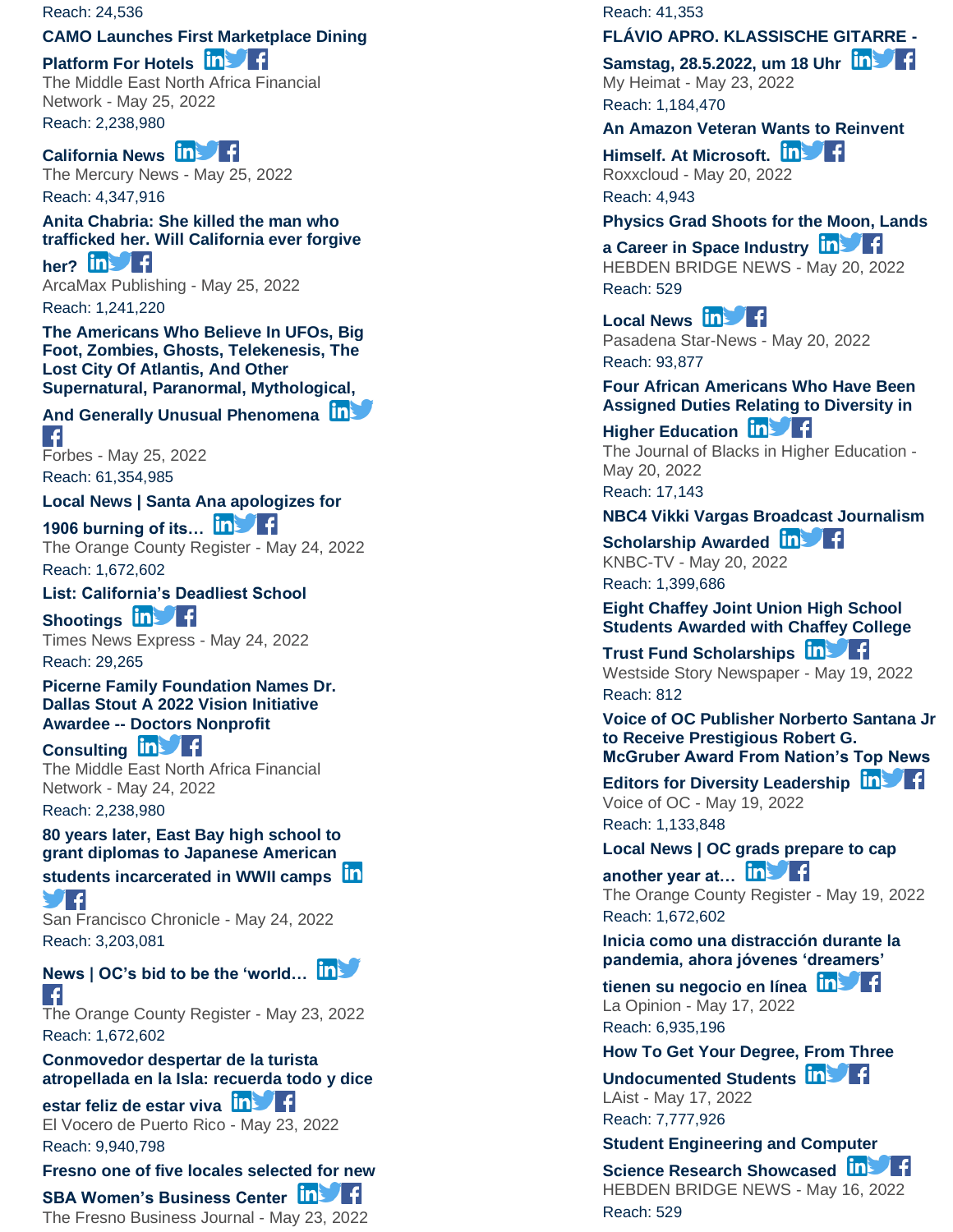#### **[From EL FARO ENGLISH: Finance Could](https://app.meltwater.com/mwTransition/?url=https%3A%2F%2Fwww.latinorebels.com%2F2022%2F05%2F16%2Fbukelefinance%2F&uId=6271566e53a1b00009e1e669&cId=5542641db933d37e9596dc54&dId=wRGh22Ip1UlS-sf_hbC3bKm1HkM&contextId=6279a0b05020fd00146f1637&op=open&sentiment=N&isHosted=false&publishTime=1652719721000&id=&name=&type=&transitionToken=eyJ0eXAiOiJKV1QiLCJhbGciOiJIUzUxMiJ9.eyJob3N0bmFtZSI6Ind3dy5sYXRpbm9yZWJlbHMuY29tIn0.6vvMbjyPLDYZLZptHbZNuTuGXLVNK7DjXCMMA36UHm7H8COyjl0PEsqQWkqvw3EQXhQO2LAhr7PJVEtb4dRUPQ&s=mail-newsletter)**

**[Be Bukele's Achilles Heel](https://app.meltwater.com/mwTransition/?url=https%3A%2F%2Fwww.latinorebels.com%2F2022%2F05%2F16%2Fbukelefinance%2F&uId=6271566e53a1b00009e1e669&cId=5542641db933d37e9596dc54&dId=wRGh22Ip1UlS-sf_hbC3bKm1HkM&contextId=6279a0b05020fd00146f1637&op=open&sentiment=N&isHosted=false&publishTime=1652719721000&id=&name=&type=&transitionToken=eyJ0eXAiOiJKV1QiLCJhbGciOiJIUzUxMiJ9.eyJob3N0bmFtZSI6Ind3dy5sYXRpbm9yZWJlbHMuY29tIn0.6vvMbjyPLDYZLZptHbZNuTuGXLVNK7DjXCMMA36UHm7H8COyjl0PEsqQWkqvw3EQXhQO2LAhr7PJVEtb4dRUPQ&s=mail-newsletter)**

Latino Rebels - May 16, 2022 Reach: 72,499

# **[DJ Q&A: Catherine Traceski](https://app.meltwater.com/mwTransition/?url=https%3A%2F%2Fwww.smdailyjournal.com%2Farts_and_entertainment%2Fdj-q-a-catherine-traceski%2Farticle_3c1e316c-d279-11ec-863d-237955b9fc16.html&uId=6271566e53a1b00009e1e669&cId=5542641db933d37e9596dc54&dId=ZyDZI10G80PulXlZvRKL0p7imW4&contextId=6279a0b05020fd00146f1637&op=open&sentiment=N&isHosted=false&publishTime=1652441400000&id=&name=&type=&transitionToken=eyJ0eXAiOiJKV1QiLCJhbGciOiJIUzUxMiJ9.eyJob3N0bmFtZSI6Ind3dy5zbWRhaWx5am91cm5hbC5jb20ifQ.PRlV5ftz9vpQdMCrc6HyjupW3UfuBVd75DBJ_yHVDvVaOvonBM-y1Y_tcuvbtfpiqx9uHbSiHWMHDCVe-PuSAg&s=mail-newsletter)**

San Mateo Daily Journal - May 13, 2022 Reach: 1,111,956

**[Photography + Form Week: Kristianne](https://app.meltwater.com/mwTransition/?url=http%3A%2F%2Flenscratch.com%2F2022%2F05%2Fphotography-form-week-kristianne-riddle-2%2F&uId=6271566e53a1b00009e1e669&cId=5542641db933d37e9596dc54&dId=t4r7NA4cFkENqpF896ILBMGb9N0&contextId=6279a0b05020fd00146f1637&op=open&sentiment=N&isHosted=false&publishTime=1652437424521&id=&name=&type=&transitionToken=eyJ0eXAiOiJKV1QiLCJhbGciOiJIUzUxMiJ9.eyJob3N0bmFtZSI6ImxlbnNjcmF0Y2guY29tIn0.TaJuC0_yqUnunbQDkZV2T-YsK1M7IYNyqInwMhLX0--WYdEipvPeSg0dEpwz1HG0VrQYx6wv5uA2DTEq1QruFw&s=mail-newsletter)** 

**Riddle - [LENSCRATCH](https://app.meltwater.com/mwTransition/?url=http%3A%2F%2Flenscratch.com%2F2022%2F05%2Fphotography-form-week-kristianne-riddle-2%2F&uId=6271566e53a1b00009e1e669&cId=5542641db933d37e9596dc54&dId=t4r7NA4cFkENqpF896ILBMGb9N0&contextId=6279a0b05020fd00146f1637&op=open&sentiment=N&isHosted=false&publishTime=1652437424521&id=&name=&type=&transitionToken=eyJ0eXAiOiJKV1QiLCJhbGciOiJIUzUxMiJ9.eyJob3N0bmFtZSI6ImxlbnNjcmF0Y2guY29tIn0.TaJuC0_yqUnunbQDkZV2T-YsK1M7IYNyqInwMhLX0--WYdEipvPeSg0dEpwz1HG0VrQYx6wv5uA2DTEq1QruFw&s=mail-newsletter)** Lenscratch - May 13, 2022 Reach: 28,780

**['Enjoy the nature': Fullerton Arboretum](https://app.meltwater.com/mwTransition/?url=https%3A%2F%2Ftimesnewsexpress.com%2Fnews%2Fnewsusa%2Flos-angeles%2Fenjoy-the-nature-fullerton-arboretum-offers-locals-a-serene-unexpected-escape%2F&uId=6271566e53a1b00009e1e669&cId=5542641db933d37e9596dc54&dId=VcN0uv28IFCdhBYbSYd_yaV2u80&contextId=6279a0b05020fd00146f1637&op=open&sentiment=N&isHosted=false&publishTime=1652420889000&id=&name=&type=&transitionToken=eyJ0eXAiOiJKV1QiLCJhbGciOiJIUzUxMiJ9.eyJob3N0bmFtZSI6InRpbWVzbmV3c2V4cHJlc3MuY29tIn0.-wXF78fzO_Yh_fMxBvN8q0GoN3CvRI9yysHaK2SQTSckHB5SEFe4yOeKL1bQxDAD8nzTNSMFOOt-G0tnytNeDA&s=mail-newsletter)  [offers locals a serene, unexpected](https://app.meltwater.com/mwTransition/?url=https%3A%2F%2Ftimesnewsexpress.com%2Fnews%2Fnewsusa%2Flos-angeles%2Fenjoy-the-nature-fullerton-arboretum-offers-locals-a-serene-unexpected-escape%2F&uId=6271566e53a1b00009e1e669&cId=5542641db933d37e9596dc54&dId=VcN0uv28IFCdhBYbSYd_yaV2u80&contextId=6279a0b05020fd00146f1637&op=open&sentiment=N&isHosted=false&publishTime=1652420889000&id=&name=&type=&transitionToken=eyJ0eXAiOiJKV1QiLCJhbGciOiJIUzUxMiJ9.eyJob3N0bmFtZSI6InRpbWVzbmV3c2V4cHJlc3MuY29tIn0.-wXF78fzO_Yh_fMxBvN8q0GoN3CvRI9yysHaK2SQTSckHB5SEFe4yOeKL1bQxDAD8nzTNSMFOOt-G0tnytNeDA&s=mail-newsletter)** 

[escape](https://app.meltwater.com/mwTransition/?url=https%3A%2F%2Ftimesnewsexpress.com%2Fnews%2Fnewsusa%2Flos-angeles%2Fenjoy-the-nature-fullerton-arboretum-offers-locals-a-serene-unexpected-escape%2F&uId=6271566e53a1b00009e1e669&cId=5542641db933d37e9596dc54&dId=VcN0uv28IFCdhBYbSYd_yaV2u80&contextId=6279a0b05020fd00146f1637&op=open&sentiment=N&isHosted=false&publishTime=1652420889000&id=&name=&type=&transitionToken=eyJ0eXAiOiJKV1QiLCJhbGciOiJIUzUxMiJ9.eyJob3N0bmFtZSI6InRpbWVzbmV3c2V4cHJlc3MuY29tIn0.-wXF78fzO_Yh_fMxBvN8q0GoN3CvRI9yysHaK2SQTSckHB5SEFe4yOeKL1bQxDAD8nzTNSMFOOt-G0tnytNeDA&s=mail-newsletter) **in** Times News Express - May 12, 2022 Reach: 29,265

**[Gritty in Pink, Crewvie Use Tech to](https://app.meltwater.com/mwTransition/?url=https%3A%2F%2Farticleexplore.com%2Fgritty-in-pink-crewvie-use-tech-to-diversify-music-movies%2F&uId=6271566e53a1b00009e1e669&cId=5542641db933d37e9596dc54&dId=Qocmxlp0BFcI3jrIviIeZBdqJzA&contextId=6279a0b05020fd00146f1637&op=open&sentiment=N&isHosted=false&publishTime=1652365553000&id=&name=&type=&transitionToken=eyJ0eXAiOiJKV1QiLCJhbGciOiJIUzUxMiJ9.eyJob3N0bmFtZSI6ImFydGljbGVleHBsb3JlLmNvbSJ9.Wr4RHJ_lN-pHfyVAVSQg7r01qQQftKQ4ay-hjiMS7Gaa0fntvOEOObUaUDP6uUGSOL60-fO-agu53KK8vuVj8A&s=mail-newsletter)** 

**[Diversify Music, Movies](https://app.meltwater.com/mwTransition/?url=https%3A%2F%2Farticleexplore.com%2Fgritty-in-pink-crewvie-use-tech-to-diversify-music-movies%2F&uId=6271566e53a1b00009e1e669&cId=5542641db933d37e9596dc54&dId=Qocmxlp0BFcI3jrIviIeZBdqJzA&contextId=6279a0b05020fd00146f1637&op=open&sentiment=N&isHosted=false&publishTime=1652365553000&id=&name=&type=&transitionToken=eyJ0eXAiOiJKV1QiLCJhbGciOiJIUzUxMiJ9.eyJob3N0bmFtZSI6ImFydGljbGVleHBsb3JlLmNvbSJ9.Wr4RHJ_lN-pHfyVAVSQg7r01qQQftKQ4ay-hjiMS7Gaa0fntvOEOObUaUDP6uUGSOL60-fO-agu53KK8vuVj8A&s=mail-newsletter) in Fig.** Article Explore - May 12, 2022 Reach: 214

**['Enjoy the nature': Fullerton Arboretum](https://app.meltwater.com/mwTransition/?url=https%3A%2F%2Fabc7.com%2Flocalish-museums-garden-free-to-public-fullerton-arboretum%2F11839103%2F&uId=6271566e53a1b00009e1e669&cId=5542641db933d37e9596dc54&dId=Fvwrpd5zZOA2vYY-yU0FKRNzkHo&contextId=6279a0b05020fd00146f1637&op=open&sentiment=P&isHosted=false&publishTime=1652319240000&id=&name=&type=&transitionToken=eyJ0eXAiOiJKV1QiLCJhbGciOiJIUzUxMiJ9.eyJob3N0bmFtZSI6ImFiYzcuY29tIn0.WQUTh6PafQ4KmMpTwSkalXLqOehq5XE2t0NBeQEkhIr0UxyxcTdYRW0y45pjTGNmfqTfhcbwmjsTofybgchqnQ&s=mail-newsletter)  [offers locals a serene, unexpected](https://app.meltwater.com/mwTransition/?url=https%3A%2F%2Fabc7.com%2Flocalish-museums-garden-free-to-public-fullerton-arboretum%2F11839103%2F&uId=6271566e53a1b00009e1e669&cId=5542641db933d37e9596dc54&dId=Fvwrpd5zZOA2vYY-yU0FKRNzkHo&contextId=6279a0b05020fd00146f1637&op=open&sentiment=P&isHosted=false&publishTime=1652319240000&id=&name=&type=&transitionToken=eyJ0eXAiOiJKV1QiLCJhbGciOiJIUzUxMiJ9.eyJob3N0bmFtZSI6ImFiYzcuY29tIn0.WQUTh6PafQ4KmMpTwSkalXLqOehq5XE2t0NBeQEkhIr0UxyxcTdYRW0y45pjTGNmfqTfhcbwmjsTofybgchqnQ&s=mail-newsletter)** 

[escape](https://app.meltwater.com/mwTransition/?url=https%3A%2F%2Fabc7.com%2Flocalish-museums-garden-free-to-public-fullerton-arboretum%2F11839103%2F&uId=6271566e53a1b00009e1e669&cId=5542641db933d37e9596dc54&dId=Fvwrpd5zZOA2vYY-yU0FKRNzkHo&contextId=6279a0b05020fd00146f1637&op=open&sentiment=P&isHosted=false&publishTime=1652319240000&id=&name=&type=&transitionToken=eyJ0eXAiOiJKV1QiLCJhbGciOiJIUzUxMiJ9.eyJob3N0bmFtZSI6ImFiYzcuY29tIn0.WQUTh6PafQ4KmMpTwSkalXLqOehq5XE2t0NBeQEkhIr0UxyxcTdYRW0y45pjTGNmfqTfhcbwmjsTofybgchqnQ&s=mail-newsletter) **in** KABC -TV - May 11, 2022 Reach: 3,249,565

# **[When It Comes To CSU Women's Centers,](https://app.meltwater.com/mwTransition/?url=https%3A%2F%2Flaist.com%2Fnews%2Feducation%2Fwhen-it-comes-to-csu-womens-centers-whats-with-all-the-vanishing-acts&uId=6271566e53a1b00009e1e669&cId=5542641db933d37e9596dc54&dId=iJspEIvY0bhgKuM0kiJ5r0QYeTs&contextId=6279a0b05020fd00146f1637&op=open&sentiment=N&isHosted=false&publishTime=1652310000000&id=&name=&type=&transitionToken=eyJ0eXAiOiJKV1QiLCJhbGciOiJIUzUxMiJ9.eyJob3N0bmFtZSI6ImxhaXN0LmNvbSJ9.wS1V_ILd2mbAh7GzGA6QkXmjGzxf7N26EZ-v8-_jsnfjuspasB1gzN1rcV6OO5jsDqqqG-0R7YSXJEPj4cfQrg&s=mail-newsletter)**

**[What's With All The Vanishing Acts?](https://app.meltwater.com/mwTransition/?url=https%3A%2F%2Flaist.com%2Fnews%2Feducation%2Fwhen-it-comes-to-csu-womens-centers-whats-with-all-the-vanishing-acts&uId=6271566e53a1b00009e1e669&cId=5542641db933d37e9596dc54&dId=iJspEIvY0bhgKuM0kiJ5r0QYeTs&contextId=6279a0b05020fd00146f1637&op=open&sentiment=N&isHosted=false&publishTime=1652310000000&id=&name=&type=&transitionToken=eyJ0eXAiOiJKV1QiLCJhbGciOiJIUzUxMiJ9.eyJob3N0bmFtZSI6ImxhaXN0LmNvbSJ9.wS1V_ILd2mbAh7GzGA6QkXmjGzxf7N26EZ-v8-_jsnfjuspasB1gzN1rcV6OO5jsDqqqG-0R7YSXJEPj4cfQrg&s=mail-newsletter)**

9 F LAist - May 11, 2022 Reach: 7,777,926

### **[Apple is discontinuing the iPod after a](https://app.meltwater.com/mwTransition/?url=https%3A%2F%2Fnewsazi.com%2Fapple-is-discontinuing-the-ipod-after-a-more-than-two-decade-run%2F&uId=6271566e53a1b00009e1e669&cId=5542641db933d37e9596dc54&dId=3GBO4oUXqasTPaxxP0-_vA2CVfA&contextId=6279a0b05020fd00146f1637&op=open&sentiment=N&isHosted=false&publishTime=1652286796000&id=&name=&type=&transitionToken=eyJ0eXAiOiJKV1QiLCJhbGciOiJIUzUxMiJ9.eyJob3N0bmFtZSI6Im5ld3NhemkuY29tIn0.YAinnYqmyOP53FCGeiztWuaBDR3p2w2fYejCoIxyRUYy7BgHO-8EKs7cS4h7m-QDpweIVzWw3D9eKxfjaLQh6w&s=mail-newsletter)**

# **[more than two decade run](https://app.meltwater.com/mwTransition/?url=https%3A%2F%2Fnewsazi.com%2Fapple-is-discontinuing-the-ipod-after-a-more-than-two-decade-run%2F&uId=6271566e53a1b00009e1e669&cId=5542641db933d37e9596dc54&dId=3GBO4oUXqasTPaxxP0-_vA2CVfA&contextId=6279a0b05020fd00146f1637&op=open&sentiment=N&isHosted=false&publishTime=1652286796000&id=&name=&type=&transitionToken=eyJ0eXAiOiJKV1QiLCJhbGciOiJIUzUxMiJ9.eyJob3N0bmFtZSI6Im5ld3NhemkuY29tIn0.YAinnYqmyOP53FCGeiztWuaBDR3p2w2fYejCoIxyRUYy7BgHO-8EKs7cS4h7m-QDpweIVzWw3D9eKxfjaLQh6w&s=mail-newsletter)**

News Azi - May 11, 2022 Reach: 39,209

**[Phillip M. Goldfarb, Emmy](https://app.meltwater.com/mwTransition/?url=https%3A%2F%2Fwww.hollywoodreporter.com%2Ftv%2Ftv-news%2Fphillip-goldfarb-dead-la-law-producer-1235144663%2F&uId=6271566e53a1b00009e1e669&cId=5542641db933d37e9596dc54&dId=Atfu1nl3gz6zN738eABvozhcwg0&contextId=6279a0b05020fd00146f1637&op=open&sentiment=N&isHosted=false&publishTime=1652283690000&id=&name=&type=&transitionToken=eyJ0eXAiOiJKV1QiLCJhbGciOiJIUzUxMiJ9.eyJob3N0bmFtZSI6Ind3dy5ob2xseXdvb2RyZXBvcnRlci5jb20ifQ.BN3X0Udhs-QleS0P5fMAdJnsyrcW5mEe834hrF-jfMdfAH1J4imQxm9pOcMPOFQ0ZuXLTelgPqyKzMbRwZLhEA&s=mail-newsletter) -Winning** 

**[Producer on 'L.A. Law,' Dies at 82](https://app.meltwater.com/mwTransition/?url=https%3A%2F%2Fwww.hollywoodreporter.com%2Ftv%2Ftv-news%2Fphillip-goldfarb-dead-la-law-producer-1235144663%2F&uId=6271566e53a1b00009e1e669&cId=5542641db933d37e9596dc54&dId=Atfu1nl3gz6zN738eABvozhcwg0&contextId=6279a0b05020fd00146f1637&op=open&sentiment=N&isHosted=false&publishTime=1652283690000&id=&name=&type=&transitionToken=eyJ0eXAiOiJKV1QiLCJhbGciOiJIUzUxMiJ9.eyJob3N0bmFtZSI6Ind3dy5ob2xseXdvb2RyZXBvcnRlci5jb20ifQ.BN3X0Udhs-QleS0P5fMAdJnsyrcW5mEe834hrF-jfMdfAH1J4imQxm9pOcMPOFQ0ZuXLTelgPqyKzMbRwZLhEA&s=mail-newsletter)**

 $\vert \cdot \vert$ The Hollywood Reporter - May 11, 2022 Reach: 11,992,668

**[The Results Are In! 15 of 19 Student](https://app.meltwater.com/mwTransition/?url=https%3A%2F%2Fhebdenbridgenews.com%2Fthe-results-are-in-15-of-19-student-applicants-received-scholarship-funding-to-study-abroad%2F&uId=6271566e53a1b00009e1e669&cId=5542641db933d37e9596dc54&dId=6XPbwP91SZfldTfC6SBnmsZF6hc&contextId=6279a0b05020fd00146f1637&op=open&sentiment=N&isHosted=false&publishTime=1652247119000&id=&name=&type=&transitionToken=eyJ0eXAiOiJKV1QiLCJhbGciOiJIUzUxMiJ9.eyJob3N0bmFtZSI6ImhlYmRlbmJyaWRnZW5ld3MuY29tIn0.rEh0tBLP8nqFJkiTRIFPIDc2TJsR007u2D8B1U9ebLAWy5uSaPls_CMMtWJDflAy2sjDoHX97imrkiagEk5VjA&s=mail-newsletter)  [Applicants Received Scholarship Funding](https://app.meltwater.com/mwTransition/?url=https%3A%2F%2Fhebdenbridgenews.com%2Fthe-results-are-in-15-of-19-student-applicants-received-scholarship-funding-to-study-abroad%2F&uId=6271566e53a1b00009e1e669&cId=5542641db933d37e9596dc54&dId=6XPbwP91SZfldTfC6SBnmsZF6hc&contextId=6279a0b05020fd00146f1637&op=open&sentiment=N&isHosted=false&publishTime=1652247119000&id=&name=&type=&transitionToken=eyJ0eXAiOiJKV1QiLCJhbGciOiJIUzUxMiJ9.eyJob3N0bmFtZSI6ImhlYmRlbmJyaWRnZW5ld3MuY29tIn0.rEh0tBLP8nqFJkiTRIFPIDc2TJsR007u2D8B1U9ebLAWy5uSaPls_CMMtWJDflAy2sjDoHX97imrkiagEk5VjA&s=mail-newsletter)** 

**[to Study Abroad](https://app.meltwater.com/mwTransition/?url=https%3A%2F%2Fhebdenbridgenews.com%2Fthe-results-are-in-15-of-19-student-applicants-received-scholarship-funding-to-study-abroad%2F&uId=6271566e53a1b00009e1e669&cId=5542641db933d37e9596dc54&dId=6XPbwP91SZfldTfC6SBnmsZF6hc&contextId=6279a0b05020fd00146f1637&op=open&sentiment=N&isHosted=false&publishTime=1652247119000&id=&name=&type=&transitionToken=eyJ0eXAiOiJKV1QiLCJhbGciOiJIUzUxMiJ9.eyJob3N0bmFtZSI6ImhlYmRlbmJyaWRnZW5ld3MuY29tIn0.rEh0tBLP8nqFJkiTRIFPIDc2TJsR007u2D8B1U9ebLAWy5uSaPls_CMMtWJDflAy2sjDoHX97imrkiagEk5VjA&s=mail-newsletter)** HEBDEN BRIDGE NEWS - May 10, 2022 Reach: 529

**[Prestigious Goldwater Scholarship](https://app.meltwater.com/mwTransition/?url=https%3A%2F%2Fdailybruin.com%2F2022%2F05%2F10%2Fprestigious-goldwater-scholarship-awarded-to-2-ucla-students&uId=6271566e53a1b00009e1e669&cId=5542641db933d37e9596dc54&dId=woKhRL1V2pFMMj_oCzLiO1LnGwk&contextId=6279a0b05020fd00146f1637&op=open&sentiment=P&isHosted=false&publishTime=1652235060000&id=&name=&type=&transitionToken=eyJ0eXAiOiJKV1QiLCJhbGciOiJIUzUxMiJ9.eyJob3N0bmFtZSI6ImRhaWx5YnJ1aW4uY29tIn0.lbcKIwL0HIUzhaWD4IN4tK8_QosVvFeqFWRY8foMYQMwxU-qhXKthAX2pTB6N6NMAsLpP6ksgljfz9n4fDlpBQ&s=mail-newsletter)** 

**[awarded to 2 UCLA students](https://app.meltwater.com/mwTransition/?url=https%3A%2F%2Fdailybruin.com%2F2022%2F05%2F10%2Fprestigious-goldwater-scholarship-awarded-to-2-ucla-students&uId=6271566e53a1b00009e1e669&cId=5542641db933d37e9596dc54&dId=woKhRL1V2pFMMj_oCzLiO1LnGwk&contextId=6279a0b05020fd00146f1637&op=open&sentiment=P&isHosted=false&publishTime=1652235060000&id=&name=&type=&transitionToken=eyJ0eXAiOiJKV1QiLCJhbGciOiJIUzUxMiJ9.eyJob3N0bmFtZSI6ImRhaWx5YnJ1aW4uY29tIn0.lbcKIwL0HIUzhaWD4IN4tK8_QosVvFeqFWRY8foMYQMwxU-qhXKthAX2pTB6N6NMAsLpP6ksgljfz9n4fDlpBQ&s=mail-newsletter)** Daily Bruin - May 10, 2022

Reach: 1,166,524

**[Joven turista arrollada en la PR](https://app.meltwater.com/mwTransition/?url=https%3A%2F%2Fwww.noticel.com%2Fahora%2F20220510%2Fjoven-turista-arrollada-en-la-pr-52-permanece-en-estado-critico%2F&uId=6271566e53a1b00009e1e669&cId=5542641db933d37e9596dc54&dId=c36FgRezTFfTOwr93DZDx2WHfRM&contextId=6279a0b05020fd00146f1637&op=open&sentiment=N&isHosted=false&publishTime=1652216160000&id=&name=&type=&transitionToken=eyJ0eXAiOiJKV1QiLCJhbGciOiJIUzUxMiJ9.eyJob3N0bmFtZSI6Ind3dy5ub3RpY2VsLmNvbSJ9.TZkJh1JuF0CAonqSqwe4JOndfZ_llK3UDFJYmTAzXttypFdqYoSvAVPpuU5k16EKMuWJYpWbLWEkfSpdfD5unQ&s=mail-newsletter) -52** 

### **[permanece en estado crítico](https://app.meltwater.com/mwTransition/?url=https%3A%2F%2Fwww.noticel.com%2Fahora%2F20220510%2Fjoven-turista-arrollada-en-la-pr-52-permanece-en-estado-critico%2F&uId=6271566e53a1b00009e1e669&cId=5542641db933d37e9596dc54&dId=c36FgRezTFfTOwr93DZDx2WHfRM&contextId=6279a0b05020fd00146f1637&op=open&sentiment=N&isHosted=false&publishTime=1652216160000&id=&name=&type=&transitionToken=eyJ0eXAiOiJKV1QiLCJhbGciOiJIUzUxMiJ9.eyJob3N0bmFtZSI6Ind3dy5ub3RpY2VsLmNvbSJ9.TZkJh1JuF0CAonqSqwe4JOndfZ_llK3UDFJYmTAzXttypFdqYoSvAVPpuU5k16EKMuWJYpWbLWEkfSpdfD5unQ&s=mail-newsletter)** NotiCel - May 10, 2022

Reach: 6,602,256

**[Cal State Fullerton University Recognizes](https://app.meltwater.com/mwTransition/?url=https%3A%2F%2Fvoiceofoc.org%2F2022%2F05%2Fcal-state-fullerton-university-recognizes-voice-of-oc-as-outstanding-communications-internship-site-of-the-year%2F&uId=6271566e53a1b00009e1e669&cId=5542641db933d37e9596dc54&dId=jWIE-6xYKnIklmqoFzUGlRb_Pbk&contextId=6279a0b05020fd00146f1637&op=open&sentiment=N&isHosted=false&publishTime=1652194504000&id=&name=&type=&transitionToken=eyJ0eXAiOiJKV1QiLCJhbGciOiJIUzUxMiJ9.eyJob3N0bmFtZSI6InZvaWNlb2ZvYy5vcmcifQ.denipMR4WfLfAOCvU2LrhWVZTcO372t45F6txwKTn69Ir6o3A6mUq4ooVXVOqokZ_2d49cNDiOC8oWInn5AdHw&s=mail-newsletter)  [Voice of OC as Outstanding](https://app.meltwater.com/mwTransition/?url=https%3A%2F%2Fvoiceofoc.org%2F2022%2F05%2Fcal-state-fullerton-university-recognizes-voice-of-oc-as-outstanding-communications-internship-site-of-the-year%2F&uId=6271566e53a1b00009e1e669&cId=5542641db933d37e9596dc54&dId=jWIE-6xYKnIklmqoFzUGlRb_Pbk&contextId=6279a0b05020fd00146f1637&op=open&sentiment=N&isHosted=false&publishTime=1652194504000&id=&name=&type=&transitionToken=eyJ0eXAiOiJKV1QiLCJhbGciOiJIUzUxMiJ9.eyJob3N0bmFtZSI6InZvaWNlb2ZvYy5vcmcifQ.denipMR4WfLfAOCvU2LrhWVZTcO372t45F6txwKTn69Ir6o3A6mUq4ooVXVOqokZ_2d49cNDiOC8oWInn5AdHw&s=mail-newsletter)** 

**[Communications Internship Site of the](https://app.meltwater.com/mwTransition/?url=https%3A%2F%2Fvoiceofoc.org%2F2022%2F05%2Fcal-state-fullerton-university-recognizes-voice-of-oc-as-outstanding-communications-internship-site-of-the-year%2F&uId=6271566e53a1b00009e1e669&cId=5542641db933d37e9596dc54&dId=jWIE-6xYKnIklmqoFzUGlRb_Pbk&contextId=6279a0b05020fd00146f1637&op=open&sentiment=N&isHosted=false&publishTime=1652194504000&id=&name=&type=&transitionToken=eyJ0eXAiOiJKV1QiLCJhbGciOiJIUzUxMiJ9.eyJob3N0bmFtZSI6InZvaWNlb2ZvYy5vcmcifQ.denipMR4WfLfAOCvU2LrhWVZTcO372t45F6txwKTn69Ir6o3A6mUq4ooVXVOqokZ_2d49cNDiOC8oWInn5AdHw&s=mail-newsletter)**  [Year](https://app.meltwater.com/mwTransition/?url=https%3A%2F%2Fvoiceofoc.org%2F2022%2F05%2Fcal-state-fullerton-university-recognizes-voice-of-oc-as-outstanding-communications-internship-site-of-the-year%2F&uId=6271566e53a1b00009e1e669&cId=5542641db933d37e9596dc54&dId=jWIE-6xYKnIklmqoFzUGlRb_Pbk&contextId=6279a0b05020fd00146f1637&op=open&sentiment=N&isHosted=false&publishTime=1652194504000&id=&name=&type=&transitionToken=eyJ0eXAiOiJKV1QiLCJhbGciOiJIUzUxMiJ9.eyJob3N0bmFtZSI6InZvaWNlb2ZvYy5vcmcifQ.denipMR4WfLfAOCvU2LrhWVZTcO372t45F6txwKTn69Ir6o3A6mUq4ooVXVOqokZ_2d49cNDiOC8oWInn5AdHw&s=mail-newsletter) **in Figure** Voice of OC - May 10, 2022

Reach: 1,133,848

**['Claim your power': How AAPI](https://app.meltwater.com/mwTransition/?url=https%3A%2F%2Fwww.ragan.com%2Fclaim-your-power-how-aapi-communicators-find-strength-through-storytelling%2F&uId=6271566e53a1b00009e1e669&cId=5542641db933d37e9596dc54&dId=t3fH6-PrH9CmZG_cf4c46cd39kk&contextId=6279a0b05020fd00146f1637&op=open&sentiment=N&isHosted=false&publishTime=1652180452000&id=&name=&type=&transitionToken=eyJ0eXAiOiJKV1QiLCJhbGciOiJIUzUxMiJ9.eyJob3N0bmFtZSI6Ind3dy5yYWdhbi5jb20ifQ.JZlOQ7Xc4luiNS_8-nd-s9BYCtuhFRzNBBZ9SQAf3RQ2YWMQl3qCbunhahSvp2nwUl7umhnFsQKPOuRU6aCruQ&s=mail-newsletter)  [communicators find strength through](https://app.meltwater.com/mwTransition/?url=https%3A%2F%2Fwww.ragan.com%2Fclaim-your-power-how-aapi-communicators-find-strength-through-storytelling%2F&uId=6271566e53a1b00009e1e669&cId=5542641db933d37e9596dc54&dId=t3fH6-PrH9CmZG_cf4c46cd39kk&contextId=6279a0b05020fd00146f1637&op=open&sentiment=N&isHosted=false&publishTime=1652180452000&id=&name=&type=&transitionToken=eyJ0eXAiOiJKV1QiLCJhbGciOiJIUzUxMiJ9.eyJob3N0bmFtZSI6Ind3dy5yYWdhbi5jb20ifQ.JZlOQ7Xc4luiNS_8-nd-s9BYCtuhFRzNBBZ9SQAf3RQ2YWMQl3qCbunhahSvp2nwUl7umhnFsQKPOuRU6aCruQ&s=mail-newsletter)** 

[storytelling](https://app.meltwater.com/mwTransition/?url=https%3A%2F%2Fwww.ragan.com%2Fclaim-your-power-how-aapi-communicators-find-strength-through-storytelling%2F&uId=6271566e53a1b00009e1e669&cId=5542641db933d37e9596dc54&dId=t3fH6-PrH9CmZG_cf4c46cd39kk&contextId=6279a0b05020fd00146f1637&op=open&sentiment=N&isHosted=false&publishTime=1652180452000&id=&name=&type=&transitionToken=eyJ0eXAiOiJKV1QiLCJhbGciOiJIUzUxMiJ9.eyJob3N0bmFtZSI6Ind3dy5yYWdhbi5jb20ifQ.JZlOQ7Xc4luiNS_8-nd-s9BYCtuhFRzNBBZ9SQAf3RQ2YWMQl3qCbunhahSvp2nwUl7umhnFsQKPOuRU6aCruQ&s=mail-newsletter) **in Fi** Ragan Report - May 10, 2022 Reach: 29,835

**[In need of some additional 'horsepower,'](https://app.meltwater.com/mwTransition/?url=https%3A%2F%2Fwww.bakersfield.com%2Fnews%2Fin-need-of-some-additional-horsepower-kern-county-museum-brings-on-two-summer-fellows%2Farticle_fc313212-cc14-11ec-9cd2-5381c272d7fe.html&uId=6271566e53a1b00009e1e669&cId=5542641db933d37e9596dc54&dId=ouK_9xDdPIjizRqITippZAUmdXE&contextId=6279a0b05020fd00146f1637&op=open&sentiment=N&isHosted=false&publishTime=1652137200000&id=&name=&type=&transitionToken=eyJ0eXAiOiJKV1QiLCJhbGciOiJIUzUxMiJ9.eyJob3N0bmFtZSI6Ind3dy5iYWtlcnNmaWVsZC5jb20ifQ.16Xwbzrw2Twhjz3Unzfc9KmpcrOcNT4W-hEtCb5rm5iEQcPxlpTu8jqj4A2-yAVYARwuw7zCAVDtQKa-dWwsSw&s=mail-newsletter)  [Kern County museum brings on two](https://app.meltwater.com/mwTransition/?url=https%3A%2F%2Fwww.bakersfield.com%2Fnews%2Fin-need-of-some-additional-horsepower-kern-county-museum-brings-on-two-summer-fellows%2Farticle_fc313212-cc14-11ec-9cd2-5381c272d7fe.html&uId=6271566e53a1b00009e1e669&cId=5542641db933d37e9596dc54&dId=ouK_9xDdPIjizRqITippZAUmdXE&contextId=6279a0b05020fd00146f1637&op=open&sentiment=N&isHosted=false&publishTime=1652137200000&id=&name=&type=&transitionToken=eyJ0eXAiOiJKV1QiLCJhbGciOiJIUzUxMiJ9.eyJob3N0bmFtZSI6Ind3dy5iYWtlcnNmaWVsZC5jb20ifQ.16Xwbzrw2Twhjz3Unzfc9KmpcrOcNT4W-hEtCb5rm5iEQcPxlpTu8jqj4A2-yAVYARwuw7zCAVDtQKa-dWwsSw&s=mail-newsletter)** 

**[summer fellows](https://app.meltwater.com/mwTransition/?url=https%3A%2F%2Fwww.bakersfield.com%2Fnews%2Fin-need-of-some-additional-horsepower-kern-county-museum-brings-on-two-summer-fellows%2Farticle_fc313212-cc14-11ec-9cd2-5381c272d7fe.html&uId=6271566e53a1b00009e1e669&cId=5542641db933d37e9596dc54&dId=ouK_9xDdPIjizRqITippZAUmdXE&contextId=6279a0b05020fd00146f1637&op=open&sentiment=N&isHosted=false&publishTime=1652137200000&id=&name=&type=&transitionToken=eyJ0eXAiOiJKV1QiLCJhbGciOiJIUzUxMiJ9.eyJob3N0bmFtZSI6Ind3dy5iYWtlcnNmaWVsZC5jb20ifQ.16Xwbzrw2Twhjz3Unzfc9KmpcrOcNT4W-hEtCb5rm5iEQcPxlpTu8jqj4A2-yAVYARwuw7zCAVDtQKa-dWwsSw&s=mail-newsletter) in the f** The Bakersfield Californian - May 9, 2022 Reach: 2,273,020

**[BWW Interview: NEWSIES' Dillon Klena](https://app.meltwater.com/mwTransition/?url=https%3A%2F%2Fwww.broadwayworld.com%2Flos-angeles%2Farticle%2FBWW-Interview-NEWSIES-Dillon-Klena-Constantly-Rediscovering-His-Role-as-Jack-Kelly-20220509&uId=6271566e53a1b00009e1e669&cId=5542641db933d37e9596dc54&dId=u64rkjUW-Ctwwd68TsDHOfWuyto&contextId=6279a0b05020fd00146f1637&op=open&sentiment=P&isHosted=false&publishTime=1652124240000&id=&name=&type=&transitionToken=eyJ0eXAiOiJKV1QiLCJhbGciOiJIUzUxMiJ9.eyJob3N0bmFtZSI6Ind3dy5icm9hZHdheXdvcmxkLmNvbSJ9.tbPfXy3sRlWaJHZa1i5iIU_hv1m5Dzn0ydcqjc8Gkq__RnSdowNjZirLAE557aDuudkOdzCNX7G4UJauW6sBnA&s=mail-newsletter)  [Constantly Rediscovering His Role as](https://app.meltwater.com/mwTransition/?url=https%3A%2F%2Fwww.broadwayworld.com%2Flos-angeles%2Farticle%2FBWW-Interview-NEWSIES-Dillon-Klena-Constantly-Rediscovering-His-Role-as-Jack-Kelly-20220509&uId=6271566e53a1b00009e1e669&cId=5542641db933d37e9596dc54&dId=u64rkjUW-Ctwwd68TsDHOfWuyto&contextId=6279a0b05020fd00146f1637&op=open&sentiment=P&isHosted=false&publishTime=1652124240000&id=&name=&type=&transitionToken=eyJ0eXAiOiJKV1QiLCJhbGciOiJIUzUxMiJ9.eyJob3N0bmFtZSI6Ind3dy5icm9hZHdheXdvcmxkLmNvbSJ9.tbPfXy3sRlWaJHZa1i5iIU_hv1m5Dzn0ydcqjc8Gkq__RnSdowNjZirLAE557aDuudkOdzCNX7G4UJauW6sBnA&s=mail-newsletter)** 

[Jack Kelly](https://app.meltwater.com/mwTransition/?url=https%3A%2F%2Fwww.broadwayworld.com%2Flos-angeles%2Farticle%2FBWW-Interview-NEWSIES-Dillon-Klena-Constantly-Rediscovering-His-Role-as-Jack-Kelly-20220509&uId=6271566e53a1b00009e1e669&cId=5542641db933d37e9596dc54&dId=u64rkjUW-Ctwwd68TsDHOfWuyto&contextId=6279a0b05020fd00146f1637&op=open&sentiment=P&isHosted=false&publishTime=1652124240000&id=&name=&type=&transitionToken=eyJ0eXAiOiJKV1QiLCJhbGciOiJIUzUxMiJ9.eyJob3N0bmFtZSI6Ind3dy5icm9hZHdheXdvcmxkLmNvbSJ9.tbPfXy3sRlWaJHZa1i5iIU_hv1m5Dzn0ydcqjc8Gkq__RnSdowNjZirLAE557aDuudkOdzCNX7G4UJauW6sBnA&s=mail-newsletter) **in Fig.** BroadwayWorld.com - May 9, 2022 Reach: 1,730,676

### **[What \\$1 Million Buys You in California](https://app.meltwater.com/mwTransition/?url=https%3A%2F%2Fdeleciousfood.com%2Fwhat-1-million-buys-you-in-california%2F&uId=6271566e53a1b00009e1e669&cId=5542641db933d37e9596dc54&dId=lZt6lBWV97rUTbqPdKSO-9dw8D4&contextId=6279a0b05020fd00146f1637&op=open&sentiment=N&isHosted=false&publishTime=1652105908000&id=&name=&type=&transitionToken=eyJ0eXAiOiJKV1QiLCJhbGciOiJIUzUxMiJ9.eyJob3N0bmFtZSI6ImRlbGVjaW91c2Zvb2QuY29tIn0.mSYylEvArwHyAvIvUw0Qfe4P9qsBLOw5jGRK-Y3UERSdsd_q7iY8W7Ps0eYRDi3rTcPlsjeX51-64EubWby4ew&s=mail-newsletter)** 74

DELECIOUS FOOD - May 9, 2022 Reach: 1,186,178

**[University of California Climate Justice](https://app.meltwater.com/mwTransition/?url=https%3A%2F%2Fwww.goldrushcam.com%2Fsierrasuntimes%2Findex.php%2Fnews%2Flocal-news%2F38397-university-of-california-climate-justice-course-debuts-this-fall&uId=6271566e53a1b00009e1e669&cId=5542641db933d37e9596dc54&dId=9GMe31C1sCTAGSpSrn_PzuspVOc&contextId=6279a0b05020fd00146f1637&op=open&sentiment=N&isHosted=false&publishTime=1652101146000&id=&name=&type=&transitionToken=eyJ0eXAiOiJKV1QiLCJhbGciOiJIUzUxMiJ9.eyJob3N0bmFtZSI6Ind3dy5nb2xkcnVzaGNhbS5jb20ifQ.iu0v7BJyqUT4Fj-gNWaCmhnzbmzt9qupKrT6n6N5JE9GeVeGRrIK9jZiaQ-m1cq2W-SertNXsm8tbhhQ0h38gg&s=mail-newsletter)** 

**[Course Debuts This Fall](https://app.meltwater.com/mwTransition/?url=https%3A%2F%2Fwww.goldrushcam.com%2Fsierrasuntimes%2Findex.php%2Fnews%2Flocal-news%2F38397-university-of-california-climate-justice-course-debuts-this-fall&uId=6271566e53a1b00009e1e669&cId=5542641db933d37e9596dc54&dId=9GMe31C1sCTAGSpSrn_PzuspVOc&contextId=6279a0b05020fd00146f1637&op=open&sentiment=N&isHosted=false&publishTime=1652101146000&id=&name=&type=&transitionToken=eyJ0eXAiOiJKV1QiLCJhbGciOiJIUzUxMiJ9.eyJob3N0bmFtZSI6Ind3dy5nb2xkcnVzaGNhbS5jb20ifQ.iu0v7BJyqUT4Fj-gNWaCmhnzbmzt9qupKrT6n6N5JE9GeVeGRrIK9jZiaQ-m1cq2W-SertNXsm8tbhhQ0h38gg&s=mail-newsletter) In Fig.** Sierra Sun Times - May 9, 2022 Reach: 72,914

**[More CSU sexual harassment and abuse](https://app.meltwater.com/mwTransition/?url=https%3A%2F%2Fedsource.org%2F2022%2Fmore-csu-sexual-harassment-and-abuse-cases-made-public%2F671753&uId=6271566e53a1b00009e1e669&cId=5542641db933d37e9596dc54&dId=CuXP59PFk5eq7oKuKmHfmsSUxPY&contextId=6279a0b05020fd00146f1637&op=open&sentiment=N&isHosted=false&publishTime=1651896206197&id=&name=&type=&transitionToken=eyJ0eXAiOiJKV1QiLCJhbGciOiJIUzUxMiJ9.eyJob3N0bmFtZSI6ImVkc291cmNlLm9yZyJ9.dmo_thDSKapYTf2IJeHDYMsZojvFghh3hdoxIz2r4BXtOUqU1y23oqS6-7AobGyzwFtFn3YNvcdqxPRu70-w2A&s=mail-newsletter)** 

**[cases made public](https://app.meltwater.com/mwTransition/?url=https%3A%2F%2Fedsource.org%2F2022%2Fmore-csu-sexual-harassment-and-abuse-cases-made-public%2F671753&uId=6271566e53a1b00009e1e669&cId=5542641db933d37e9596dc54&dId=CuXP59PFk5eq7oKuKmHfmsSUxPY&contextId=6279a0b05020fd00146f1637&op=open&sentiment=N&isHosted=false&publishTime=1651896206197&id=&name=&type=&transitionToken=eyJ0eXAiOiJKV1QiLCJhbGciOiJIUzUxMiJ9.eyJob3N0bmFtZSI6ImVkc291cmNlLm9yZyJ9.dmo_thDSKapYTf2IJeHDYMsZojvFghh3hdoxIz2r4BXtOUqU1y23oqS6-7AobGyzwFtFn3YNvcdqxPRu70-w2A&s=mail-newsletter) in Fig.** EdSource - May 6, 2022 Reach: 2,245,399

**[Cal State Fullerton student in coma after](https://app.meltwater.com/mwTransition/?url=https%3A%2F%2Fktla.com%2Fnews%2Flocal-news%2Fcal-state-fullerton-student-in-coma-after-shes-struck-by-car-in-puerto-rico%2F&uId=6271566e53a1b00009e1e669&cId=5542641db933d37e9596dc54&dId=pGSVPmcsWfqs_wTo8DT9y8otva8&contextId=6279a0b05020fd00146f1637&op=open&sentiment=P&isHosted=false&publishTime=1651815800000&id=&name=&type=&transitionToken=eyJ0eXAiOiJKV1QiLCJhbGciOiJIUzUxMiJ9.eyJob3N0bmFtZSI6Imt0bGEuY29tIn0.2LzTuJO4QGCji03y9ASzQdZh5wrW1lYX7BWEpA8taQqkVffI2SEoLSpN_QXzkOg2zj4ObHvqdH20Wqu5I8d9nA&s=mail-newsletter)** 

**[she's struck by car in Puerto Rico](https://app.meltwater.com/mwTransition/?url=https%3A%2F%2Fktla.com%2Fnews%2Flocal-news%2Fcal-state-fullerton-student-in-coma-after-shes-struck-by-car-in-puerto-rico%2F&uId=6271566e53a1b00009e1e669&cId=5542641db933d37e9596dc54&dId=pGSVPmcsWfqs_wTo8DT9y8otva8&contextId=6279a0b05020fd00146f1637&op=open&sentiment=P&isHosted=false&publishTime=1651815800000&id=&name=&type=&transitionToken=eyJ0eXAiOiJKV1QiLCJhbGciOiJIUzUxMiJ9.eyJob3N0bmFtZSI6Imt0bGEuY29tIn0.2LzTuJO4QGCji03y9ASzQdZh5wrW1lYX7BWEpA8taQqkVffI2SEoLSpN_QXzkOg2zj4ObHvqdH20Wqu5I8d9nA&s=mail-newsletter)**

 $\vert f \vert$ KTLA -TV - May 5, 2022 Reach: 3,075,794

**[BECOMING AUSTIN NATION](https://app.meltwater.com/mwTransition/?url=https%3A%2F%2Fwww.broadwayworld.com%2Flos-angeles%2Farticle%2FBECOMING-AUSTIN-NATION--FROM-CRACK-TO-PHD-A-DRAG-QUEENS-STORY-Announced-At-The-Hollywood-Fringe-Festival-20220506&uId=6271566e53a1b00009e1e669&cId=5542641db933d37e9596dc54&dId=mz8Tr6HVfVRPGzCiPKDBjQoq7Ho&contextId=6279a0b05020fd00146f1637&op=open&sentiment=N&isHosted=false&publishTime=1651861260000&id=&name=&type=&transitionToken=eyJ0eXAiOiJKV1QiLCJhbGciOiJIUzUxMiJ9.eyJob3N0bmFtZSI6Ind3dy5icm9hZHdheXdvcmxkLmNvbSJ9.tbPfXy3sRlWaJHZa1i5iIU_hv1m5Dzn0ydcqjc8Gkq__RnSdowNjZirLAE557aDuudkOdzCNX7G4UJauW6sBnA&s=mail-newsletter) - FROM [CRACK TO PHD: A DRAG QUEEN'S](https://app.meltwater.com/mwTransition/?url=https%3A%2F%2Fwww.broadwayworld.com%2Flos-angeles%2Farticle%2FBECOMING-AUSTIN-NATION--FROM-CRACK-TO-PHD-A-DRAG-QUEENS-STORY-Announced-At-The-Hollywood-Fringe-Festival-20220506&uId=6271566e53a1b00009e1e669&cId=5542641db933d37e9596dc54&dId=mz8Tr6HVfVRPGzCiPKDBjQoq7Ho&contextId=6279a0b05020fd00146f1637&op=open&sentiment=N&isHosted=false&publishTime=1651861260000&id=&name=&type=&transitionToken=eyJ0eXAiOiJKV1QiLCJhbGciOiJIUzUxMiJ9.eyJob3N0bmFtZSI6Ind3dy5icm9hZHdheXdvcmxkLmNvbSJ9.tbPfXy3sRlWaJHZa1i5iIU_hv1m5Dzn0ydcqjc8Gkq__RnSdowNjZirLAE557aDuudkOdzCNX7G4UJauW6sBnA&s=mail-newsletter)  [STORY Announced At The Hollywood](https://app.meltwater.com/mwTransition/?url=https%3A%2F%2Fwww.broadwayworld.com%2Flos-angeles%2Farticle%2FBECOMING-AUSTIN-NATION--FROM-CRACK-TO-PHD-A-DRAG-QUEENS-STORY-Announced-At-The-Hollywood-Fringe-Festival-20220506&uId=6271566e53a1b00009e1e669&cId=5542641db933d37e9596dc54&dId=mz8Tr6HVfVRPGzCiPKDBjQoq7Ho&contextId=6279a0b05020fd00146f1637&op=open&sentiment=N&isHosted=false&publishTime=1651861260000&id=&name=&type=&transitionToken=eyJ0eXAiOiJKV1QiLCJhbGciOiJIUzUxMiJ9.eyJob3N0bmFtZSI6Ind3dy5icm9hZHdheXdvcmxkLmNvbSJ9.tbPfXy3sRlWaJHZa1i5iIU_hv1m5Dzn0ydcqjc8Gkq__RnSdowNjZirLAE557aDuudkOdzCNX7G4UJauW6sBnA&s=mail-newsletter)** 

**[Fringe Festival](https://app.meltwater.com/mwTransition/?url=https%3A%2F%2Fwww.broadwayworld.com%2Flos-angeles%2Farticle%2FBECOMING-AUSTIN-NATION--FROM-CRACK-TO-PHD-A-DRAG-QUEENS-STORY-Announced-At-The-Hollywood-Fringe-Festival-20220506&uId=6271566e53a1b00009e1e669&cId=5542641db933d37e9596dc54&dId=mz8Tr6HVfVRPGzCiPKDBjQoq7Ho&contextId=6279a0b05020fd00146f1637&op=open&sentiment=N&isHosted=false&publishTime=1651861260000&id=&name=&type=&transitionToken=eyJ0eXAiOiJKV1QiLCJhbGciOiJIUzUxMiJ9.eyJob3N0bmFtZSI6Ind3dy5icm9hZHdheXdvcmxkLmNvbSJ9.tbPfXy3sRlWaJHZa1i5iIU_hv1m5Dzn0ydcqjc8Gkq__RnSdowNjZirLAE557aDuudkOdzCNX7G4UJauW6sBnA&s=mail-newsletter) In Fi** BroadwayWorld.com - May 6, 2022 Reach: 1,730,676

**[Alexander Porter Named Vice President for](https://app.meltwater.com/mwTransition/?url=https%3A%2F%2Fhebdenbridgenews.com%2Falexander-porter-named-vice-president-for-administration-and-finance-at-cal-state-fullerton%2F&uId=6271566e53a1b00009e1e669&cId=5542641db933d37e9596dc54&dId=qXiqTMmatMhN1DaMwgyZLCZuKSA&contextId=6279a0b05020fd00146f1637&op=open&sentiment=P&isHosted=false&publishTime=1651854368000&id=&name=&type=&transitionToken=eyJ0eXAiOiJKV1QiLCJhbGciOiJIUzUxMiJ9.eyJob3N0bmFtZSI6ImhlYmRlbmJyaWRnZW5ld3MuY29tIn0.rEh0tBLP8nqFJkiTRIFPIDc2TJsR007u2D8B1U9ebLAWy5uSaPls_CMMtWJDflAy2sjDoHX97imrkiagEk5VjA&s=mail-newsletter)  [Administration and Finance at Cal State](https://app.meltwater.com/mwTransition/?url=https%3A%2F%2Fhebdenbridgenews.com%2Falexander-porter-named-vice-president-for-administration-and-finance-at-cal-state-fullerton%2F&uId=6271566e53a1b00009e1e669&cId=5542641db933d37e9596dc54&dId=qXiqTMmatMhN1DaMwgyZLCZuKSA&contextId=6279a0b05020fd00146f1637&op=open&sentiment=P&isHosted=false&publishTime=1651854368000&id=&name=&type=&transitionToken=eyJ0eXAiOiJKV1QiLCJhbGciOiJIUzUxMiJ9.eyJob3N0bmFtZSI6ImhlYmRlbmJyaWRnZW5ld3MuY29tIn0.rEh0tBLP8nqFJkiTRIFPIDc2TJsR007u2D8B1U9ebLAWy5uSaPls_CMMtWJDflAy2sjDoHX97imrkiagEk5VjA&s=mail-newsletter)** 

**[Fullerton](https://app.meltwater.com/mwTransition/?url=https%3A%2F%2Fhebdenbridgenews.com%2Falexander-porter-named-vice-president-for-administration-and-finance-at-cal-state-fullerton%2F&uId=6271566e53a1b00009e1e669&cId=5542641db933d37e9596dc54&dId=qXiqTMmatMhN1DaMwgyZLCZuKSA&contextId=6279a0b05020fd00146f1637&op=open&sentiment=P&isHosted=false&publishTime=1651854368000&id=&name=&type=&transitionToken=eyJ0eXAiOiJKV1QiLCJhbGciOiJIUzUxMiJ9.eyJob3N0bmFtZSI6ImhlYmRlbmJyaWRnZW5ld3MuY29tIn0.rEh0tBLP8nqFJkiTRIFPIDc2TJsR007u2D8B1U9ebLAWy5uSaPls_CMMtWJDflAy2sjDoHX97imrkiagEk5VjA&s=mail-newsletter) in** HEBDEN BRIDGE NEWS - May 6, 2022 Reach: 529

**[Newport Mesa Irvine Interfaith Council to](https://app.meltwater.com/mwTransition/?url=https%3A%2F%2Fstunewsnewport.com%2Findex.php%2F2-uncategorised%2F13220-newport-mesa-irvine-interfaith-council-050322%3Ftmpl%3Dcomponent%26print%3D1&uId=6271566e53a1b00009e1e669&cId=5542641db933d37e9596dc54&dId=QBlRAyBF7AGmOAKHZTxPtRDZOLk&contextId=6279a0b05020fd00146f1637&op=open&sentiment=N&isHosted=false&publishTime=1651590028103&id=&name=&type=&transitionToken=eyJ0eXAiOiJKV1QiLCJhbGciOiJIUzUxMiJ9.eyJob3N0bmFtZSI6InN0dW5ld3NuZXdwb3J0LmNvbSJ9.oDJee7kdIULZdIknw1vUBrY3mI7ls-uM9yKNyO8cxlh5zr6-ZmP5JRVcJ6Neu8zYMDXr1U3Y49MP2oadtubsjw&s=mail-newsletter)  [hold National Day of Prayer breakfast](https://app.meltwater.com/mwTransition/?url=https%3A%2F%2Fstunewsnewport.com%2Findex.php%2F2-uncategorised%2F13220-newport-mesa-irvine-interfaith-council-050322%3Ftmpl%3Dcomponent%26print%3D1&uId=6271566e53a1b00009e1e669&cId=5542641db933d37e9596dc54&dId=QBlRAyBF7AGmOAKHZTxPtRDZOLk&contextId=6279a0b05020fd00146f1637&op=open&sentiment=N&isHosted=false&publishTime=1651590028103&id=&name=&type=&transitionToken=eyJ0eXAiOiJKV1QiLCJhbGciOiJIUzUxMiJ9.eyJob3N0bmFtZSI6InN0dW5ld3NuZXdwb3J0LmNvbSJ9.oDJee7kdIULZdIknw1vUBrY3mI7ls-uM9yKNyO8cxlh5zr6-ZmP5JRVcJ6Neu8zYMDXr1U3Y49MP2oadtubsjw&s=mail-newsletter)**  $\blacksquare$ 

Stu News Newport - May 3, 2022 Reach: 7,857

**[California college student in coma after](https://app.meltwater.com/mwTransition/?url=https%3A%2F%2Fnews.yahoo.com%2Fcalifornia-college-student-coma-being-145600742.html&uId=6271566e53a1b00009e1e669&cId=5542641db933d37e9596dc54&dId=CoEXXtZr7Q8fTlnyFLQ9ABFs6aw&contextId=6279a0b05020fd00146f1637&op=open&sentiment=P&isHosted=false&publishTime=1651848960000&id=&name=&type=&transitionToken=eyJ0eXAiOiJKV1QiLCJhbGciOiJIUzUxMiJ9.eyJob3N0bmFtZSI6Im5ld3MueWFob28uY29tIn0.dXxaEGC8O8TmRP99NKHo1ffYiriRgnv_7qfkv-VReD4u6jxaLDqwWdQYQr5KdoGErA2UbyciW-R41Mr6uHOxIQ&s=mail-newsletter)  [being hit by car in Puerto Rico](https://app.meltwater.com/mwTransition/?url=https%3A%2F%2Fnews.yahoo.com%2Fcalifornia-college-student-coma-being-145600742.html&uId=6271566e53a1b00009e1e669&cId=5542641db933d37e9596dc54&dId=CoEXXtZr7Q8fTlnyFLQ9ABFs6aw&contextId=6279a0b05020fd00146f1637&op=open&sentiment=P&isHosted=false&publishTime=1651848960000&id=&name=&type=&transitionToken=eyJ0eXAiOiJKV1QiLCJhbGciOiJIUzUxMiJ9.eyJob3N0bmFtZSI6Im5ld3MueWFob28uY29tIn0.dXxaEGC8O8TmRP99NKHo1ffYiriRgnv_7qfkv-VReD4u6jxaLDqwWdQYQr5KdoGErA2UbyciW-R41Mr6uHOxIQ&s=mail-newsletter)**